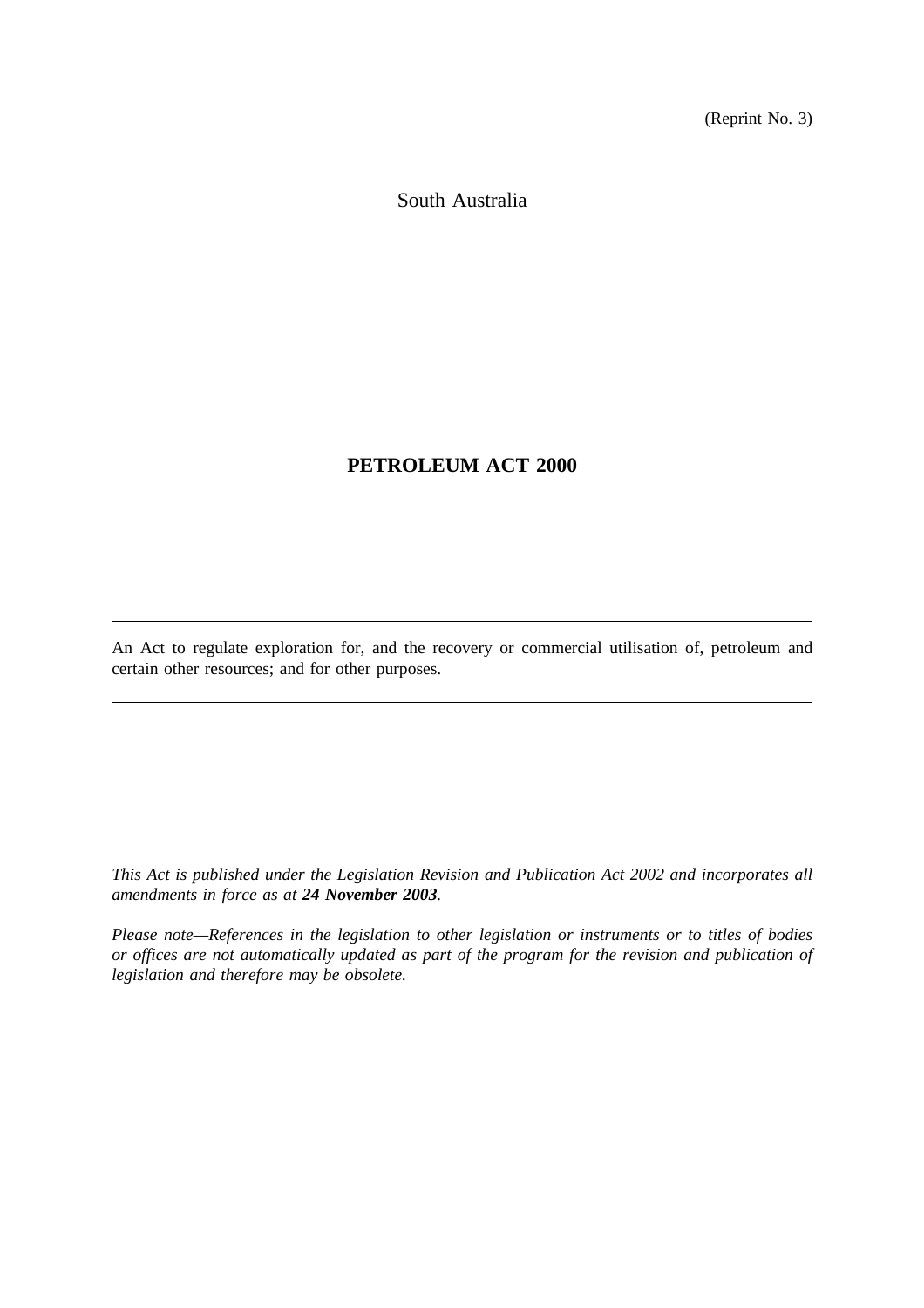# **PETROLEUM ACT 2000**

being

Petroleum Act 2000 No. 60 of 2000 [Assented to 27 July  $2000$ ]<sup>1</sup>

as amended by

Statutes Amendment (Avoidance of Duplication of Environmental Procedures) Act 2001 No. 16 of 2001 [Assented to 17 May 2001]<sup>2</sup>

Statutes Amendment (Courts and Judicial Administration) Act 2001 No. 69 of 2001 [Assented to 6 December 2001]<sup>3</sup> **River Murray Act 2003 No. 35 of 2003 [Assented to 31 July 2003]4**

- <sup>1</sup> Came into operation 25 September 2000: *Gaz*. 21 September 2000, p. 2042.
- <sup>2</sup> Part 6 (s. 8) came into operation 14 June 2001: *Gaz*. 14 June 2001, p. 2221.
- <sup>3</sup> Part 11 (ss. 26 & 27) came into operation 3 February 2002: *Gaz*. 24 January 2002, p. 346.<br>**5** Schedule (cl. 19) came into operation 24 November 2003: *Gaz*. 20 November 2003, p.
- **<sup>4</sup> Schedule (cl. 19) came into operation 24 November 2003:** *Gaz***. 20 November 2003, p. 4203.**

*NOTE:*

- *Asterisks indicate repeal or deletion of text.*
- *Entries appearing in bold type indicate the amendments incorporated since the last reprint.*
- *For the legislative history of the Act see Appendix.*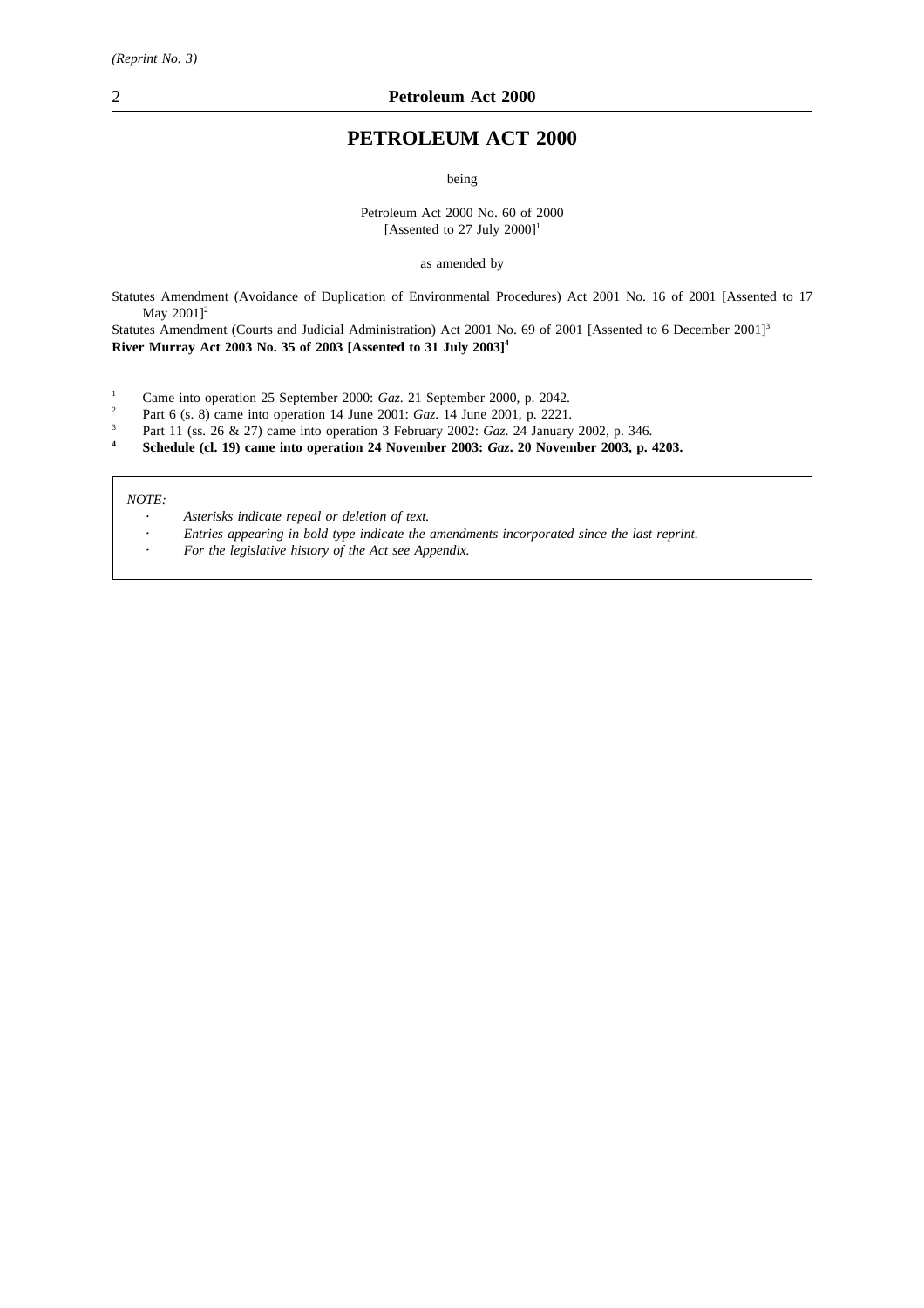# **SUMMARY OF PROVISIONS**

# **Part 1—Preliminary**

# **Division 1—Formal**

1. Short title

# **Division 2—Objects of Act**

3. Objects of Act

# **Division 3—Interpretation**

4. Interpretation

# **Division 4—Rights of the Crown**

5. Rights of the Crown

# **Part 2—Administration**

# **Division 1—The Minister**

6. Administration 7. Delegation

### **Division 2—Authorised officers**

8. Appointment of authorised officers<br>9. Identity cards Identity cards

# **Part 3—Licensing regulated activities**

### **Division 1—Requirement for licence**

- 10. Regulated activities
- 11. Requirement for licence

## **Division 2—Grant of licence**

- 12. General authority to grant licence
- 13. Licence classes

# **Division 3—Preliminary survey licence**

- 14. Preliminary survey licence
- 15. Term of preliminary survey licence

# **Part 4—Exploration**

# **Division 1—Designation of highly prospective regions**

16. Designation of highly prospective regions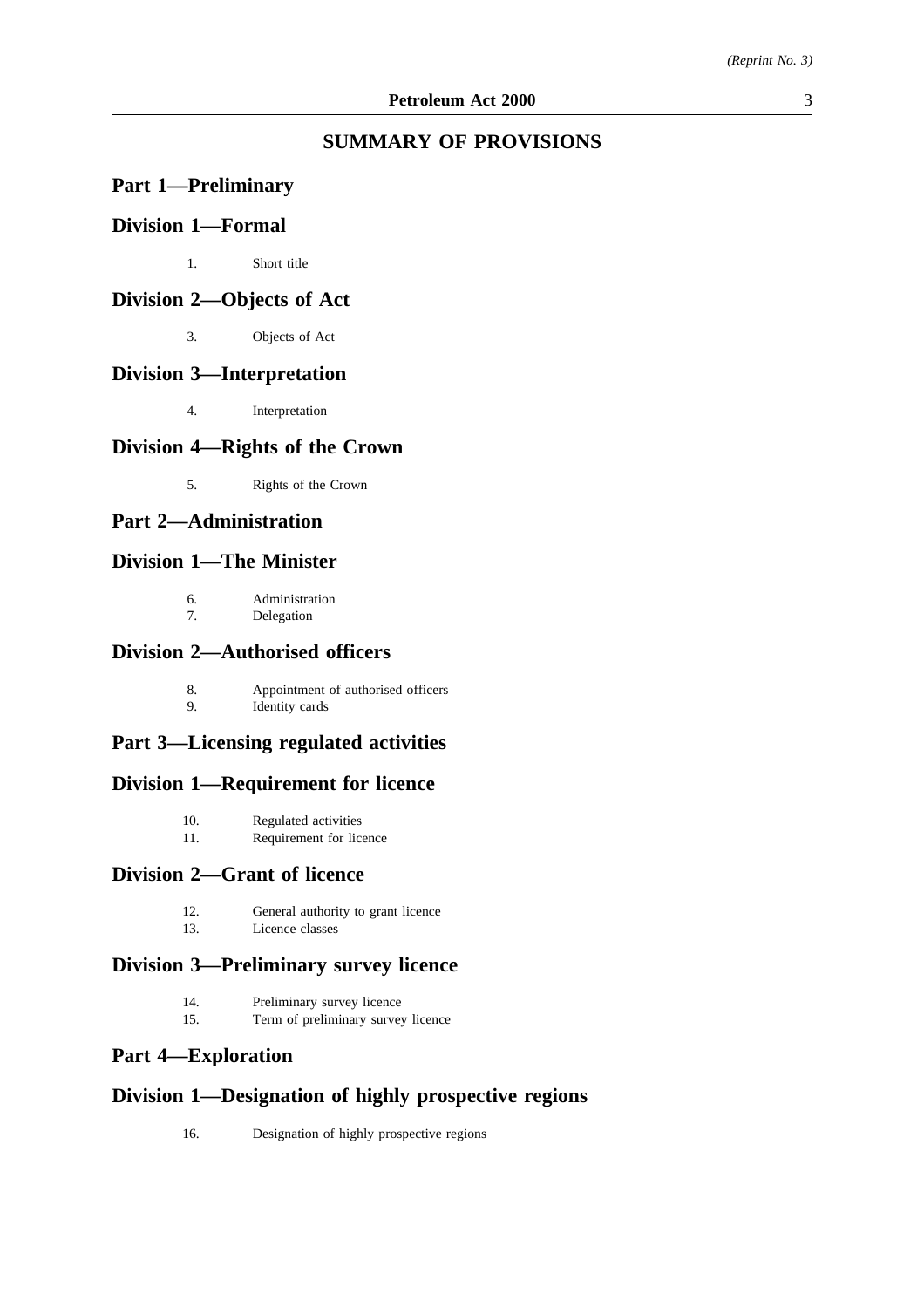# **Division 2—Speculative survey**

| 17. | Speculative survey licence |  |  |
|-----|----------------------------|--|--|
|-----|----------------------------|--|--|

- 18. Area of speculative survey licence
- 19. Term of speculative survey licence
- 20. Consultation preceding grant or renewal of speculative survey licence

# **Division 3—Exploration licence**

- 21. Exploration licence
- 22. Call for tenders
- 23. Criteria to be considered for granting exploration licence
- 24. Areas for which licence may be granted
- 25. Work program to be carried out by exploration licensee
- 26. Term and renewal of exploration licence
- 27. Production of regulated resource under exploration licence

# **Part 5—Retention**

- 28. Nature and purpose of retention licence
- 29. Retention licence
- 30. Grant of retention licence
- 31. Area of retention licence
- 32. Term of retention licence
- 33. Work program to be carried out by retention licensee

# **Part 6—Production**

- 34. Production licence
- 35. Grant of production licence
- 36. Power to require holder of exploration licence or retention licence to apply for production licence
- 37. Area of production licence
- 38. Work program to be carried out by production licensee
- 39. Requirement to proceed with production
- 40. Term of production licence
- 41. Cancellation or conversion of production licence where commercially productive operations are in abeyance
- 42. Unitisation of production

# **Part 7—Royalty**

- 43. Royalty on regulated resources
- 44. Penalty for late payment<br>45. Recovery of royalty
- Recovery of royalty

# **Part 8—Transmission pipelines**

# **Division 1—Pipeline licence**

- 46. Rights conferred by pipeline licence
- 47. Term and renewal of pipeline licence
- 48. Alteration of pipeline

# **Division 2—Access to pipeline**

49. Ministerial power to require access to pipeline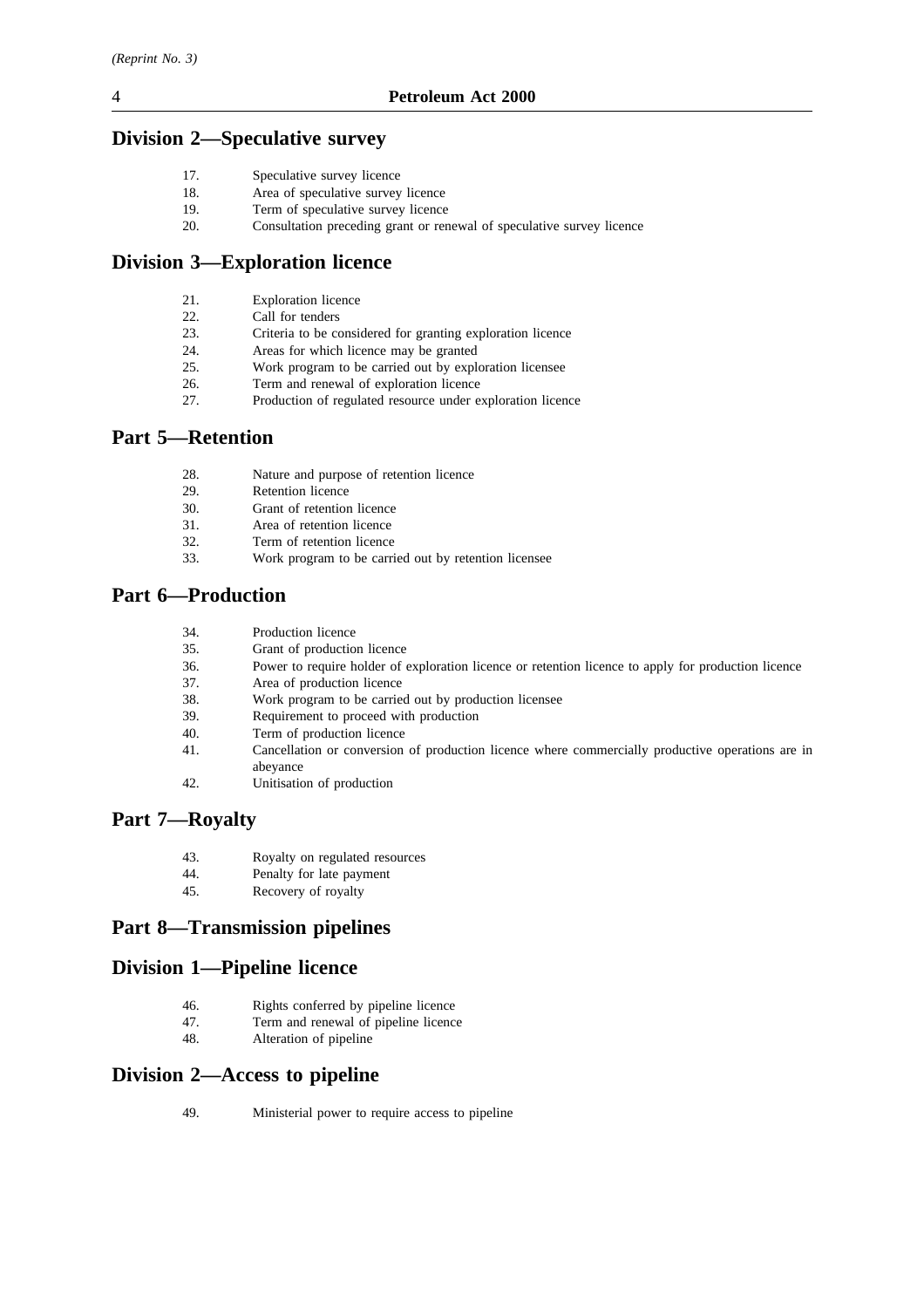# **Division 3—Special provisions about pipelines**

- 50. Acquisition of land by holder of pipeline licence
- 51. Pipeline easements
- 52. Compulsory acquisition of land for pipeline
- 53. Pipeline to be chattel
- 54. Inseparability of dealings with pipeline and pipeline land
- 55. Resumption of pipeline

# **Part 9—Associated facilities**

- 56. Associated facilities licence
- 57. Area of associated facilities licence
- 58. Term of associated facilities licence
- 59. Relationship with other licences

### **Part 10—Entry to and use of land**

- 60. Right of entry to land
- 61. Notice of entry on land
- 62. Disputed entry
- 63. Landowner's right to compensation
- 64. Right to require acquisition of land

# **Part 11—General provisions about licences**

# **Division 1—General provision about applications**

- 65. Application for licence
- 66. Preconditions of grant or renewal of licence

# **Division 2—Extent of licence exclusivity**

| 67. | Application of Division |  |
|-----|-------------------------|--|
|-----|-------------------------|--|

68. Extent to which same area may be subject to different licences

- 69. Grant of compatible licence to area already under licence
- 70. Interrelationship between rights of licensees under compatible licences
- Excision of licence areas

# **Division 3—Licence conditions**

- 72. Mandatory conditions
- 73. Mandatory condition as to use of information etc
- 74. Classification of activities to be conducted under licence
- 75. Mandatory condition about resources required for compliance with environmental obligations
- 76. Discretionary conditions
- 77. Non-compliance with licence conditions

### **Division 4—Annual fees**

78. Annual fees

# **Division 5—Reservoir access**

79. Access to natural reservoir

## **Division 6—Grant, resumption etc of land**

80. Grant, resumption etc of Crown and pastoral land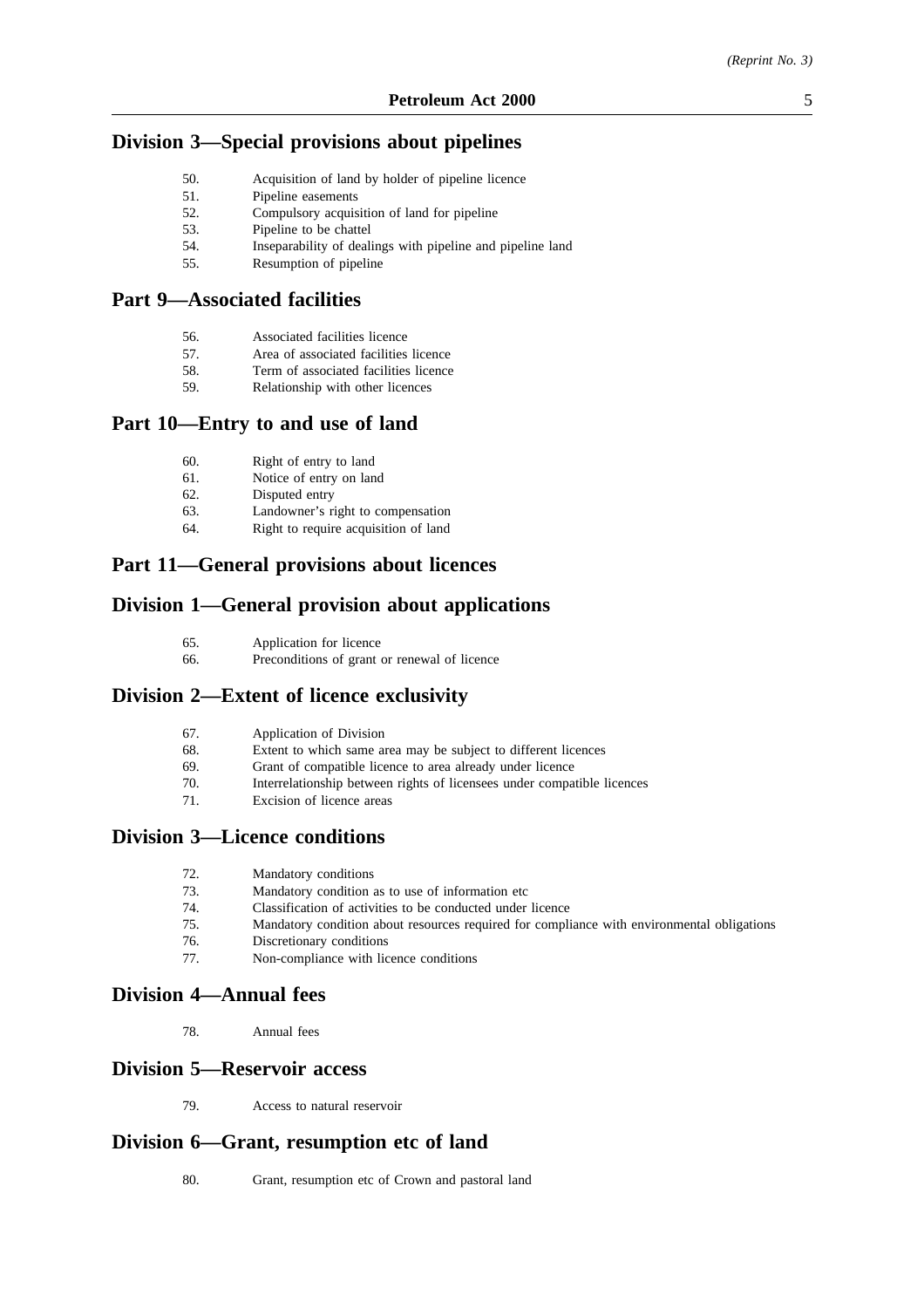# **Division 7—Multiple licensees**

81. Multiple licensees

# **Division 8—Consolidation and division of licence areas etc**

- 82. Consolidation of licence areas<br>83. Division of licence areas
- Division of licence areas

# **Division 9—Record keeping and reporting requirements**

- 85. Reporting of certain incidents
- 86. Information to be provided by licensee

# **Division 10—General requirements for operations**

87. Activities to be carried out with due care and in accordance with good industry practice

# **Division 11—Minister's power to carry out work**

88. Ministerial direction

# **Division 12—Surrender, suspension or cancellation of licence**

| -89. | Surrender                                       |
|------|-------------------------------------------------|
| 90.  | Suspension of licence by agreement              |
| 91.  | Disciplinary power to suspend or cancel licence |

# **Division 13—Notice of grant etc licence**

92. Notice to be published in *Gazette*

# **Division 14—Interference with regulated activities**

93. Obligation not to interfere with regulated activities

# **Division 15—Safety net**

94. Safety net

# **Part 12—Environment protection**

# **Division 1—Objects**

95. Object of this Part

# **Division 2—Environmental prerequisites**

96. Pre-conditions of regulated activities

# **Division 3—Environmental impact report and classification of regulated activities**

- 97. Environmental impact report
- 98. Classification of regulated activities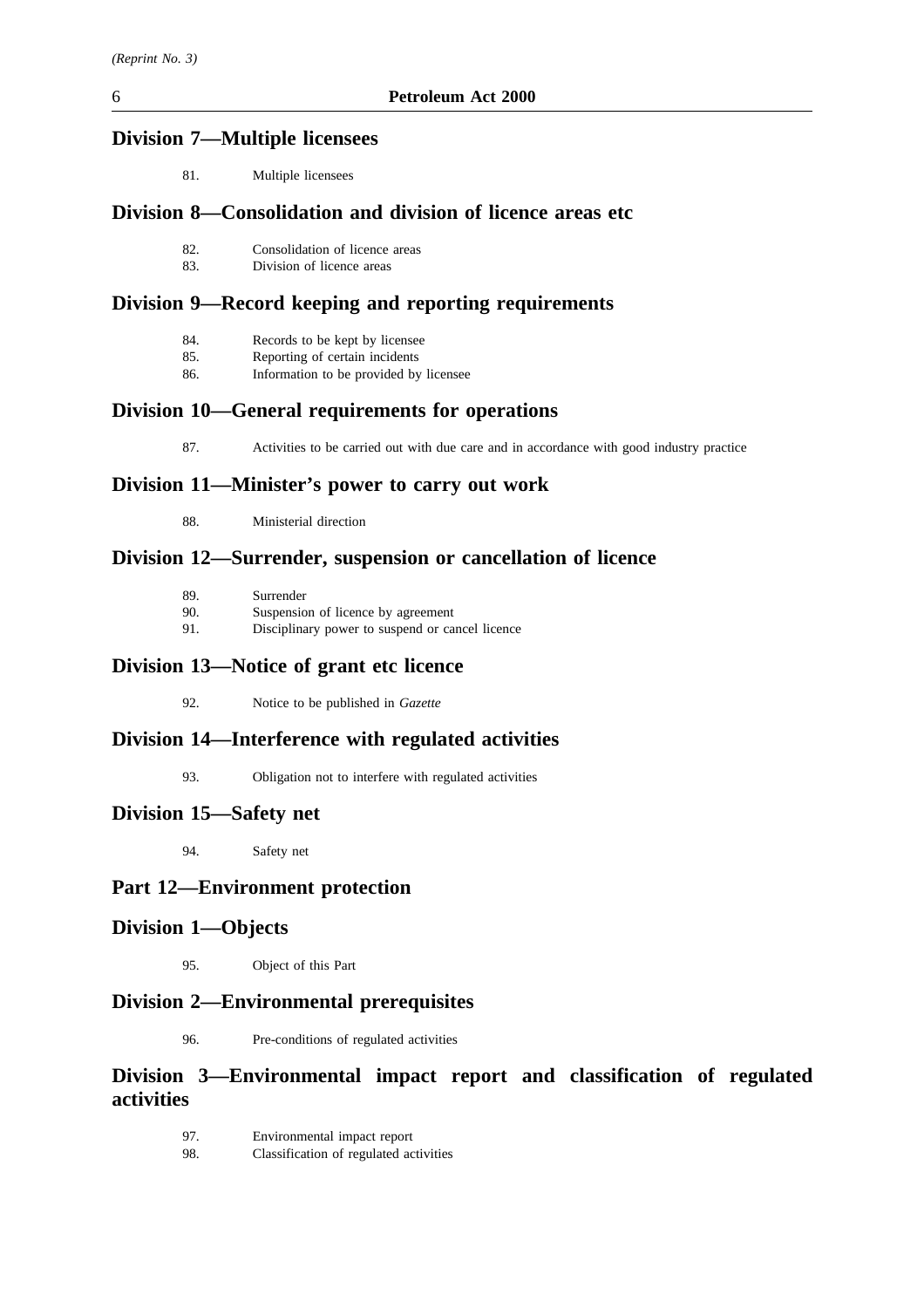## **Division 4—Statements of environmental objectives**

| Approval of statement of environmental objectives for low impact activities |
|-----------------------------------------------------------------------------|
| Statement of environmental objectives for medium impact activities          |
|                                                                             |
|                                                                             |
|                                                                             |

- 104. Commencement of statement of environmental objectives<br>105. Enforcement of requirements etc of statement of environments
- Enforcement of requirements etc of statement of environmental objectives

# **Division 5—The environmental register**

| Environmental register<br>106. |  |
|--------------------------------|--|
|--------------------------------|--|

107. Environmental register to be available for inspection

### **Division 6—General provisions for environmental protection**

- 108. Power to direct licensee to take action to prevent or minimise environmental damage
- 109. Power to direct rehabilitation of land
- 110. Application for review of environmental direction
- 111. Liability for damage caused by authorised activities

## **Part 13—Registrable dealings**

## **Division 1—Registrable dealings**

| 112. | Registrable dealings |  |
|------|----------------------|--|
|------|----------------------|--|

- 113. Requirement for approval and registration of registrable dealings
- 114. Application for approval

## **Division 2—The public register**

- 115. Public register
- 116. Public register to be available for inspection

### **Division 3—The commercial register**

| 117. | Commercial register |  |
|------|---------------------|--|
|------|---------------------|--|

118. Authority to search register

### **Part 14—Investigation and enforcement**

- 119. Authorised investigations
- 120. Powers of entry and inspection
- 121. Power to gather information
- 122. Production of records<br>123. Publication of result of
- Publication of result of investigation

# **Part 15—Reconsideration and appeal**

### **Division 1—Application of this Part**

124. Decisions etc subject to review and appeal

# **Division 2—Reconsideration**

125. Application for reconsideration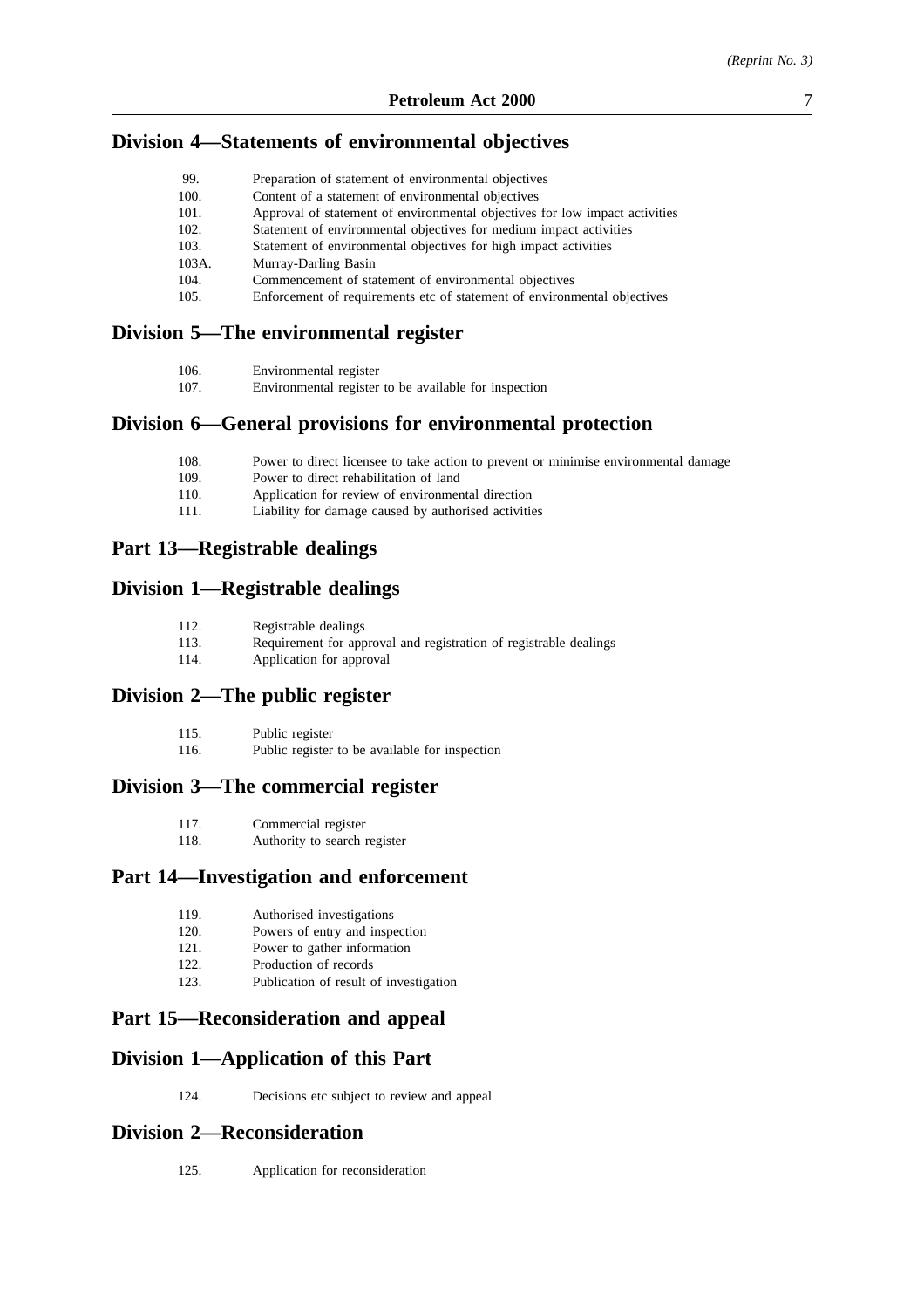- 126. Constitution of advisory committee<br>127. Minister's decision on application f
- Minister's decision on application for reconsideration

# **Division 3—Appeal**

128. Right of appeal

# **Part 16—Miscellaneous**

| 129.  | Giving of notices                                                 |
|-------|-------------------------------------------------------------------|
| 130.  | Verification of information                                       |
| 130A. | Avoidance of duplication of procedures etc.                       |
| 131.  | Saving of powers with respect to Crown land etc.                  |
| 132.  | Immunity from liability                                           |
| 133.  | Proof of administrative acts                                      |
| 134.  | Extension of time limits                                          |
| 135.  | Secrecy                                                           |
| 136.  | Administrative penalties                                          |
| 137.  | Preservation of rights under Cooper Basin (Ratification) Act 1975 |
| 138.  | Regulations                                                       |

# **Schedule—Transitional provisions**

#### **APPENDIX LEGISLATIVE HISTORY**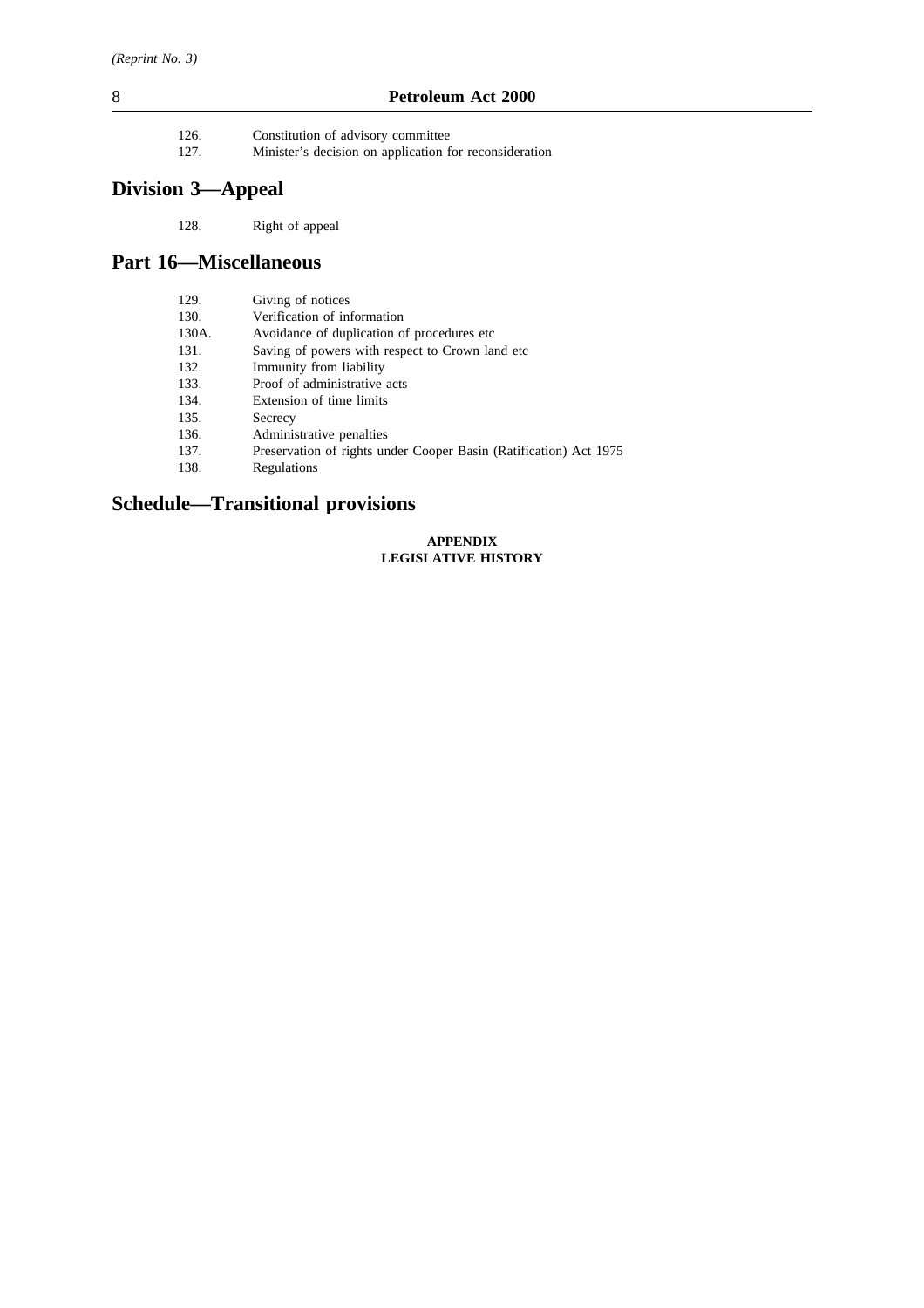**The Parliament of South Australia enacts as follows:**

# **Part 1—Preliminary**

# **Division 1—Formal**

### **Short title**

**1.** This Act may be cited as the *Petroleum Act 2000*.

\*\*\*\*\*\*\*\*\*\*

# **Division 2—Objects of Act**

### **Objects of Act**

**3.** The objects of this Act are—

- *(a)* to create an effective, efficient and flexible regulatory system for the industries involving exploration for, and the recovery or commercial utilisation of, petroleum and other resources to which this Act applies; and
- *(b)* to encourage and maintain an appropriate level of competition in exploration for and production of petroleum and other resources to which this Act applies; and
- *(c)* to create an effective, efficient and flexible regulatory system for the construction and operation of transmission pipelines for transporting petroleum and other substances to which this Act applies; and
- *(d)* to minimise environmental damage from the activities involved in—
	- (i) exploration for, or the recovery or commercial utilisation of, petroleum and other resources to which this Act applies; and
	- (ii) the construction or operation of transmission pipelines for transporting petroleum and other substances to which this Act applies; and
- *(e)* to establish appropriate consultative processes involving people directly affected by regulated activities and the public generally; and
- *(f)* to ensure as far as reasonably practicable security of supply for users of natural gas; and
- *(g)* to protect the public from risks inherent in regulated activities.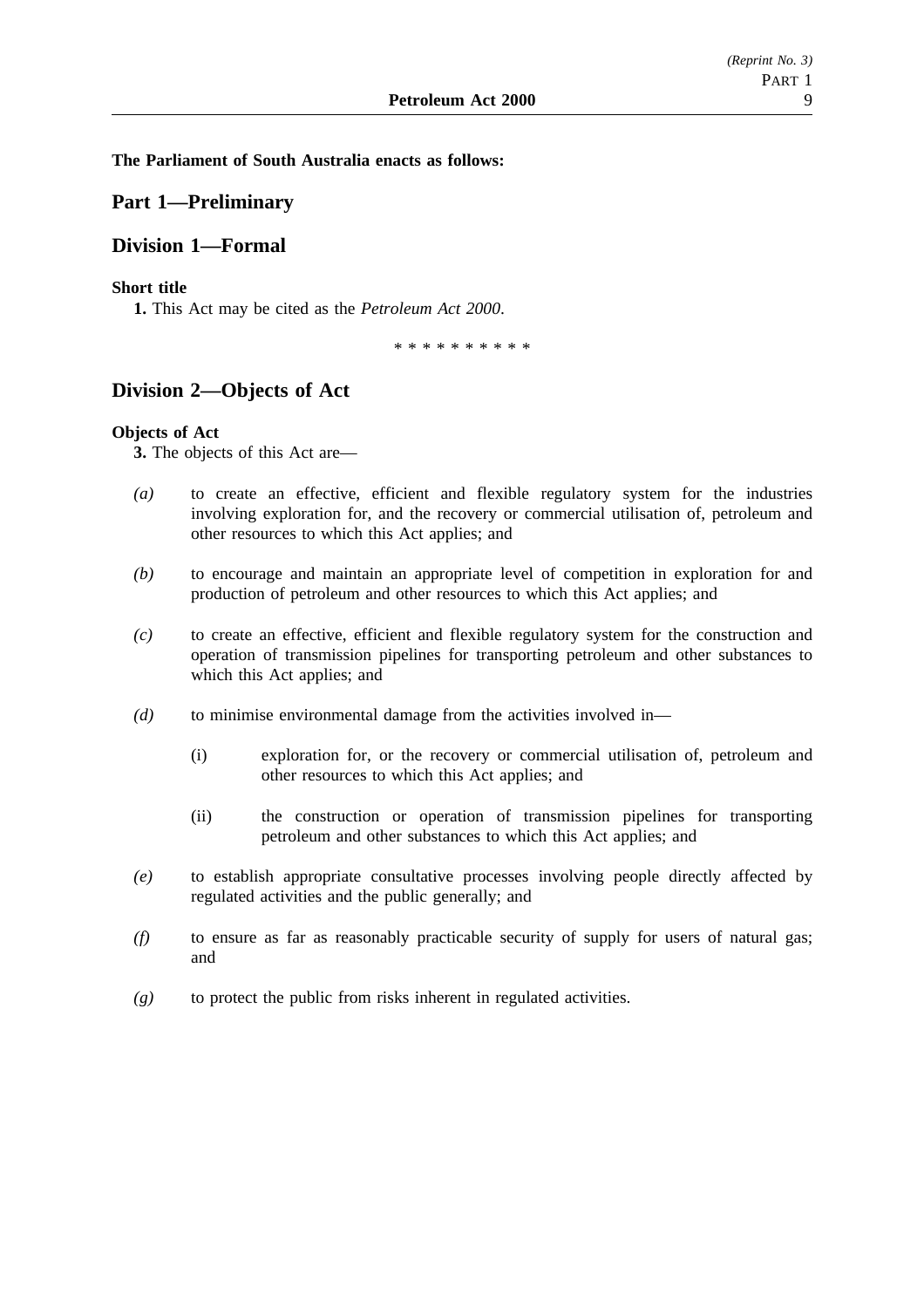# **Division 3—Interpretation**

# **Interpretation**

**4.** (1) In this Act, unless the contrary intention appears—

"**administrative penalty**"—*See* section 136;

"**approved form**" means a form approved by the Minister;

"**associated facilities**"—*See* section 56(2);

"**authorised activity**" means a regulated activity authorised by a licence;

"**authorised officer**" means a person authorised in writing by the Minister to exercise the powers of an authorised officer under this Act;

"**business day**" means any day except a Saturday, Sunday or public holiday;

"**contravention**" includes non-compliance;

"**department**" means the department of the Public Service assigned to assist the Minister in the administration of this Act;

"**discretionary condition**" of a licence means a condition that is imposed at the discretion of the Minister under this Act;

"**easement**" includes the statutory easement under the *Natural Gas Authority Act 1967*;

"**environment**" includes—

- *(a)* land, air, water (including both surface and underground water), organisms and ecosystems; and
- *(b)* buildings, structures and cultural artefacts; and
- *(c)* productive capacity or potential; and
- *(d)* the external manifestations of social and economic life; and
- *(e)* the amenity values of an area;

"**ERD Court**" means the Environment, Resources and Development Court;

"**former licensee**" includes a person who held a licence under the repealed Act;

"**geothermal energy**" means thermal energy contained in subsurface rock or other subterranean substances which is extracted or released by a means other than as part of the production of a naturally occurring underground accumulation of a substance;

"**GST**" means the tax payable under the GST law;

"**GST component**" means a component attributable to a liability to GST;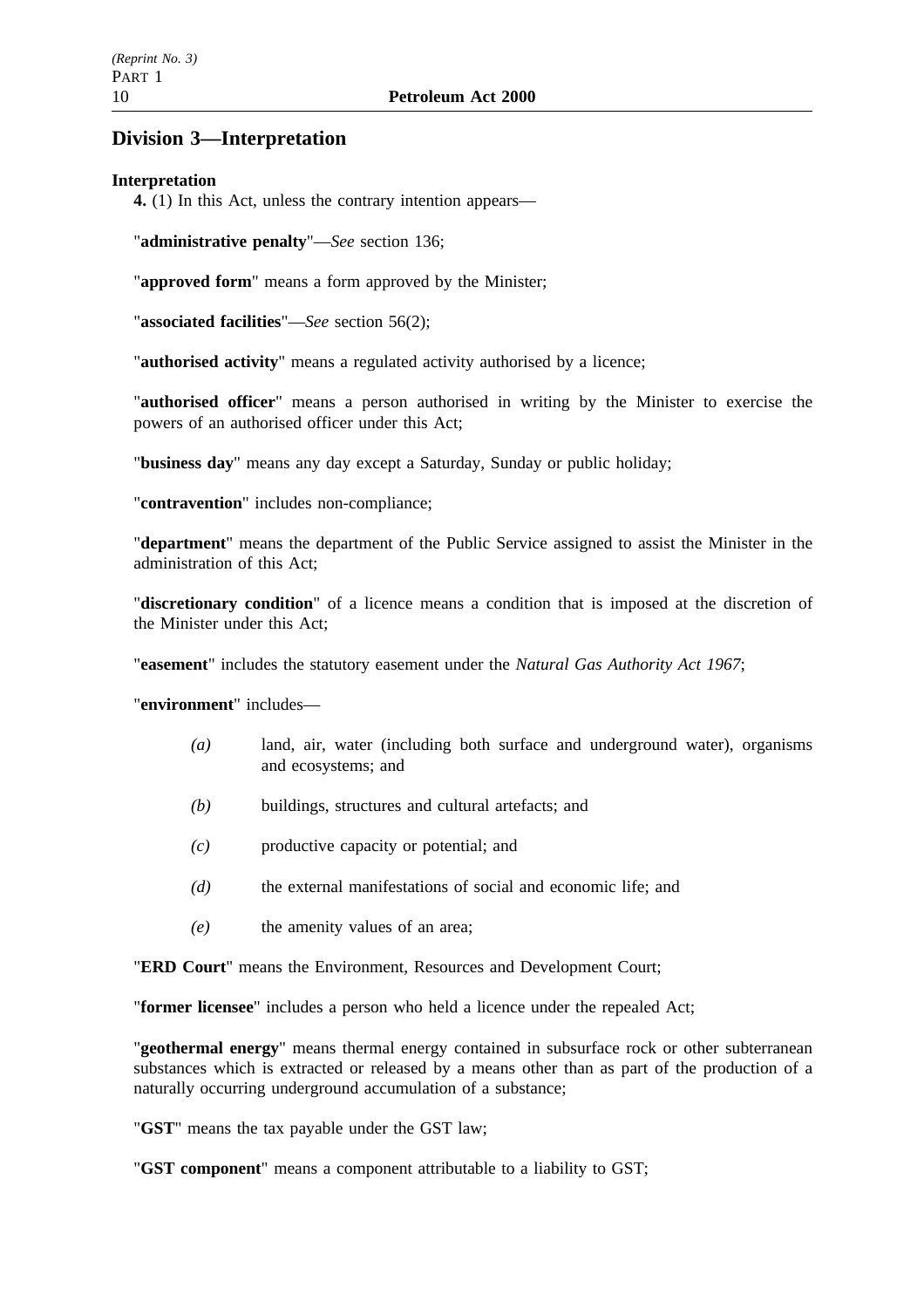"**GST law**" means—

- *(a) A New Tax System (Goods and Services Tax) Act 1999* (Cwth); and
- *(b)* the related legislation of the Commonwealth dealing with the imposition of a tax on the supply of goods and services;

"**highly prospective region**" means a part of the State designated by the Minister, by notice in the *Gazette*, as a highly prospective region;

"**joint venture**" includes a partnership;

"**land**" includes an estate or interest in land or right in respect of land;

"**licence**" means—

- *(a)* a speculative survey licence; or
- *(b)* a exploration licence; or
- *(c)* a retention licence; or
- *(d)* a production licence; or
- *(e)* a preliminary survey licence; or
- *(f)* a pipeline licence; or
- *(g)* an associated facility licence;

"**mandatory condition**" of a licence means a condition that must be imposed under a provision of this Act;

"**Murray-Darling Basin**" has the same meaning as in the *Murray-Darling Basin Act 1993*;

"**natural gas**" means petroleum that is, or would be, gaseous, at Standard Temperature and Pressure;

"**natural reservoir**" means a part of a geological structure (including one that has been artificially modified)—

- *(a)* in which petroleum or some other regulated substance has accumulated; or
- *(b)* which is suitable for the storage of petroleum or some other regulated substance;

"**occupier**" of land means—

*(a)* a person in actual possession of the land under a right of exclusive possession; or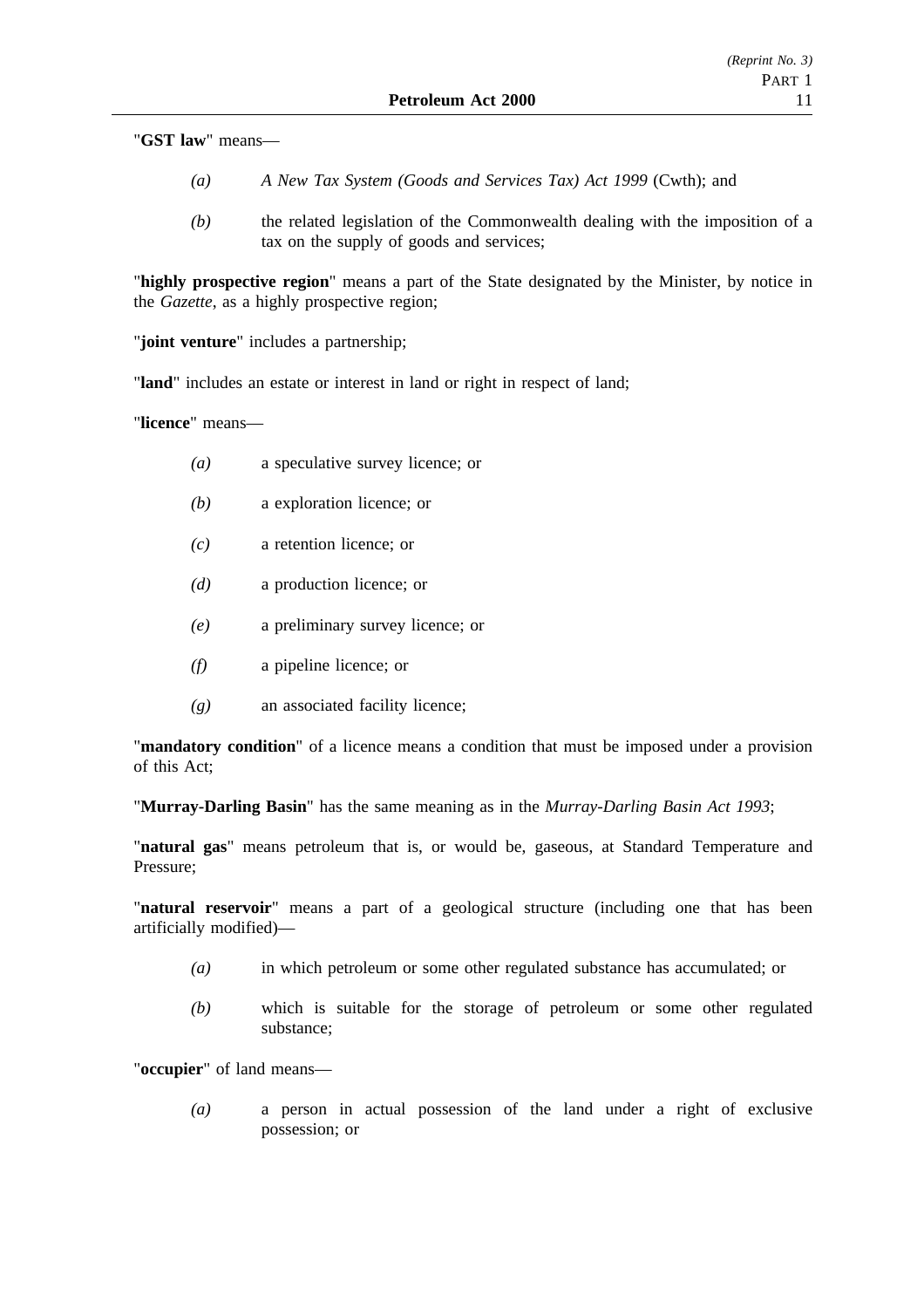*(b)* a person who holds a licence (other than a speculative survey licence or a pipeline survey licence) over the land;

"**owner**" of land means—

- *(a)* a person who holds a registered estate or interest in the land; or
- *(b)* a person who holds native title in the land; or
- *(c)* a person who has, by statute, the care, control or management of land; or
- *(d)* a person who is lawfully in occupation of the land;

"**petroleum**" means a naturally occurring substance consisting of a hydrocarbon or mixture of hydrocarbons in gaseous, liquid or solid state but does not include coal or shale unless occurring in circumstances in which the use of techniques for coal seam methane production or in situ gasification would be appropriate;

"**pipeline**" means a pipe or system of pipes for conveying petroleum or another regulated substance from place to place and includes—

- *(a)* tanks, machinery and equipment necessary for, or associated with, its operation;
- *(b)* a part of a pipeline;

"**pipeline land**" means an interest in land (including an easement) acquired for the construction, maintenance or operation of a transmission pipeline;

"**private land**" means land alienated from the Crown by the grant of an estate in fee simple or a possessory interest conferring a right to exclusive possession of the land;

"**produce**"—

- *(a)* a person produces petroleum or another regulated substance if the petroleum or other substance is recovered or released from a natural reservoir in which it has been contained in the course, or as a result, of operations carried out by that person (and production is taken to occur when it reaches ground level);
- *(b)* a person produces a regulated resource (other than a regulated substance)—
	- (i) in the case of geothermal energy—by releasing the energy for an industrial or commercial purpose;
	- (ii) in the case of a natural reservoir—by using it for the storage of petroleum or another regulated substance;

"**prospectivity**" of an area means its potential for the discovery of petroleum or other regulated resources;

"**public land**" means any land that is not private land;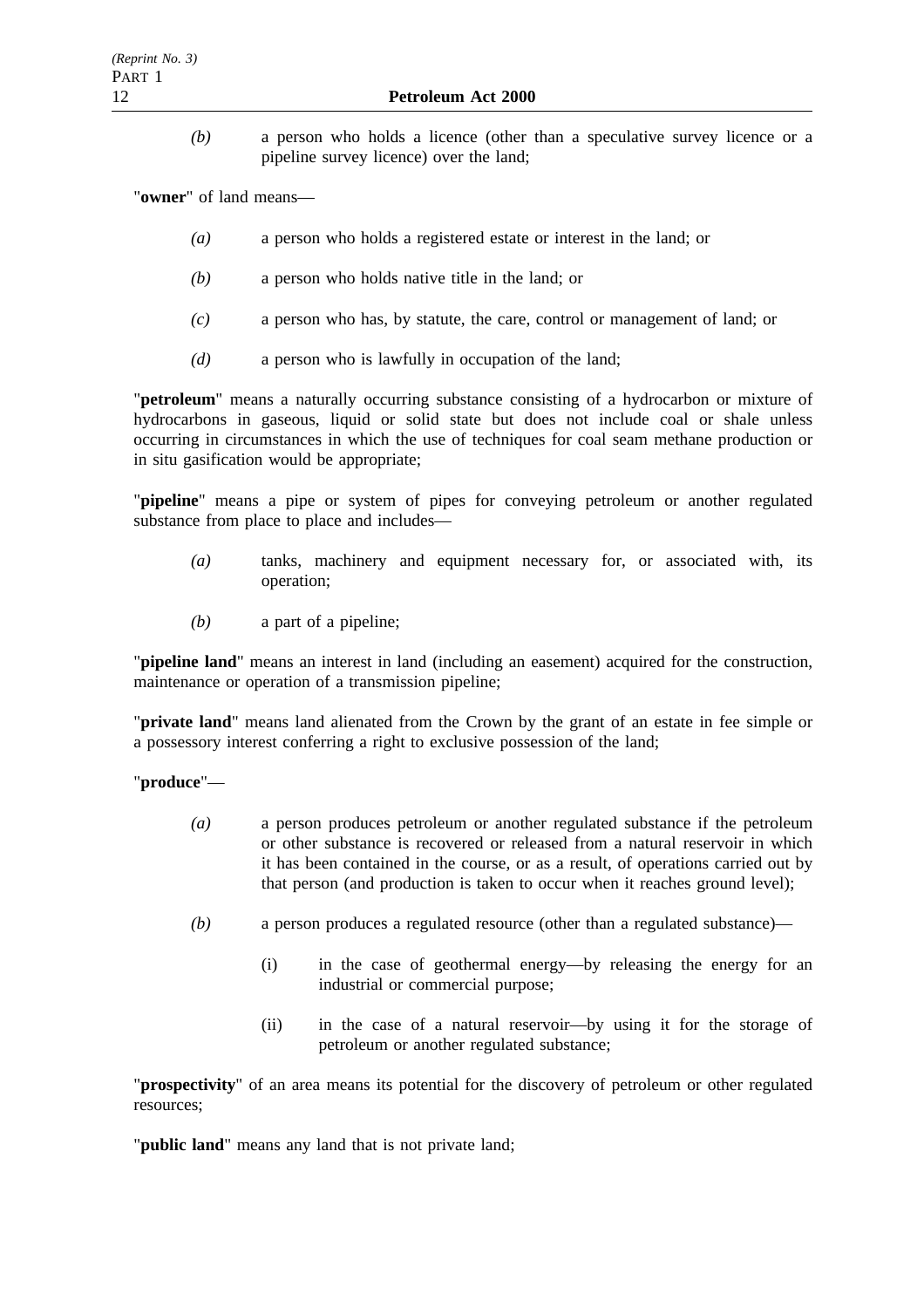"**record**" includes—

- *(a)* a record in the form of a book or document, or in the form of a map;
- *(b)* a record in the form of electronic data;
- *(c)* geological samples;
- *(d)* samples of—
	- (i) petroleum; or
	- (ii) another regulated substance; or
	- (iii) water;

"**regulated activity**"—*See* section 10;

# "**regulated resource**" means—

- *(a)* a naturally occurring underground accumulation of a regulated substance; or
- *(b)* a source of geothermal energy; or
- *(c)* a natural reservoir;

### "**regulated substance**" means—

- *(a)* petroleum; or
- *(b)* hydrogen sulphide; or
- *(c)* nitrogen; or
- *(d)* helium; or
- *(e)* carbon dioxide; or
- *(f)* any substance declared by regulation to be a substance to which this Act applies;

## "**relevant court**" means—

- *(a)* where the amount or value of the claim to which the proceedings relate is \$150 000 or less—the Warden's Court; or
- *(b)* in any other case—the Land and Valuation Court;

"**repealed Act**" means the *Petroleum Act 1940*;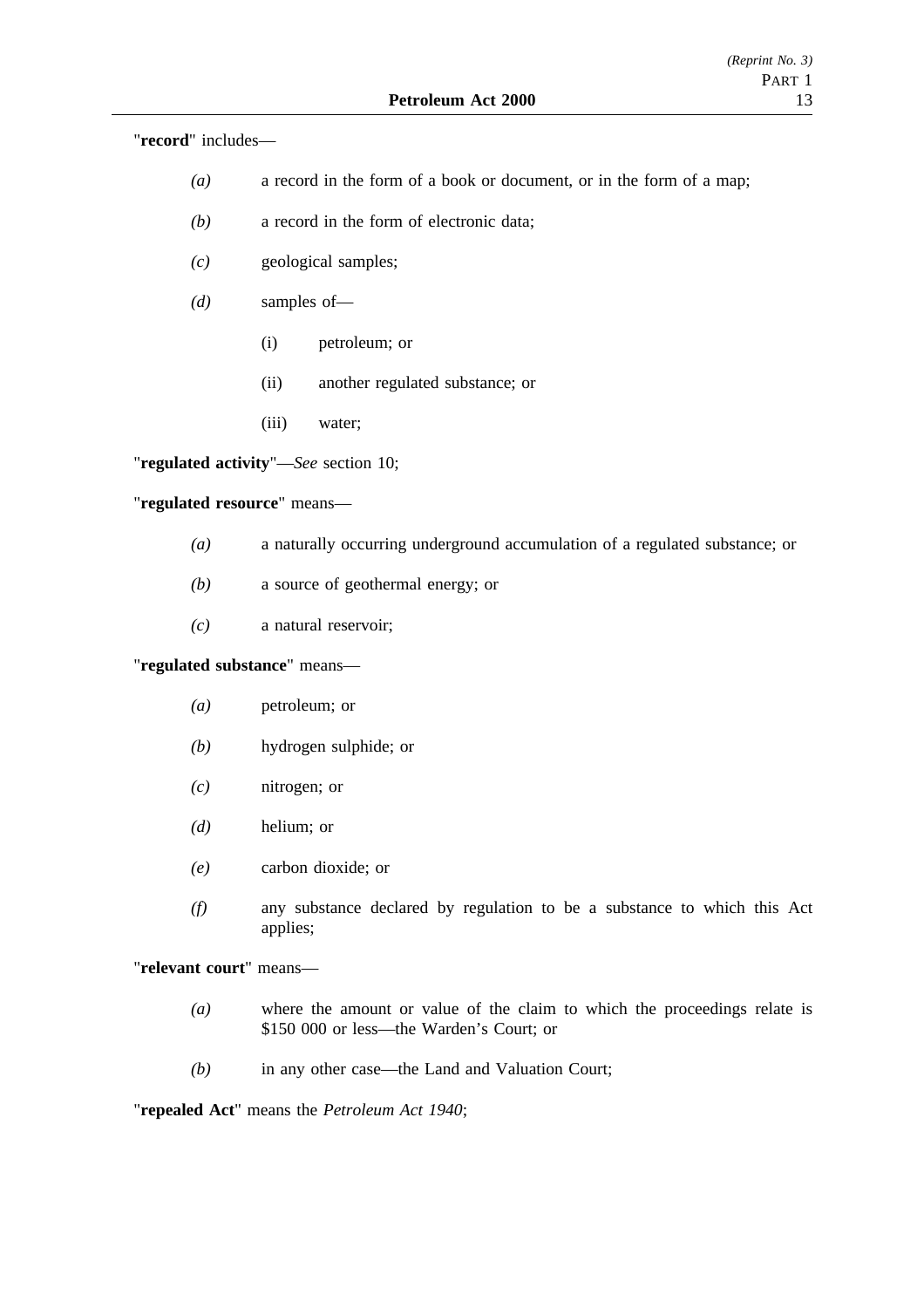#### 14 **Petroleum Act 2000**

"**transmission pipeline**" means a pipeline for conveying petroleum or another regulated substance from a point at or near the place of its production to another place or other places (or a pipeline that forms part of a system of pipelines for that purpose) but does not include the following—

- *(a)* a pipeline located within the area of a production or retention licence or the combined area of two or more production or retention licences (not being part of a pipeline that extends beyond the area of such a licence); or
- *(b)* a pipeline located within the site of an industrial plant; or
- *(c)* a pipeline that forms part of a gas distribution system within a city, town or other centre of population or industry; or
- *(d)* if a pipeline extends beyond State boundaries—the parts of the pipeline located outside the State; or
- *(e)* a pipeline excluded by regulation from the ambit of this definition;

(2) A reference in this Act to petroleum or another regulated substance extends to a mixture of substances of which petroleum or the other relevant substance is a constituent part.

# **Division 4—Rights of the Crown**

### **Rights of the Crown**

**5.** (1) The property in petroleum and other regulated resources is vested (or continues to be vested) in the Crown.

(2) On the production of petroleum, or some other regulated substance, by a person lawfully entitled to produce the petroleum or other regulated substance, it becomes the property of the person who produced it.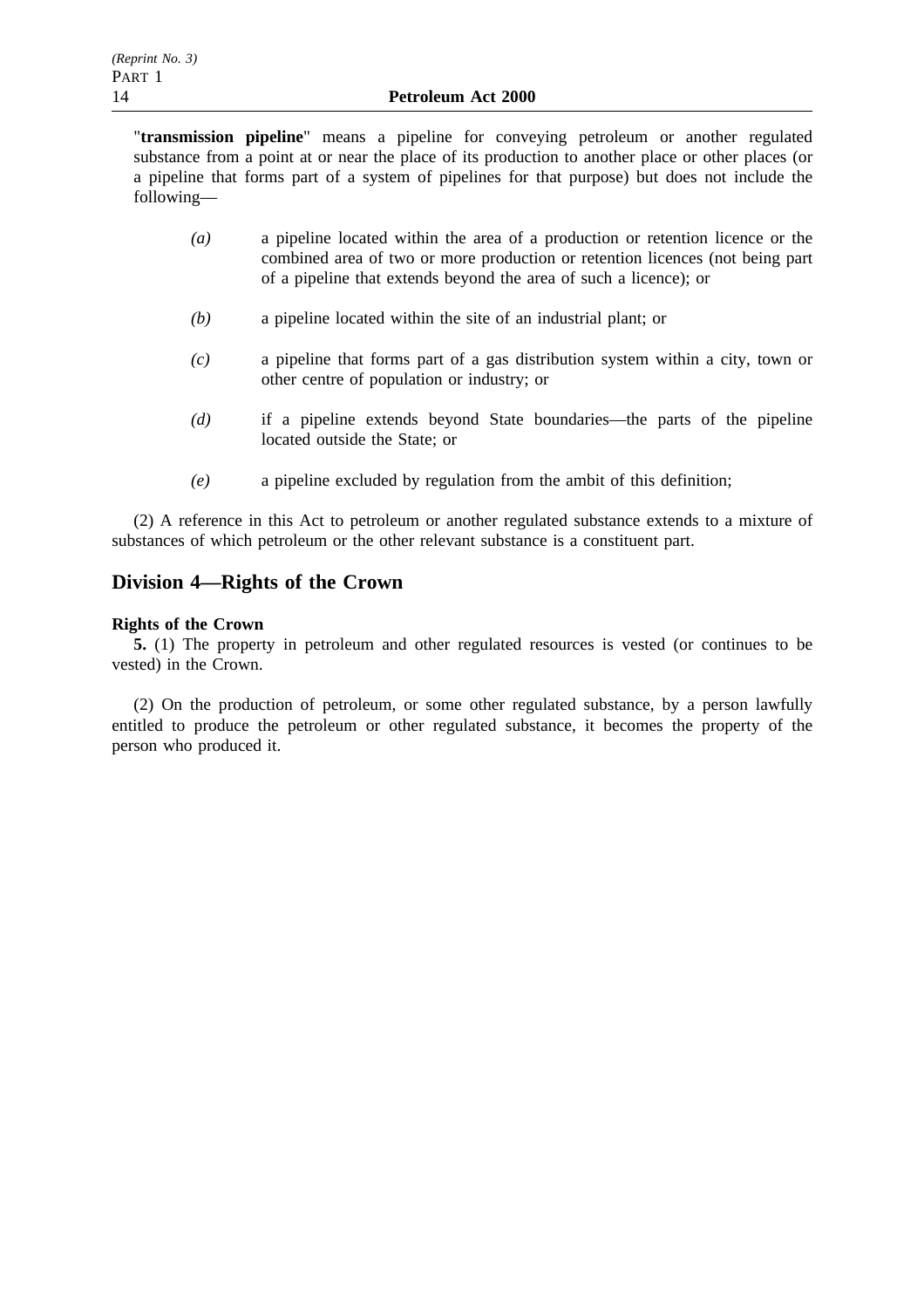# **Part 2—Administration**

# **Division 1—The Minister**

### **Administration**

**6.** The Minister has the general administration of this Act.

### **Delegation**

**7.** (1) The Minister may—

- *(a)* delegate any of the Minister's powers or functions under this Act to a specified person, or a person holding or acting in a specified office or position; or
- *(b)* vary or revoke a delegation under this section.

(2) If the terms of an instrument of delegation allow for subdelegation, the delegate may subdelegate the power or function in accordance with the instrument.

(3) A delegation or subdelegation does not prevent the exercise of a delegated power or function by the delegator.

(4) Notice of a delegation or subdelegation, or the variation or revocation of a delegation or subdelegation, under this section is to be published in the *Gazette*.

# **Division 2—Authorised officers**

### **Appointment of authorised officers**

**8.** The Minister may, by instrument in writing, authorise a person to exercise the powers of an authorised officer under this Act either generally or subject to specified limitations and restrictions.

### **Identity cards**

**9.** (1) The Minister must issue to each authorised officer an identity card—

- *(a)* stating the name of the authorised officer; and
- *(b)* containing a photograph of the authorised officer; and
- *(c)* stating that the person whose name and photograph appear on the card is an authorised officer for this Act.

(2) If an authorised officer proposes to exercise powers under this Act against a person, the authorised officer must, if practicable, produce the identity card for inspection.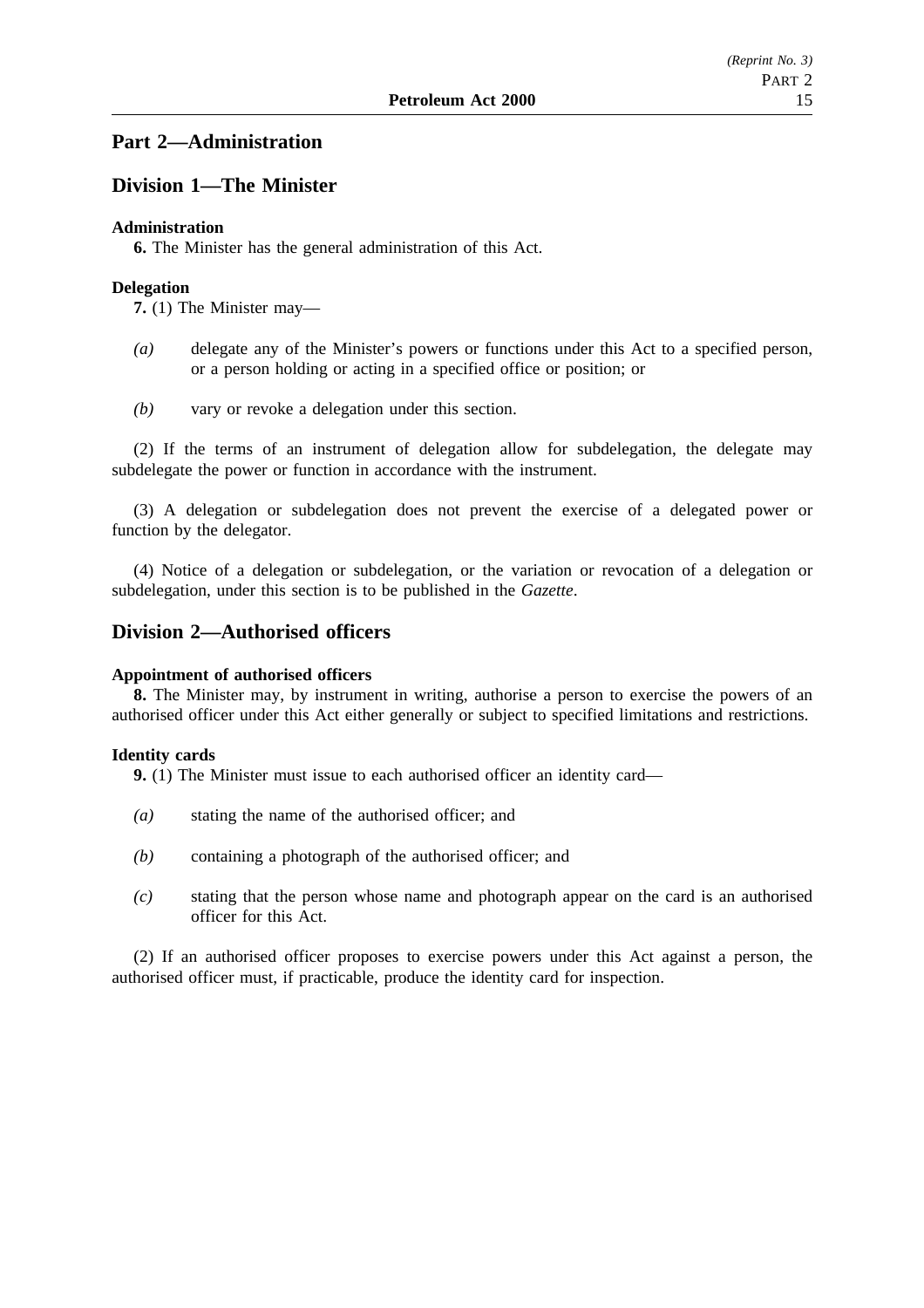# **Part 3—Licensing regulated activities**

# **Division 1—Requirement for licence**

## **Regulated activities**

**10.** (1) The following are **regulated activities**:

- *(a)* exploration for petroleum or another regulated resource; or
- *(b)* operations to establish the nature and extent of a discovery of petroleum or another regulated resource, and to establish the commercial feasibility of production and the appropriate production techniques; or
- *(c)* production of petroleum or another regulated substance; or
- *(d)* utilisation of a natural reservoir to store petroleum or another regulated substance; or
- *(e)* production of geothermal energy; or
- *(f)* construction of a transmission pipeline for carrying petroleum or another regulated substance; or
- *(g)* operation of a transmission pipeline for carrying petroleum or another regulated substance.

(2) However, exploratory operations conducted at a height of 500m or more above the surface of the ground are not regulated activities.

(3) A reference to a regulated activity includes all operations and activities reasonably necessary for, or incidental to, that activity such as (for example)—

- *(a)* physical and geophysical surveys of land;
- *(b)* the drilling of wells;
- *(c)* the injection of water or some other substance into a natural reservoir in order to enhance production of petroleum or another regulated substance;
- *(d)* forcing water or some other substance through a source of geothermal energy in order to absorb thermal energy and enable its recovery or utilisation at the surface;
- *(e)* the processing of substances recovered from a well;
- *(f)* the construction of borrow pits;
- *(g)* the installation and operation of plant and equipment;
- *(h)* the use of a natural reservoir to store a regulated substance;
- *(i)* water disposal;
- *(j)* the construction of roads, camps, airports, buildings and other infrastructure.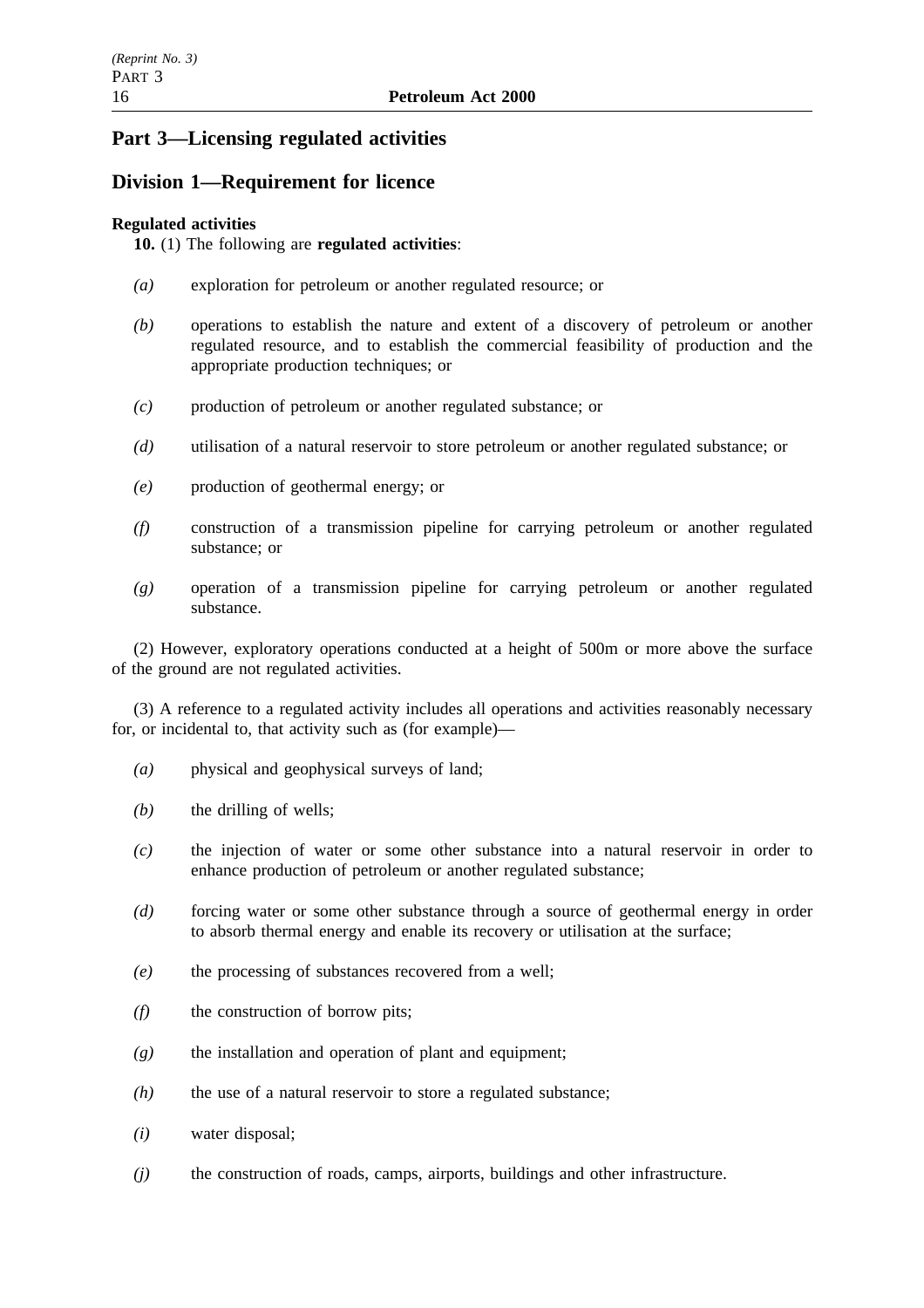#### **Requirement for licence**

**11.** A person must not engage in a regulated activity unless the activity is authorised under this Act.

Maximum penalty: \$120 000.

# **Division 2—Grant of licence**

#### **General authority to grant licence**

**12.** The Minister may, subject to this Act, grant a licence.

### **Licence classes**

**13.** Licences are of the following classes:

- *(a)* preliminary survey licence; and
- *(b)* speculative survey licence; and
- *(c)* exploration licence; and
- *(d)* retention licence; and
- *(e)* production licence; and
- *(f)* pipeline licence; and
- *(g)* associated facility licence.

## **Division 3—Preliminary survey licence**

#### **Preliminary survey licence**

**14.** (1) A **preliminary survey licence** authorises the licensee to carry out a survey, environmental evaluation, or other form of assessment preparatory to the carrying out of regulated activities on land.

(2) A preliminary survey licence may authorise incidental matters such as (for example) marking out the proposed route of a pipeline on land.

(3) The rights conferred on the holder of a preliminary survey licence are not exclusive.

#### **Term of preliminary survey licence**

**15.** (1) The term of a preliminary survey licence is 1 year.

(2) A preliminary survey licence may be renewed from time to time for a further term up to a maximum aggregate term of 5 years.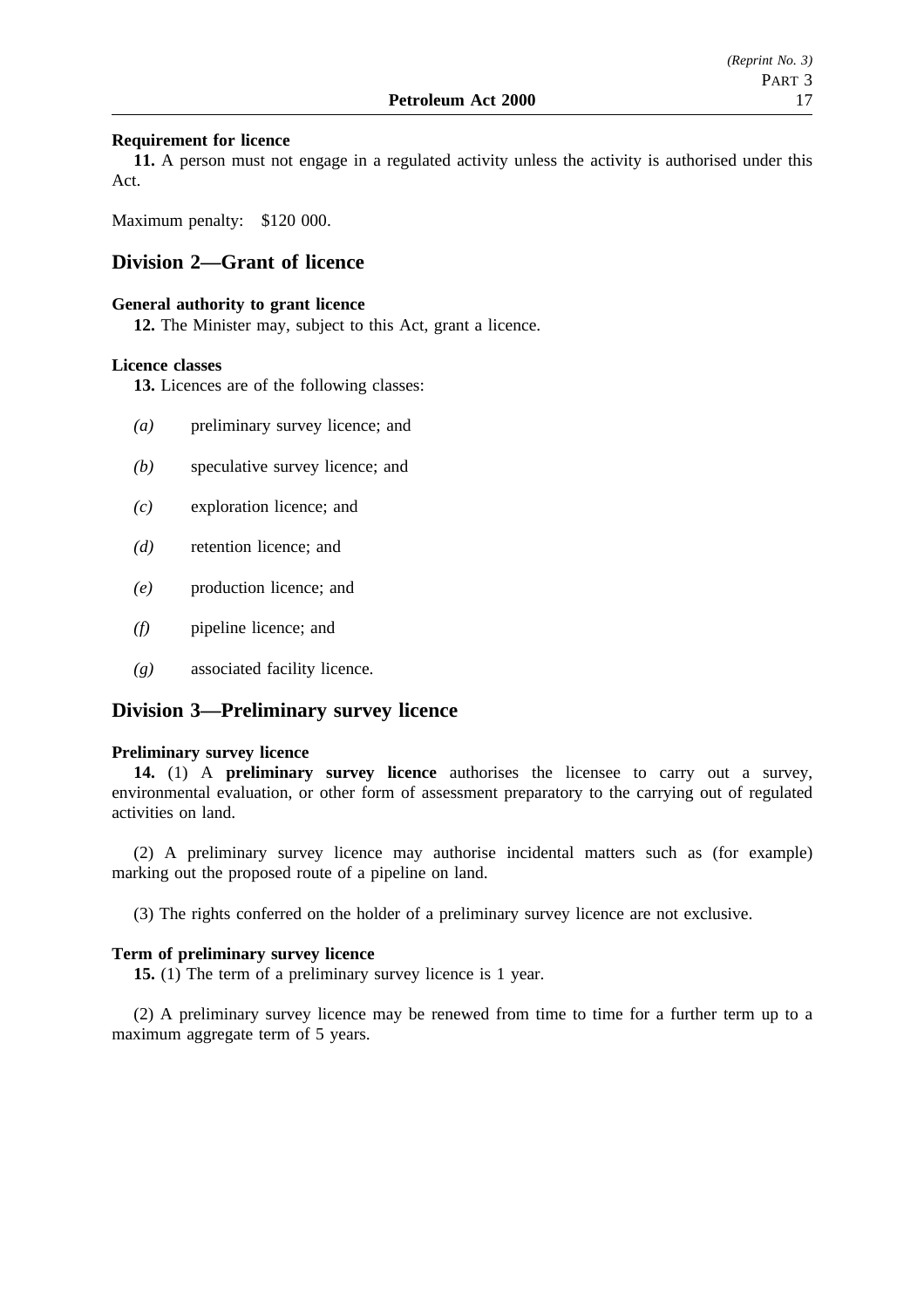# **Part 4—Exploration**

# **Division 1—Designation of highly prospective regions**

#### **Designation of highly prospective regions**

**16.** (1) If the Minister considers a particular part of the State to be highly prospective for petroleum exploration or for exploration for other regulated resources, the Minister may, by notice in the *Gazette*, designate that part of the State as a highly prospective region.

(2) The notice may specify regulated resources in relation to which the region is to be regarded as highly prospective and, in that case, the region will be regarded as highly prospective for those resources but not in relation to other regulated resources.

(3) The Minister may, by subsequent notice in the *Gazette*, vary or revoke a notice under this section.

# **Division 2—Speculative survey**

#### **Speculative survey licence**

**17.** (1) A **speculative survey licence** authorises the licensee to carry out exploratory operations of the kind specified in the licence in the licence area.

(2) A speculative survey licence cannot authorise drilling beyond a depth of 300 metres.

(3) The right to carry out exploratory operations conferred by a speculative survey licence is not an exclusive right.

#### **Area of speculative survey licence**

**18.** (1) A speculative survey licence may be granted for 1 or more separate areas.

(2) However, the total area of a speculative survey licence cannot exceed 10 000  $\text{km}^2$ .

#### **Term of speculative survey licence**

- **19.** (1) The term of a speculative survey licence is 1 year.
- (2) A speculative survey licence may be renewed, from time to time, for a further term.

#### **Consultation preceding grant or renewal of speculative survey licence**

**20.** Before a speculative survey licence is granted or renewed over the area, or part of the area, of an existing licence, the applicant for the speculative survey licence must—

- *(a)* consult with the existing licensee and seek to reach agreement on the activities to be carried out under the speculative survey licence on the area that is to be subject to both licences; and
- *(b)* inform the Minister of the result of the consultation.

# **Division 3—Exploration licence**

#### **Exploration licence**

**21.** (1) An **exploration licence** authorises the licensee to carry out in the licence area—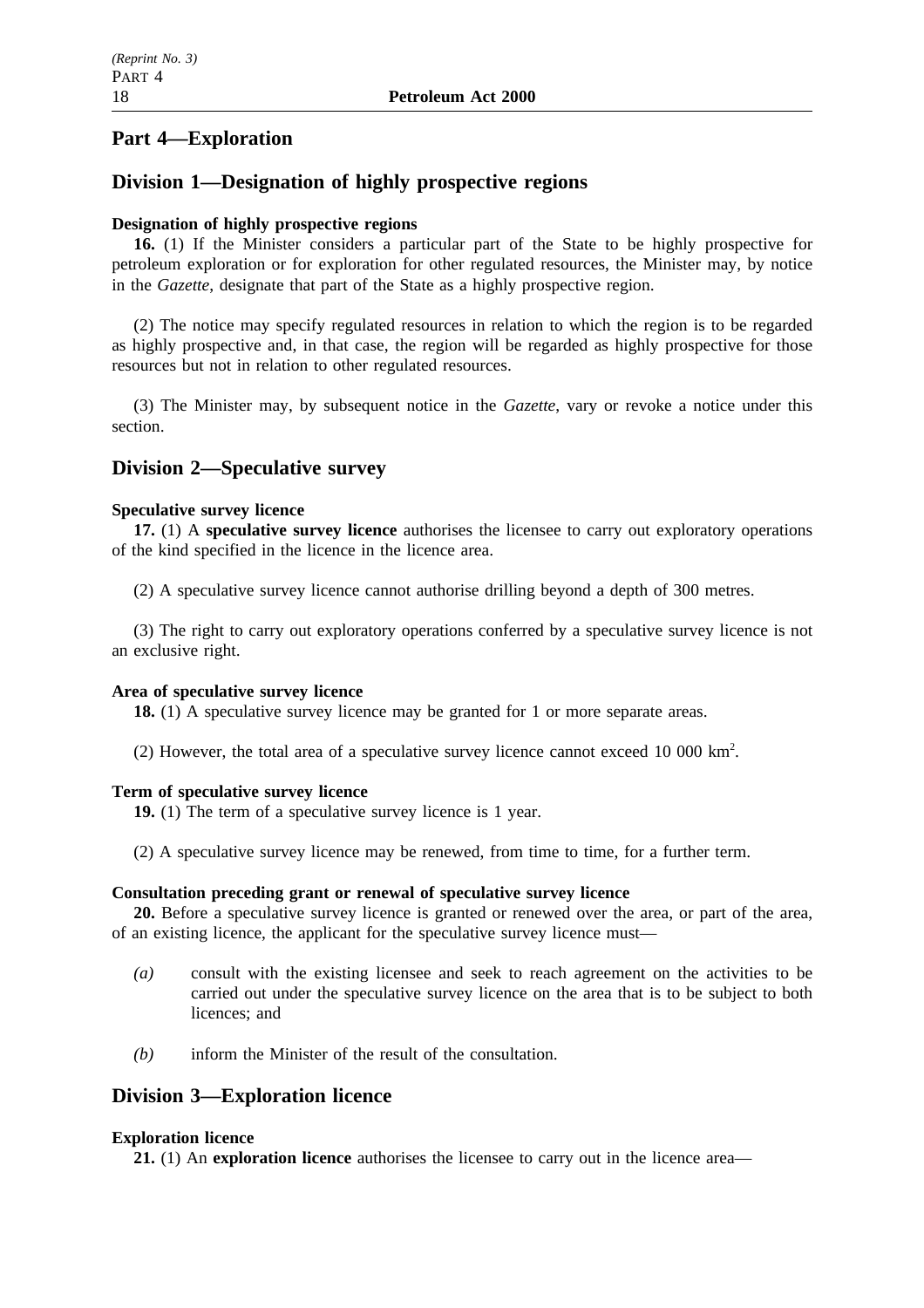- *(a)* exploratory operations for regulated resources; and
- *(b)* operations—
	- (i) to establish the nature and extent of a discovery of regulated resources; and
	- (ii) to establish the feasibility of production and appropriate production techniques.

(2) A licensee who holds an exploration licence is entitled, subject to this Act, to the grant of a retention licence or a production licence for a regulated resource discovered in the licence area.

#### **Call for tenders**

**22.** (1) The Minister must call for tenders for an exploration licence in the following cases:

- *(a)* where the exploration licence is to be granted for an area within a highly prospective region; or
- *(b)* where a person has unsuccessfully applied for an exploration licence for the relevant area (but not in response to a call for tenders) and asks the Minister to call for tenders for an exploration licence for the relevant area.

(2) The Minister has a discretion to call for tenders for an exploration licence in other cases.

(3) A call for tenders is made by notice published in the *Gazette* inviting applications for the grant of an exploration licence for an area specified in the notice.

(4) The notice—

- *(a)* must specify a period within which applications are to be made; and
- *(b)* must state the criteria by reference to which applications are to be evaluated; and
- *(c)* may include information about any special terms and conditions subject to which the exploration licence is to be granted; and
- *(d)* may include other information the Minister considers appropriate.
- (5) The selection of an applicant is not complete until the applicant executes the licence.

(6) On the selection of a successful applicant from among those who apply in response to an advertisement under this section, the Minister must—

- *(a)* publish in the *Gazette* a statement of the basis for the selection of the successful applicant, including the successful applicant's proposed work program; and
- *(b)* give any unsuccessful applicant written notice of the reasons for the rejection of the application.

### **Criteria to be considered for granting exploration licence**

**23.** In considering an application for the grant of an exploration licence, the Minister must have regard to—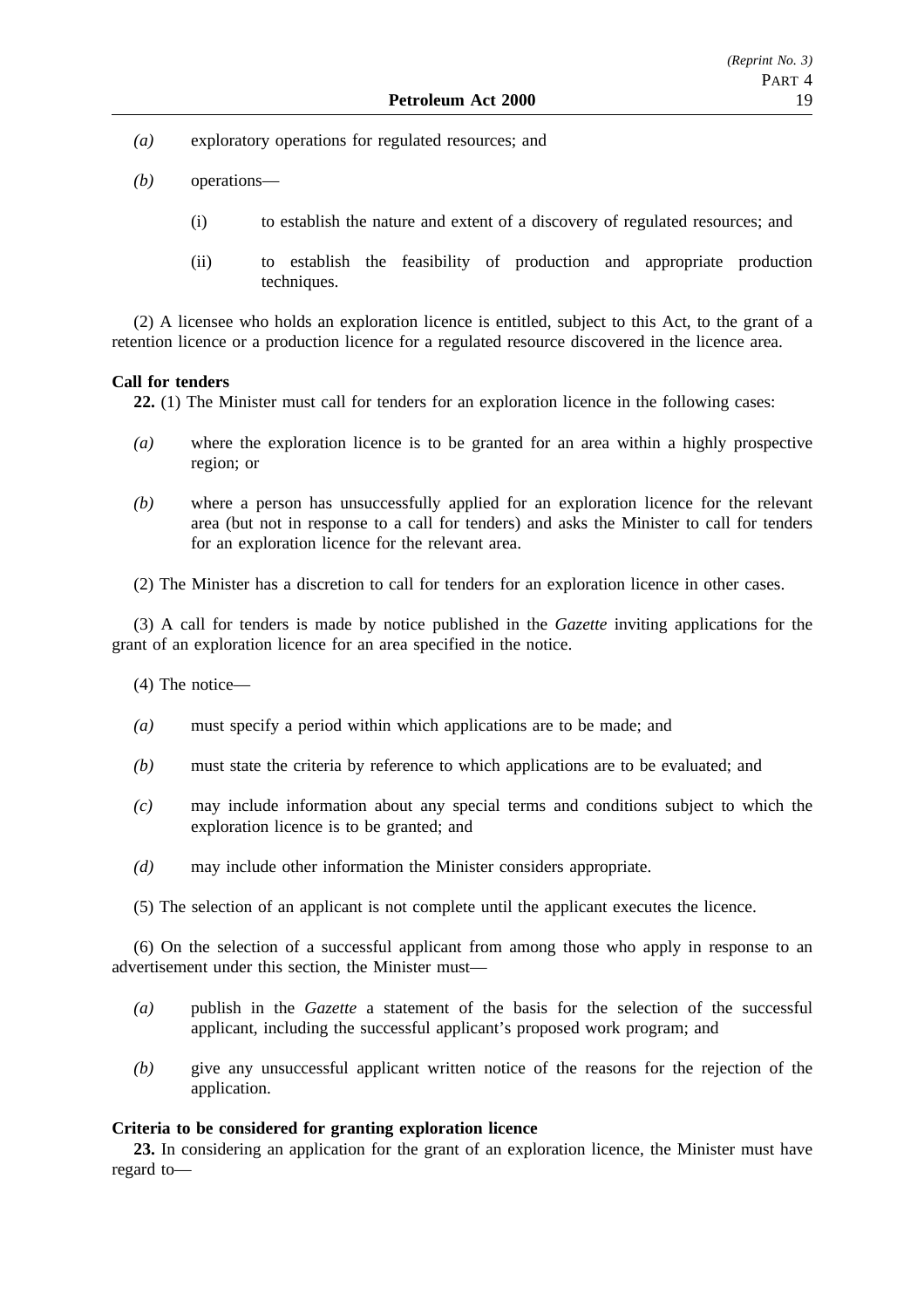- *(a)* the suitability of applicant's proposed work program for evaluating the prospectivity of the licence area and discovering regulated resources; and
- *(b)* the adequacy of the applicant's technical and financial resources; and
- *(c)* if applications have been invited for the licence by public advertisement—the stated criteria for evaluation of the applications.

#### **Areas for which licence may be granted**

**24.** (1) An exploration licence may be granted for 1 or more separate areas.

- (2) However, the total licence area cannot exceed—
- *(a)* in the case of a licence authorising exploration for a source of geothermal energy—500km<sup>2</sup>; or
- (b) in any other case  $-10\,000\,\mathrm{km^2}$ .

### **Work program to be carried out by exploration licensee**

**25.** (1) It is a mandatory condition of an exploration licence that the licensee must carry out work in the licence area in accordance with a work program approved by the Minister.

(2) A proposed work program is to be submitted for the Minister's approval with an application for the grant or renewal of an exploration licence.

(3) The Minister may approve the proposed work program with or without addition or variation.

(4) The Minister may approve acceleration, deferment, variation or reduction of the work to the carried out under an approved work program.

(5) If a licence was granted on the basis of competitive tender, the Minister—

- *(a)* must, before approving deferment, variation or reduction of the work to be carried out under an approved work program—have regard to work programs proposed by other applicants for the licence; and
- *(b)* must publish in the *Gazette* notice of the approval stating the effect of the approval.

(6) The Minister may, as a condition of approving the reduction or deferment of work under subsection (4), require the licensee to relinquish a specified portion of the licence area.

#### **Term and renewal of exploration licence**

**26.** (1) The term of an exploration licence is 5 years.

(2) An exploration licence may be granted on terms under which the licence is to be renewable for a further term or 2 further terms, but a licence granted for a highly prospective region cannot be renewed more than once.

(3) A licence that is renewable for one further term must provide for the excision, on renewal, of an area equal to at least 50% of the original licence area and a licence that is renewable for 2 further terms must provide for the excision, on each renewal, of an area equal to at least 33%% of the original licence area.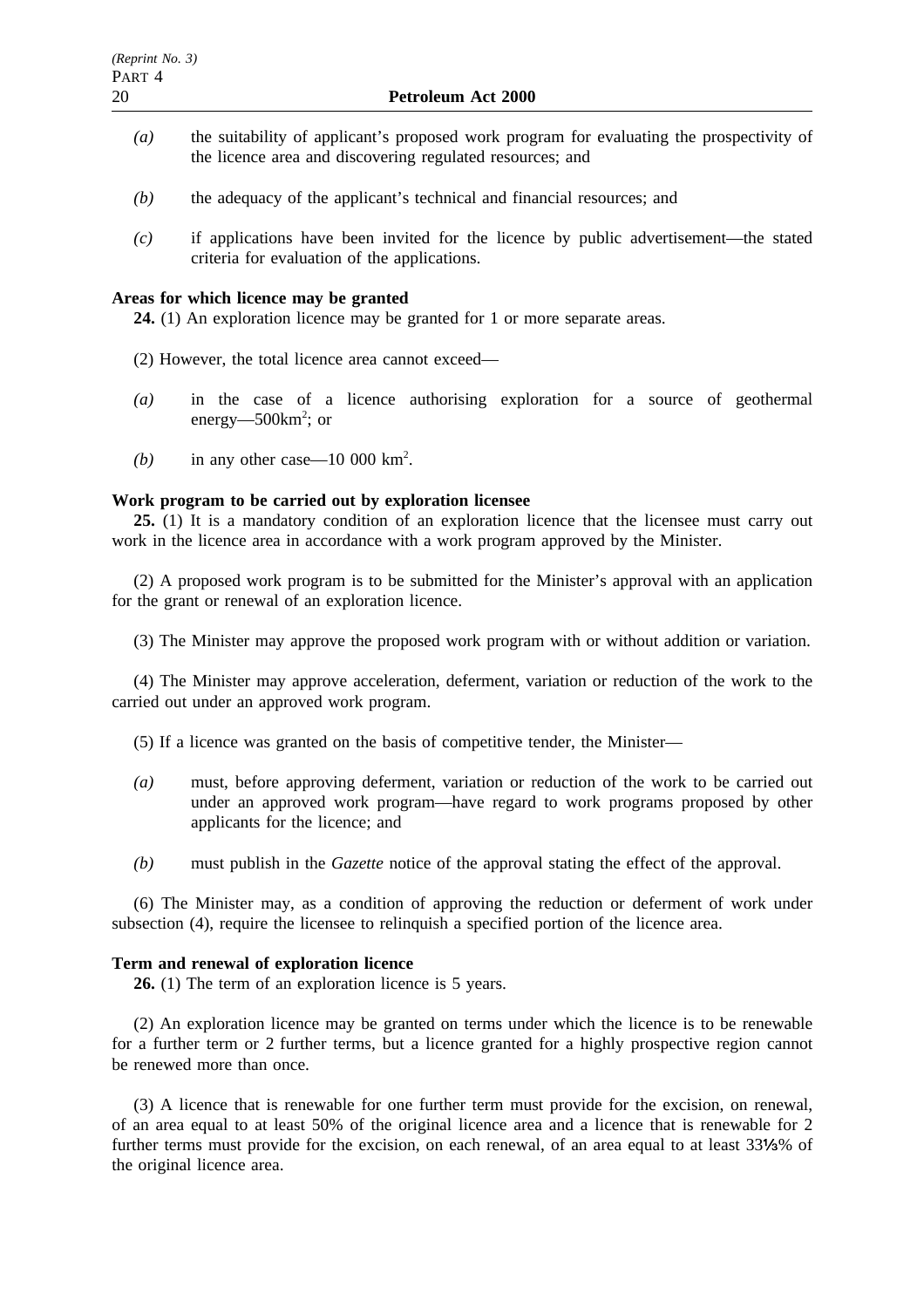(4) The area to be excised is to be determined by the Minister—

- *(a)* if the licensee puts a proposal to the Minister in the application for renewal of the licence and the Minister accepts the proposal—on the basis of that proposal; or
- *(b)* in any other case—after the Minister has put a proposal to the licensee and has considered any representations made by the licensee within 14 days after notice of the proposal is given to the licensee.

(5) The Minister must accept the licensee's proposal under subsection  $(4)(a)$  if it reasonably allows for the grant of new exploration licences over the area or areas to be excised.

(6) When a licence falls due for renewal, the licensee, if not in default under the licence, is entitled to the renewal of the licence in accordance with the terms of the licence.

#### **Production of regulated resource under exploration licence**

**27.** (1) The holder of an exploration licence may produce a regulated resource from a well in the licence area for the purpose of establishing the nature and extent of a discovery.

(2) However, the licensee must not produce a regulated resource from a well for more than 10 days in aggregate without the Minister's approval.

#### Maximum penalty: \$20 000.

(3) The Minister may grant an approval under this section on conditions the Minister considers appropriate.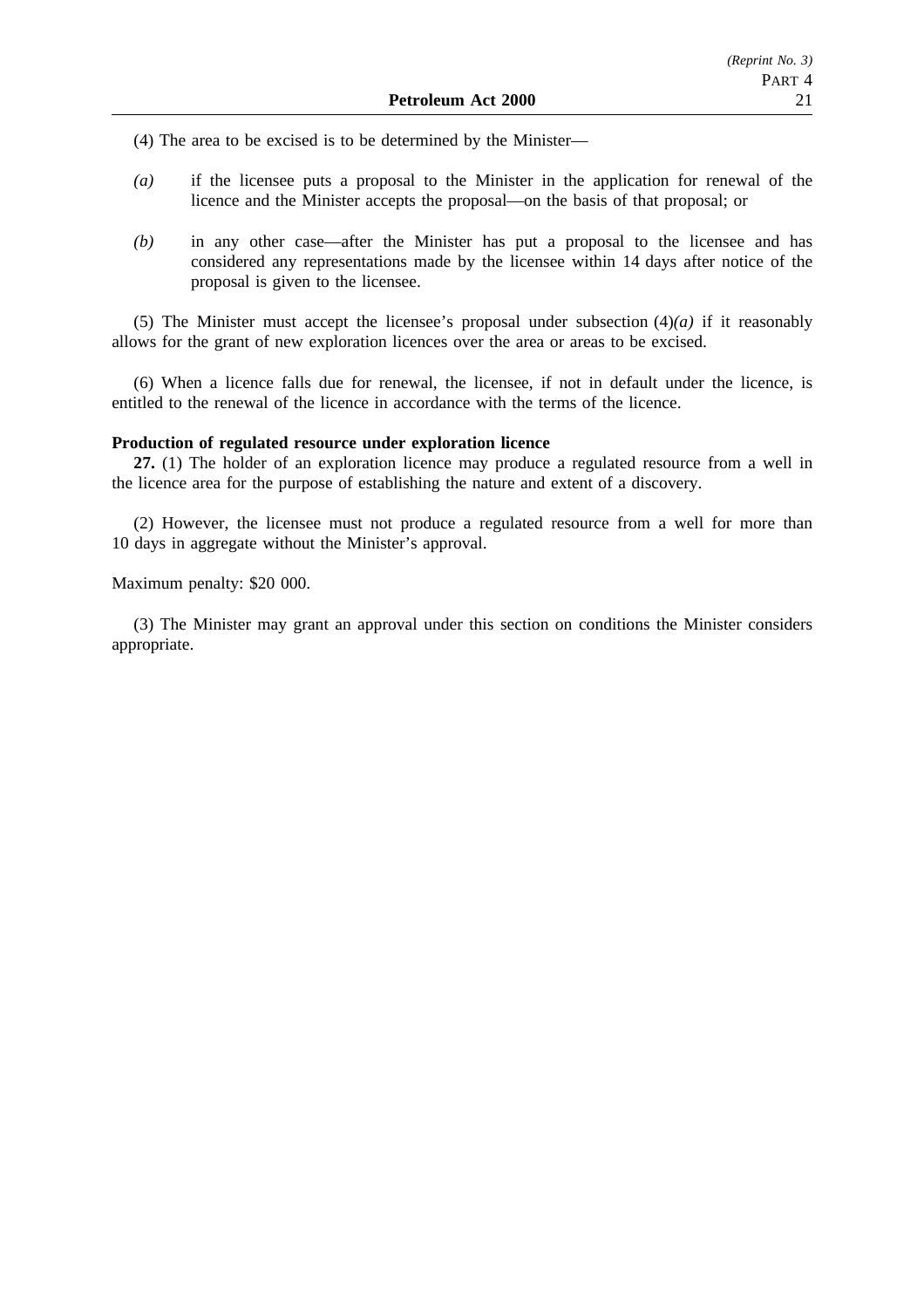# **Part 5—Retention**

### **Nature and purpose of retention licence**

**28.** A retention licence protects the interest of a licensee in a discovery of a regulated resource for a reasonable period to make possible either or both of the following:

- *(a)* proper evaluation of the productive potential of the discovery;
- *(b)* carrying out the work necessary to bring the discovery to commercial production.

## **Retention licence**

**29.** A **retention licence** authorises the licensee to carry out in the licence area—

- *(a)* operations—
	- (i) to establish the nature and extent of a discovery of regulated resources; and
	- (ii) to establish the commercial feasibility of production and appropriate production techniques; and
- *(b)* other regulated activities specified in the licence.

## **Grant of retention licence**

**30.** (1) Subject to this Act, a person is, on application, entitled to the grant of a retention licence in respect of a discovery of a relevant resource if—

- *(a)* a regulated resource has been discovered in the area for which the retention licence is to be granted and the existence of the regulated resource has been demonstrated by the drilling of at least one well; and
- *(b)* the person holds, or held at the time of the application for the retention licence, an exploration licence or a production licence over the area for which the retention licence is to be granted; and
- *(c)* the exploration licence or production licence authorised exploration for or production of a regulated resource of the relevant kind; and
- *(d)* the Minister is satisfied that production of the regulated resource is not currently commercially feasible, but is more likely than not to become commercially feasible within 15 years.

(2) If the holder of an exploration or production licence is in default under the terms of the licence, the Minister may decline to grant a retention licence until the default is remedied.

### **Area of retention licence**

**31.** The area of a retention licence must not exceed either of the following limits:

- *(a)* twice the area under which (according to a reasonable estimate at the time when the licence was granted or last renewed) the discovery is likely to extend;
- (*b*)  $100 \text{ km}^2$ .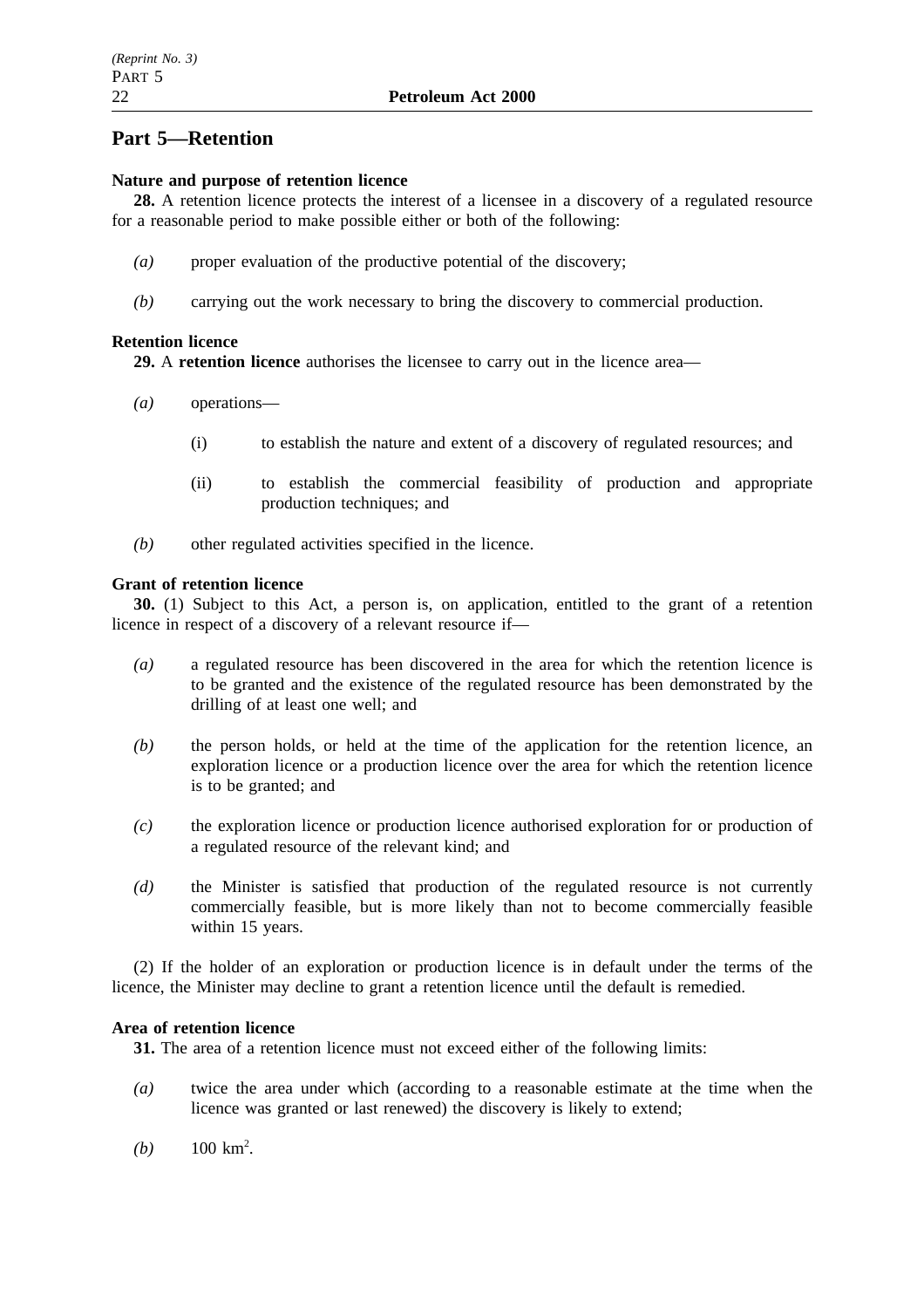#### **Term of retention licence**

**32.** (1) The term of a retention licence is 5 years.

(2) A retention licence may be renewed from time to time for a further term but only if the Minister is satisfied that production is not currently commercially feasible but is more likely than not to become commercially feasible within the next 15 years.

### **Work program to be carried out by retention licensee**

**33.** (1) A retention licence may include a mandatory condition requiring the licensee to carry out work, in accordance with a work program approved by the Minister, for either or both of the following purposes:

- *(a)* to establish the nature and extent of a discovery of regulated resources;
- *(b)* to establish the commercial feasibility of production and appropriate production techniques.

(2) A work program to be carried out under the licence must, if the Minister so requires, be submitted with the application for the licence and from time to time as required under the conditions of the licence.

- (3) The Minister may approve a proposed work program with or without addition or variation.
- (4) The Minister may, on application by a licensee—
- *(a)* approve acceleration or deferment of the work to be carried out under an approved work program; and
- *(b)* approve variation of the work program by substitution for work previously programmed of work that is, in the Minister's opinion, of equal or greater value.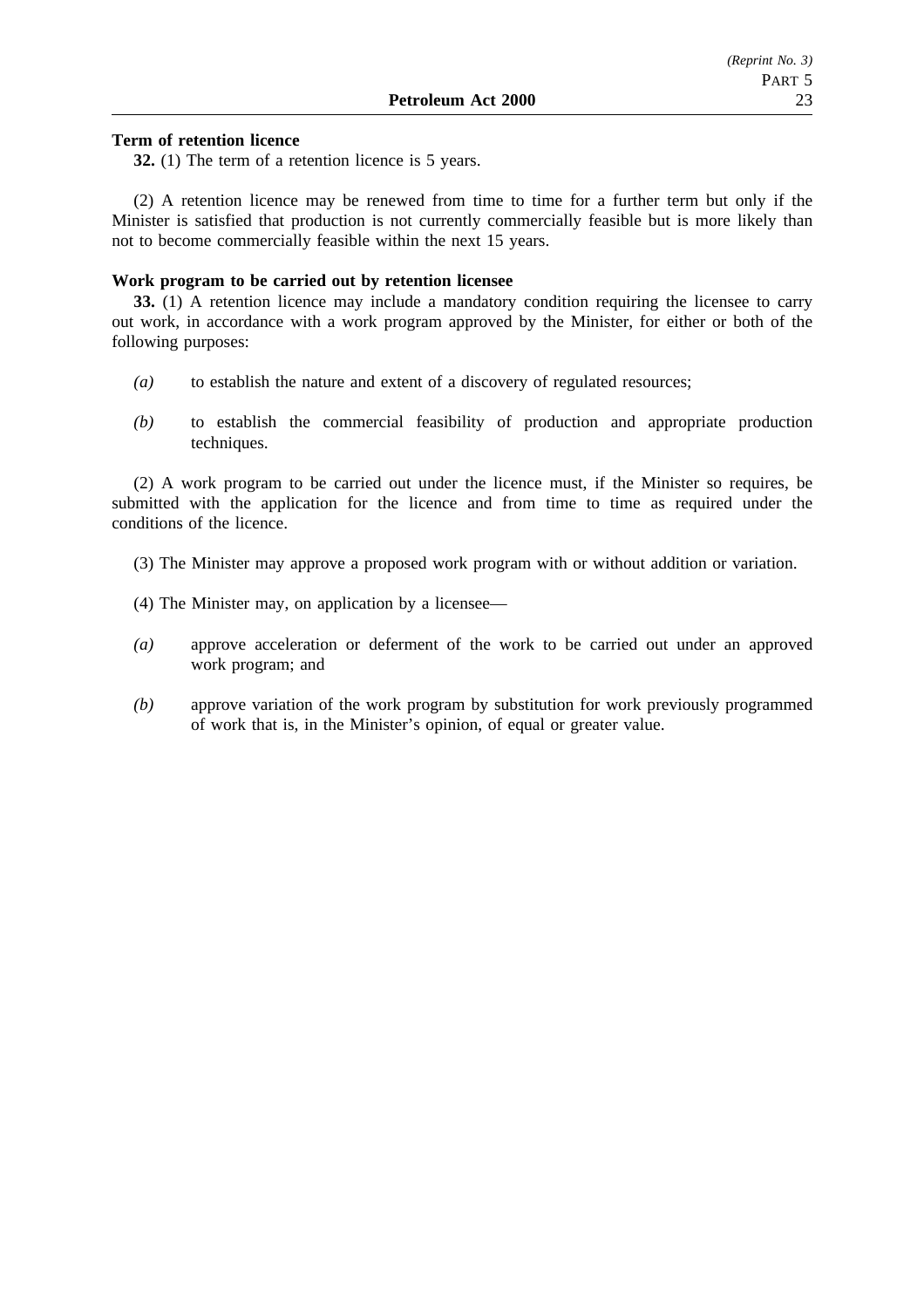# **Part 6—Production**

# **Production licence**

**34.** (1) A **production licence** authorises subject to its terms operations of the following kinds:

- *(a)* operations for the recovery of petroleum or some other regulated substance from the ground (including, if the licence so provides, its extraction by an artificial means such as in situ gasification or the techniques used to recover coal seam methane);
- *(b)* operations for the processing of regulated substances recovered from the licence area;
- *(c)* operations for the use of a natural reservoir for storage of a regulated substance;
- *(d)* operations for the extraction or release of geothermal energy.

(2) A production licence also authorises (subject to its terms) the licensee to carry out other regulated activities within the licence area.

## **Grant of production licence**

**35.** (1) Subject to this Act, a person is, on application, entitled to the grant of a production licence for the production of a regulated resource of a particular kind if—

- *(a)* a regulated resource has been discovered in the area for which the production licence is to be granted; and
- *(b)* the person holds, or held at the time of the application for the production licence, an exploration licence or a retention licence over the area for which the production licence is to be granted; and
- *(c)* the exploration licence authorised exploration for a regulated resource of the relevant kind or the retention licence was granted for a regulated resource of the relevant kind; and
- *(d)* production is currently commercially feasible or is more likely than not to become commercially feasible within the next 24 months.

(2) If the holder of an exploration or retention licence is in default under the terms of the licence, the Minister may decline to grant a production licence until the default is remedied.

 $(3)$  If—

*(a)* the Minister is satisfied that—

- (i) a regulated resource has been discovered in a particular area; and
- (ii) production is currently commercially feasible or is more likely than not to become commercially feasible within the next 24 months; but
- *(b)* there is no person who is currently entitled to the grant of a production licence under subsection (1),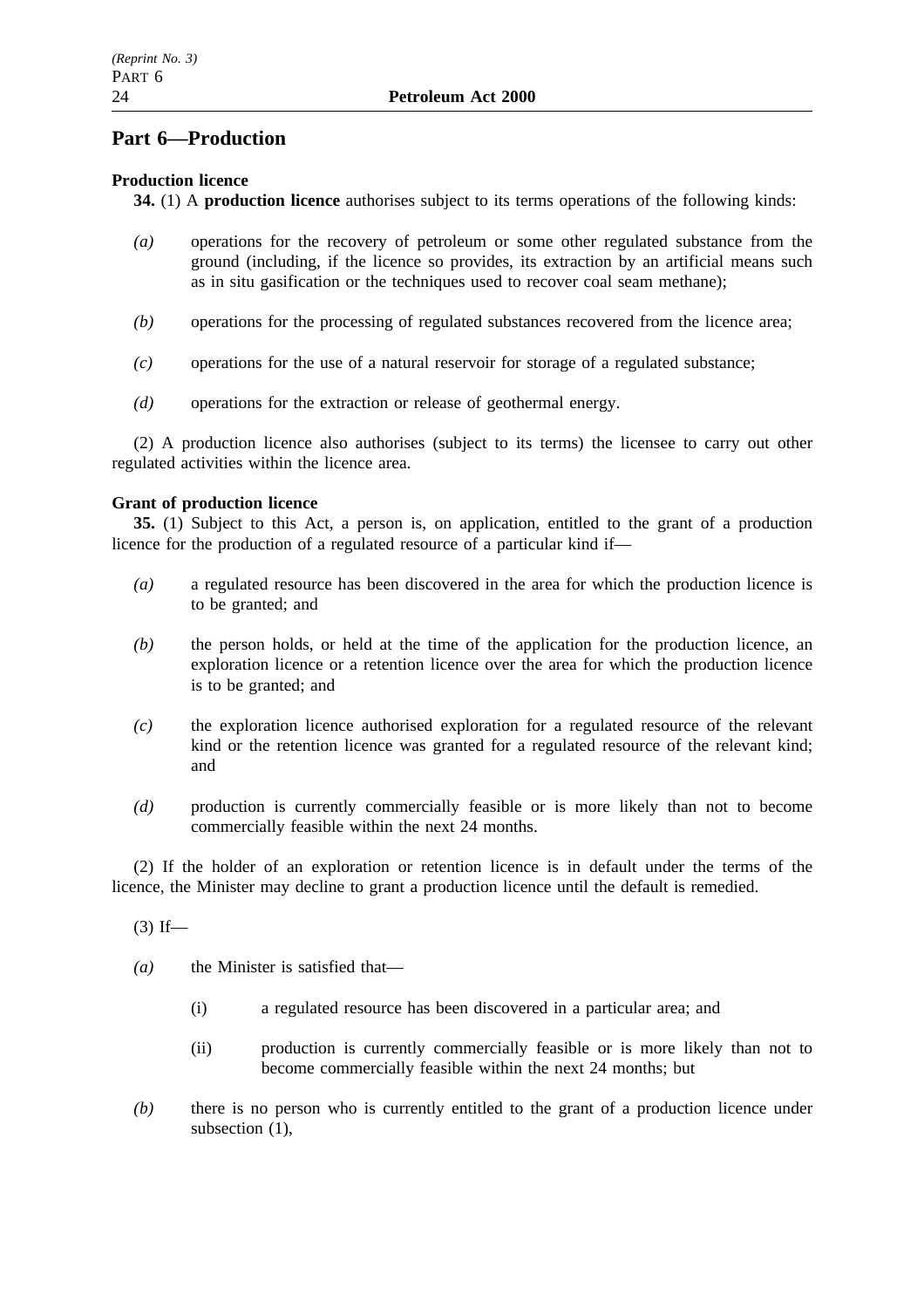the Minister may call for tenders for the grant a production licence and grant a production licence to the applicant who submits the successful tender.

### **Power to require holder of exploration licence or retention licence to apply for production licence**

**36.** (1) The Minister may, after consultation with the holder of an exploration licence or a retention licence, give a written notice to the holder stating that—

- *(a)* production of a regulated resource is, in the Minister's opinion, currently commercially feasible within the whole or a specified part of the licence area; and
- *(b)* the holder of the licence should apply for a production licence for the relevant area within a period (which must be at least 6 months) stated in the notice.

(2) If the holder of the licence does not apply for a production licence for the relevant area within the time stipulated in the notice, the Minister may—

- *(a)* excise the relevant area from the exploration or retention licence; and
- *(b)* call for tenders for the grant a production licence for the relevant area; and
- *(c)* grant a production licence to the applicant who submits the successful tender.

### **Area of production licence**

**37.** The area of a production licence must not exceed either of the following limits:

- *(a)* twice the area under which (according to a reasonable estimate at the time of granting the licence) the discovery is more likely than not to extend;
- (*b*)  $100 \text{ km}^2$ .

#### **Work program to be carried out by production licensee**

**38.** (1) A production licence may include a condition requiring the licensee to carry out work—

- *(a)* for the development of the licence area; and
- *(b)* for the production of regulated resources,

in accordance with a work program approved by the Minister.

(2) If a production licence includes such a condition, a proposed work program must be submitted for the Minister's approval from time to time as required under the relevant licence condition.

- (3) The Minister may approve a proposed work program with or without addition or variation.
- (4) The Minister may, on application by the licensee, vary an approved work program.

#### **Requirement to proceed with production**

**39.** (1) The holder of a production licence must, subject to this Act, proceed with operations for production of the relevant regulated resources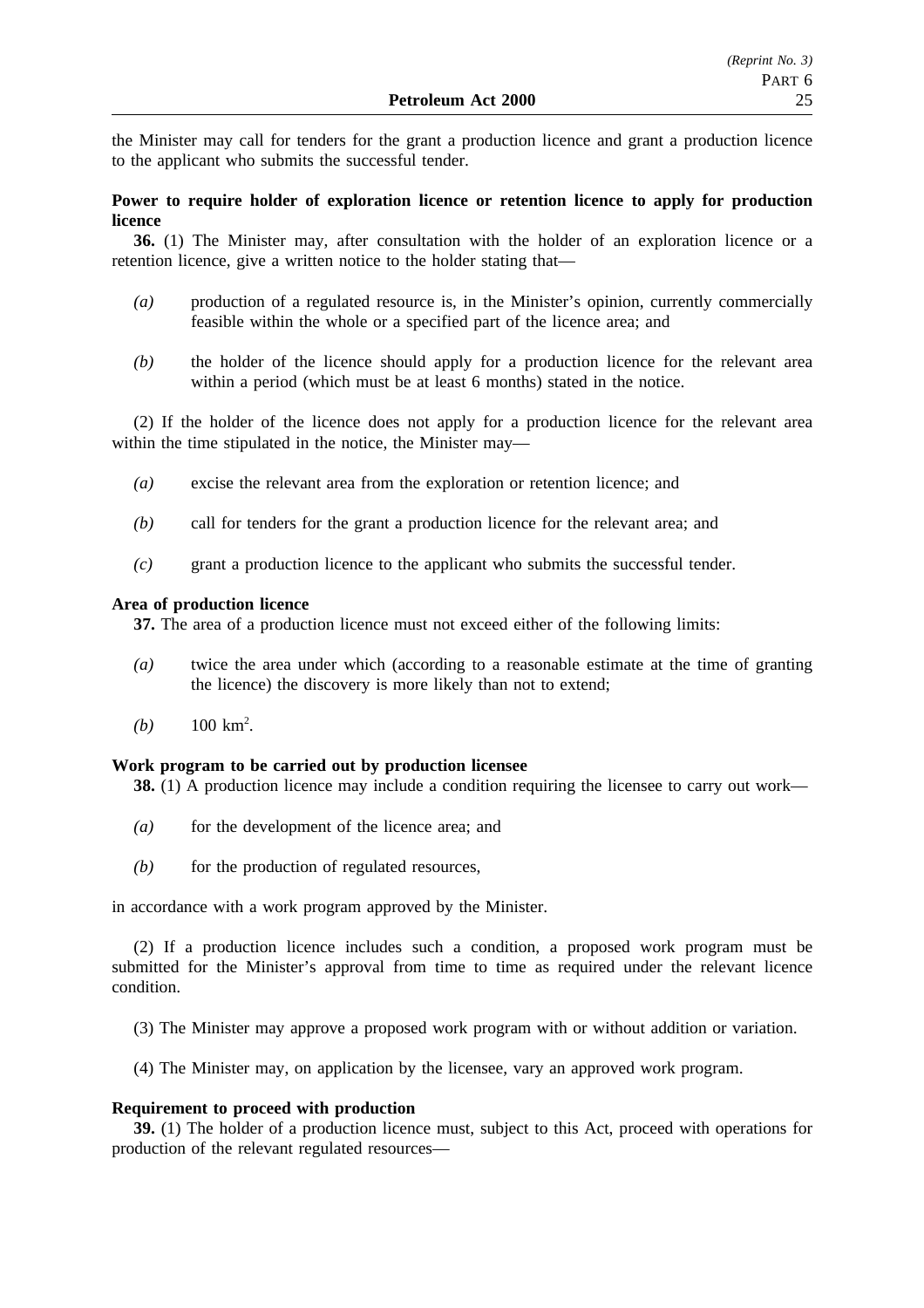*(a)* with due diligence; and

*(b)* in accordance with the conditions of the licence.

Maximum penalty: \$60 000.

(2) If operations for production of the relevant regulated resource have not commenced within 24 months after the grant of the production licence, the Minister may, by written notice given to the holder of the licence, require the holder of the licence to commence the operations.

(3) If, in the Minister's opinion, production from the area of a production licence is practicable and commercially feasible, the Minister may, by written notice given to the licensee, require the licensee to undertake or continue operations in accordance with requirements specified in the notice until the licensee satisfies the Minister that the operations are no longer practicable or commercially feasible.

(4) A notice under subsection (3) may require production from the area comprised in a production licence at a rate that is no less than a rate specified in the notice.

(5) If the holder of a production licence fails to proceed with operations for production of a regulated resource as required under the terms of the licence or by notice under this section (and has not entered into arrangements, satisfactory to the Minister, for future production), the Minister may, by written notice to the licensee, cancel the licence.

### **Term of production licence**

**40.** A production licence is to be granted for an unlimited term.

### **Cancellation or conversion of production licence where commercially productive operations are in abeyance**

**41.** (1) If productive operations resulting in production from the licence area on a commercial basis have not been carried on within the area of a production licence for 24 months or more (and the licensee has not entered into arrangements, satisfactory to the Minister, for commencing or resuming such operations at a reasonable future time), the Minister may, by written notice to the licensee—

- *(a)* convert the licence into a retention licence; or
- *(b)* cancel the licence.

(2) Before cancelling a licence under this section, the Minister must give the licensee a reasonable opportunity to make representations about the proposed action.

### **Unitisation of production**

**42.** (1) If the Minister is satisfied that—

- *(a)* a natural reservoir containing, or suitable for storage of, a regulated substance extends beyond the area of a production licence; and
- *(b)* the adjacent area is covered by an exploration, retention or production licence held by a different person,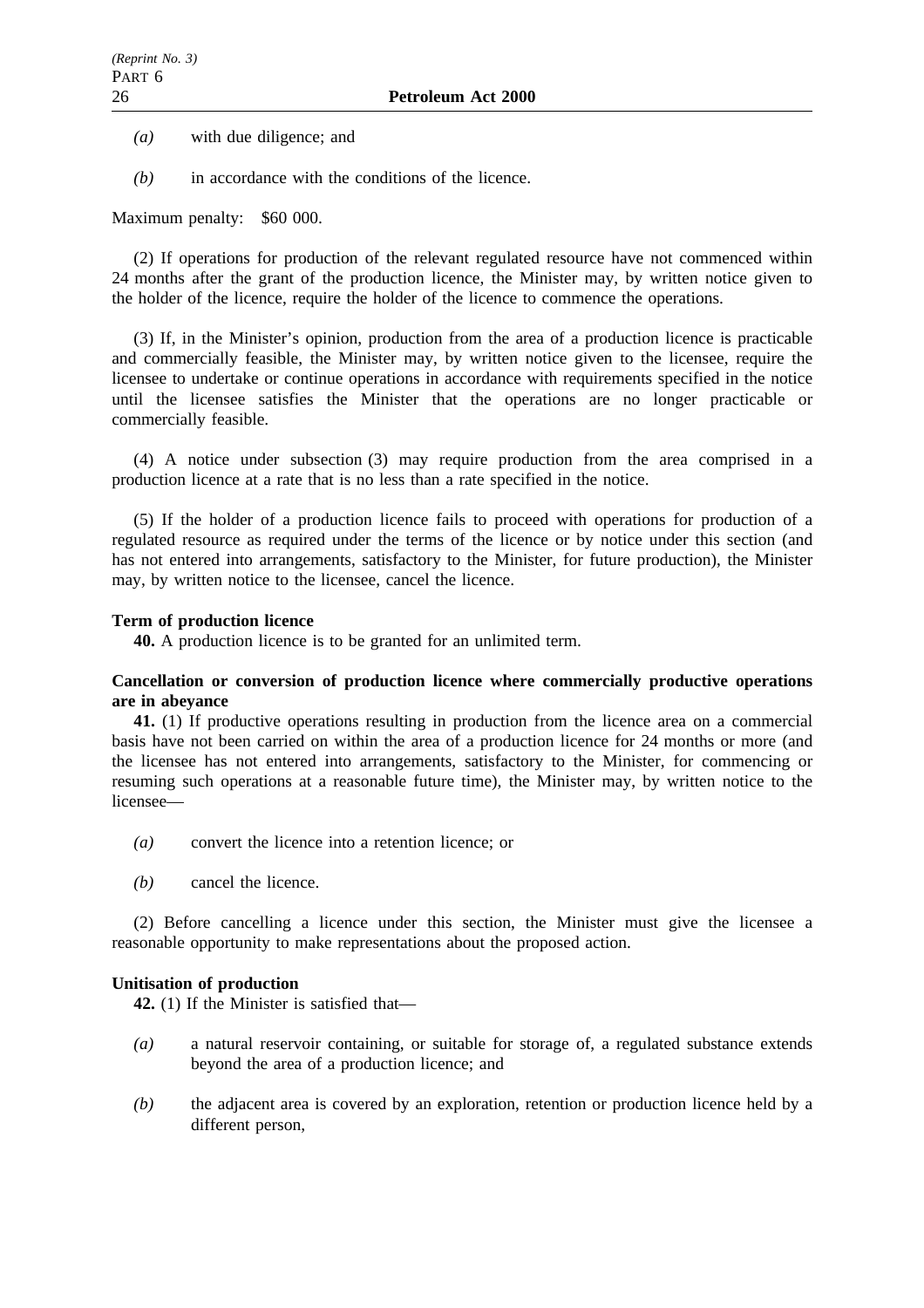the Minister may, by written notice given to the holders of the respective licences, require them to enter into negotiations with a view to establishing a scheme for working the relevant areas as a single unit.

(2) If the holders of the licences fail to reach agreement on the terms of such a scheme within a reasonable time, the Minister may, by written notice given to the licensees, establish such a scheme.

(3) Before the Minister establishes a scheme under this section, the Minister must allow the holders of the licences affected by the scheme a reasonable opportunity to make submissions on the terms of the scheme.

(4) A scheme under this section is binding on the holders, for the time being, of the licences affected by the scheme.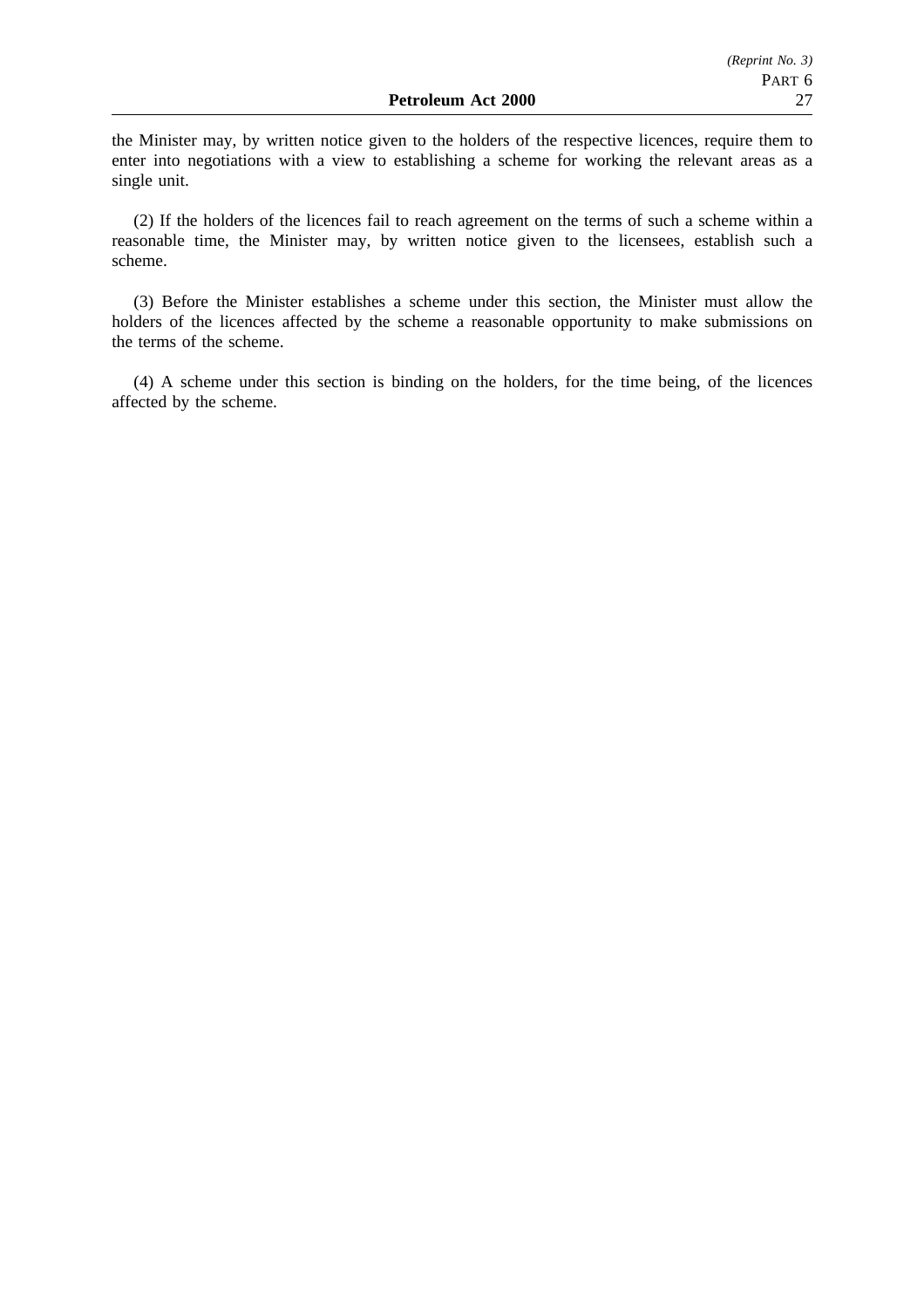### 28 **Petroleum Act 2000**

# **Part 7—Royalty**

### **Royalty on regulated resources**

**43.** (1) The holder of a licence must pay to the Crown a royalty equivalent to the prescribed percentage of the value (at the well head) of a regulated resource produced from land comprised in the licence.

- (2) The prescribed percentage is—
- *(a)* for a regulated substance—10%;
- *(b)* for geothermal energy—2.5%.
- (3) Royalty is not payable on the following:
- *(a)* a regulated substance that—
	- (i) has been returned to a natural reservoir in the area of a production licence and will be brought into account for the purposes of calculation and payment of royalty on later production from the natural reservoir; or
	- (ii) has been destroyed or dissipated in accordance with sound production practice; or
	- (iii) is to be used in the course of productive operations, or for purposes incidental to productive operations, that the producer carries out in the State and are associated with production of a regulated substance in the State; and
- *(b)* geothermal energy that is dissipated before it reaches the point of delivery to the purchaser.

(4) A licensee must, within 30 days after the end of each month in which a regulated substance or geothermal energy is produced, provide the Minister with a return for the relevant month setting out—

- *(a)* the quantity of the regulated substance or energy produced; and
- *(b)* the quantity of any regulated substance or energy sold, and the amount realised on sale; and
- *(c)* any other relevant information required by the Minister.

Administrative penalty.

(5) A return must be accompanied by the royalty payable by the licensee in respect of the month to which the return relates.

(6) The value at the well head of a regulated substance is a value calculated by subtracting from the price (exclusive of any GST component) that could reasonably be realised on sale of the substance to a genuine purchaser at arms length from the producer all reasonable expenses (exclusive of any GST component) reasonably incurred by the producer—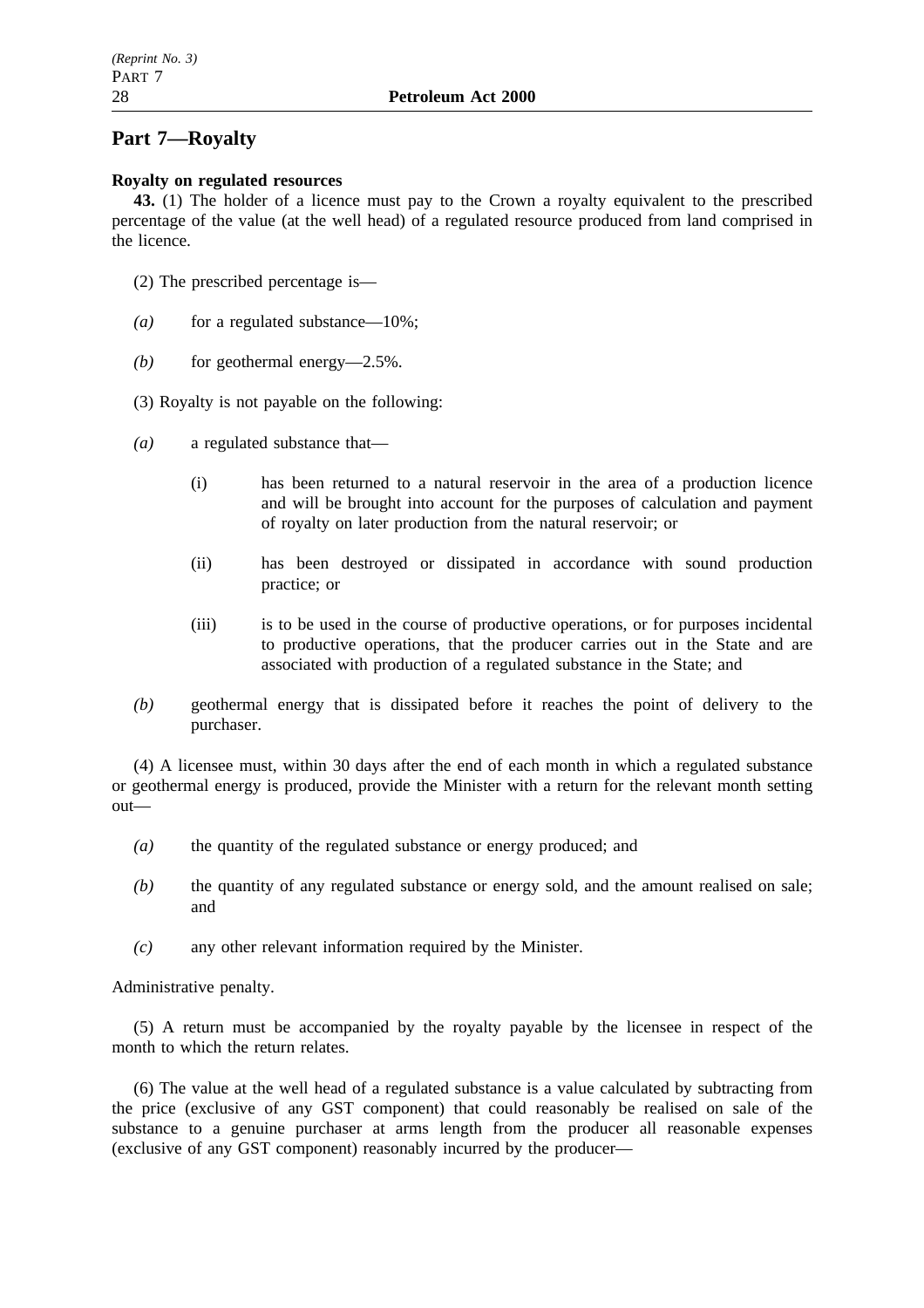- *(a)* in treating processing or refining the substance; and
- *(b)* in transporting the substance from the well head to the point of delivery.

(7) The value at the well head of geothermal energy is a value calculated by subtracting from the price (exclusive of any GST component) that could reasonably be realised on sale of the energy to a genuine purchaser at arms length from the producer all reasonable expenses (exclusive of any GST component) reasonably incurred by the producer in getting the energy to the point of delivery to the purchaser.

(8) The value at the well head of a regulated substance or geothermal energy is to be assessed by the Minister.

(9) The Minister may, on application by the producer, or on the Minister's own initiative, review and revise an earlier assessment of the value at the well head of a regulated substance or geothermal energy.

(10) The Land and Valuation Court may, on appeal by the producer, vary the Minister's assessment.

(11) In any other proceedings, the Minister's assessment is to be taken as conclusive evidence of the value of a regulated substance or geothermal energy at the well head.

### **Penalty for late payment**

**44.** (1) If a licensee fails to pay royalty as and when required by or under this Part—

- *(a)* the amount in arrears will, unless the Minister determines otherwise, be increased by penalty interest at the prescribed rate; and
- *(b)* the Minister may impose on the licensee a fine of an amount fixed by the Minister up to a limit of \$1,000 or 10% of the outstanding royalty, whichever is the greater.

(2) The Minister may for any proper reason remit penalty interest or a fine imposed under subsection (1) wholly or in part.

#### **Recovery of royalty**

**45.** Royalty (and any penalty interest or fine imposed by the Minister under this Part) may be recovered as a debt due to the Crown.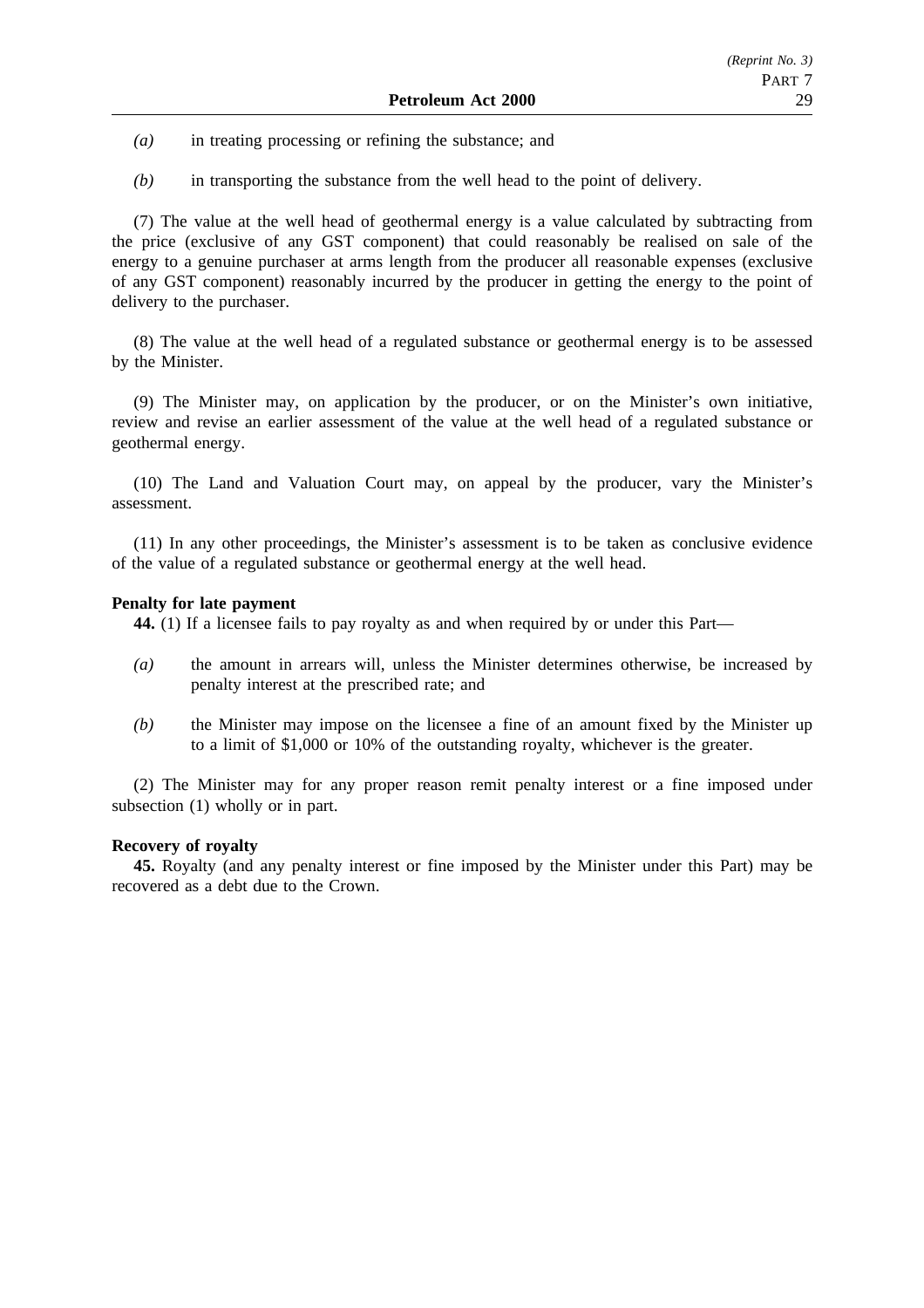# **Part 8—Transmission pipelines**

# **Division 1—Pipeline licence**

### **Rights conferred by pipeline licence**

**46.** (1) A **pipeline licence** authorises the licensee to operate the transmission pipeline to which it relates.

(2) If the licence is granted for a proposed transmission pipeline, the licence also authorises the licensee to construct (or complete the construction of) the relevant transmission pipeline.

(3) A pipeline licence may be granted for the whole or part of a transmission pipeline.

- (4) A pipeline licence—
- *(a)* can only be held by a body corporate (or two or more bodies corporate); and
- *(b)* can only be held in respect of a transmission pipeline or proposed transmission pipeline owned by a body corporate (or two or more bodies corporate).

(5) The Minister may, on application by a licensee holding a pipeline licence, vary the licence to cover an extension to, or a variation to the route of, the pipeline.

#### **Term and renewal of pipeline licence**

**47.** (1) The term of a pipeline licence is 21 years or a lesser term agreed between the pipeline licensee and the Minister.

(2) Subject to any agreement between the Minister and the pipeline licensee excluding or limiting this right of renewal, a pipeline licence must, on application for renewal, be renewed for a further term.

#### **Alteration of pipeline**

**48.** A pipeline licensee must not alter or modify, or permit the alteration or modification of, the pipeline except as follows:

- *(a)* as authorised in the pipeline licence; or
- *(b)* as may be necessary for the repair or maintenance of the pipeline; or
- *(c)* as may be necessary for the preservation of life or property in an emergency; or
- *(d)* as may be authorised by the Minister.

Maximum penalty: \$120 000.

# **Division 2—Access to pipeline**

#### **Ministerial power to require access to pipeline**

**49.** (1) The Minister may, by written notice given to the holder of a pipeline licence, require the holder to convey a regulated substance for another person on terms and conditions mutually agreed by the holder and the other person or, in default of agreement, on terms and conditions determined by the Minister.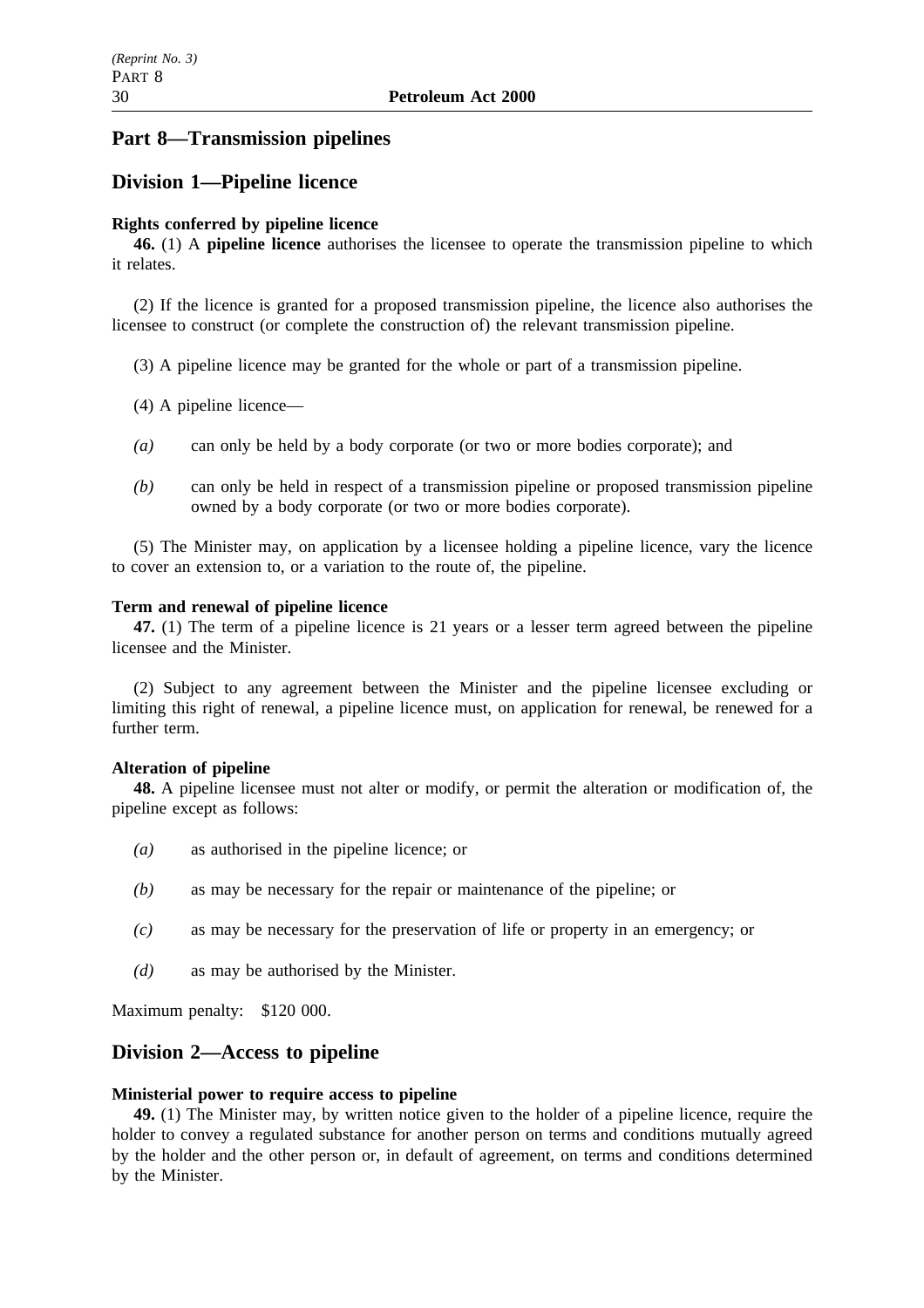(2) In considering whether to require the holder of a pipeline licence to convey a regulated substance for another and if so the appropriate terms and conditions on which the holder should be required to do so, the Minister must have regard to—

- *(a)* the legitimate business interests of the licensee; and
- *(b)* the public interest including the public interest in facilitating competition in markets; and
- *(c)* the interests of other persons who have rights of access to the pipeline; and
- *(d)* the cost of providing access to the pipeline; and
- *(e)* the operational and technical requirements for the safe, efficient and reliable operation of the pipeline; and
- *(f)* any other matters the Minister considers relevant.

(3) A determination under this section, and the Minister's reasons for making it, are to be published in the *Gazette*.

(4) This section does not apply if access to the relevant transmission pipeline is governed under some other law.

# **Division 3—Special provisions about pipelines**

#### **Acquisition of land by holder of pipeline licence**

**50.** (1) The holder of a pipeline licence must, as soon as practicable after the grant of the licence, proceed to acquire the pipeline land reasonably required for constructing or operating, or constructing and operating, the relevant pipeline.

(2) Despite any limitation on the powers of a body corporate existing apart from this section, a body corporate is authorised to transfer to the holder of a pipeline licence any land required for the construction or operation of a pipeline under the relevant pipeline licence.

#### **Pipeline easements**

**51.** An easement acquired for the construction or operation of a pipeline is an easement in gross that does not depend on the existence of a dominant tenement.

### **Compulsory acquisition of land for pipeline**

**52.** If the Minister is satisfied that the holder of a pipeline licence—

- *(a)* reasonably requires land (apart from the interest conferred by the licence) for the purpose of constructing, modifying or operating a pipeline or for incidental purposes; and
- *(b)* has failed to acquire the land by agreement after making reasonable attempts to do so,

the holder may, with the Minister's approval, proceed to acquire the land compulsorily under the *Land Acquisition Act 1969*.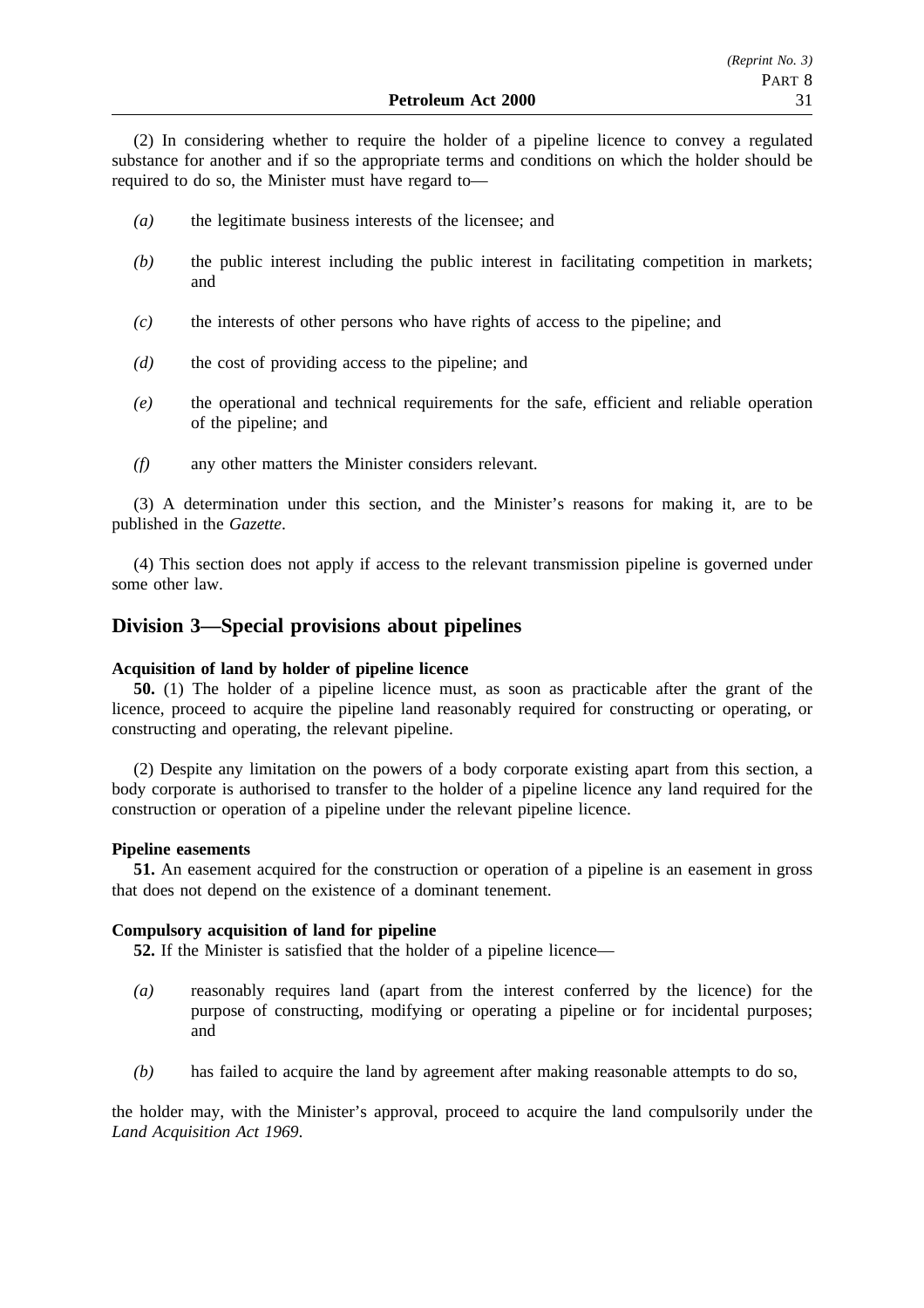### **Pipeline to be chattel**

**53.** A pipeline is a chattel and capable of being acquired, owned, dealt with and disposed of as such.

### **Inseparability of dealings with pipeline and pipeline land**

**54.** Unless the Minister gives written consent, a pipeline cannot be transferred, mortgaged, or otherwise dealt with separately from the pipeline land related to the pipeline, nor can pipeline land be transferred, mortgaged or dealt with separately from the pipeline to which it relates.

### **Resumption of pipeline**

**55.** (1) If a pipeline for which a licence was granted is not used for the transportation of a regulated substance for a continuous period of more than 3 years, the Minister may give written notice to all interested persons of intention to resume the pipeline and the pipeline land.

### (2) The **interested persons** are—

- *(a)* the holder (or former holder) of the pipeline licence; and
- *(b)* the owner of, and other persons interested in, the pipeline and the related pipeline land.
- (3) Before the Minister gives notice under subsection (1), the Minister must—
- *(a)* invite all interested persons to make representations about the proposed resumption; and
- *(b)* consider any representations made in response to the invitation.
- (4) The notice of the intended resumption—
- *(a)* may be given whether or not a pipeline licence remains in force for the pipeline (but if a licence is in force, the notice terminates the licence); and
- *(b)* must be given to all interested persons.

(5) The owner of the pipeline may within 6 months after the notice is given take up and remove the pipeline and associated structures (wholly or in part) and restore the relevant land as far as practicable to its former condition.

(6) After the six month period has ended, the Minister may exercise either or both of the following powers:

- *(a)* the Minister may, by written notice given to the owner of the pipeline, require the owner, within a reasonable time stated in the notice, to remove buildings, structures and fixtures associated with the pipeline and to restore the land, as far as practicable, to its former condition; and
- *(b)* the Minister may, by notice published in the *Gazette*, vest the pipeline land and any buildings, structures and fixtures (including the pipeline) remaining on the land in the Crown.

(7) If the owner of the pipeline fails to comply with a notice under subsection (6)*(a)*, the Minister may have the necessary work carried out and recover the cost of doing so from the owner.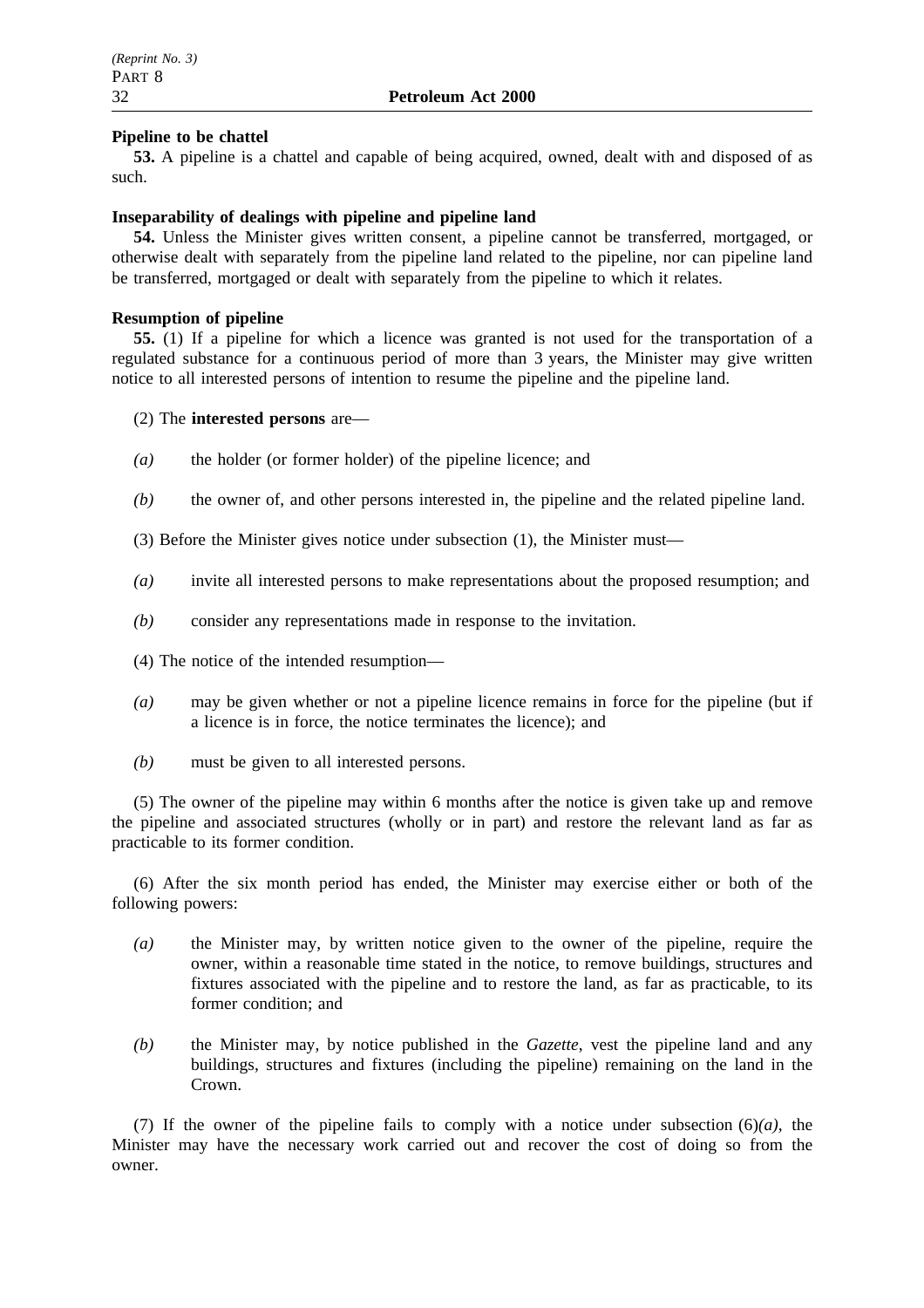(8) No compensation is payable for the divestiture of property under subsection (6)*(b)*.

(9) If an easement is vested in the Crown under subsection (6)*(b)*, the Minister may, by notice in the *Gazette*, surrender (and thus extinguish) the easement.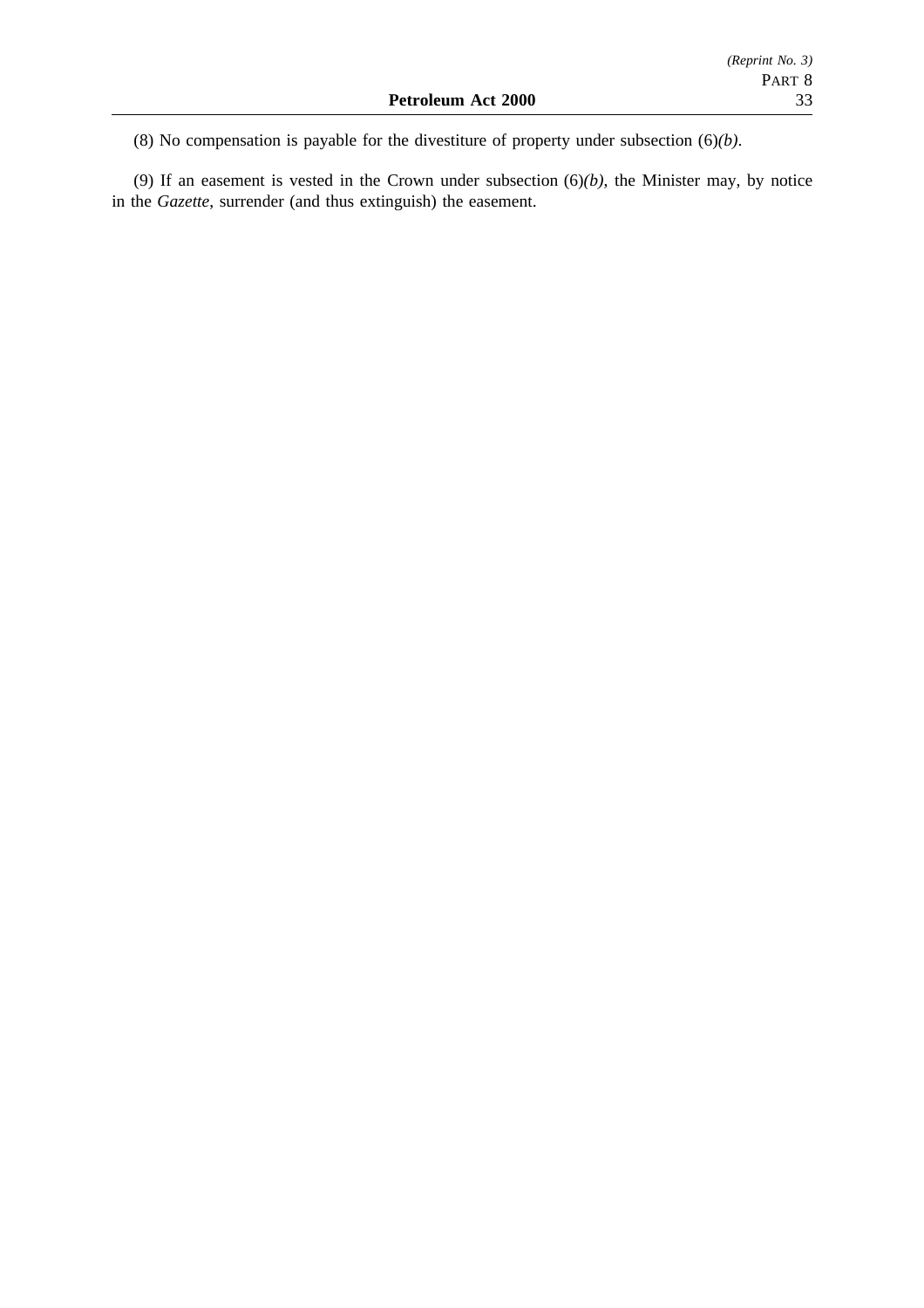# **Part 9—Associated facilities**

## **Associated facilities licence**

## **56.** (1) An **associated facilities licence**—

- *(a)* authorises the holder of a licence (the **primary licence**) to establish and operate associated facilities on land outside the area of the primary licence; and
- *(b)* for that purpose, confers rights of access to and use of land to which the licence relates on terms and conditions specified in the licence.

(2) An **associated facility** is anything that is reasonably necessary for, or incidental to, carrying on regulated activities in the area of the primary licence, or in the vicinity of the area of the primary licence.

- (3) For example—
- *(a)* an associated facilities licence might be granted to the holder of an exploration licence, a retention licence or a production licence authorising the holder of the licence to drill a well from an area outside the area of the primary licence for obtaining access to geological structures within the area of the primary licence;
- *(b)* an associated facilities licence might be granted authorising the holder of the licence to establish and operate facilities within the licence area such as—
	- (i) a pipeline;
	- (ii) a processing plant;
	- (iii) a camp, airport, building or other infrastructure;
	- (iv) commercial or recreational facilities for people involved in regulated activities.

## **Area of associated facilities licence**

57. (1) An associated facilities licence cannot be granted for an area exceeding 5km<sup>2</sup>.

(2) However, this restriction on the area of an associated facilities licence does not apply if the licence area is in the form of a corridor with a width of 50m or less.

### **Term of associated facilities licence**

**58.** An associated facilities licence is an adjunct to the primary licence and is, subject to its terms, granted for the same term, and renewable at the same time and in the same way as the primary licence.

### **Relationship with other licences**

**59.** (1) An associated facilities licence may be granted in respect of an area comprised within the area of another licence.

(2) Subject to any relevant licence conditions, the rights conferred by an associated facilities licence prevail over rights conferred by another licence in respect of the same area.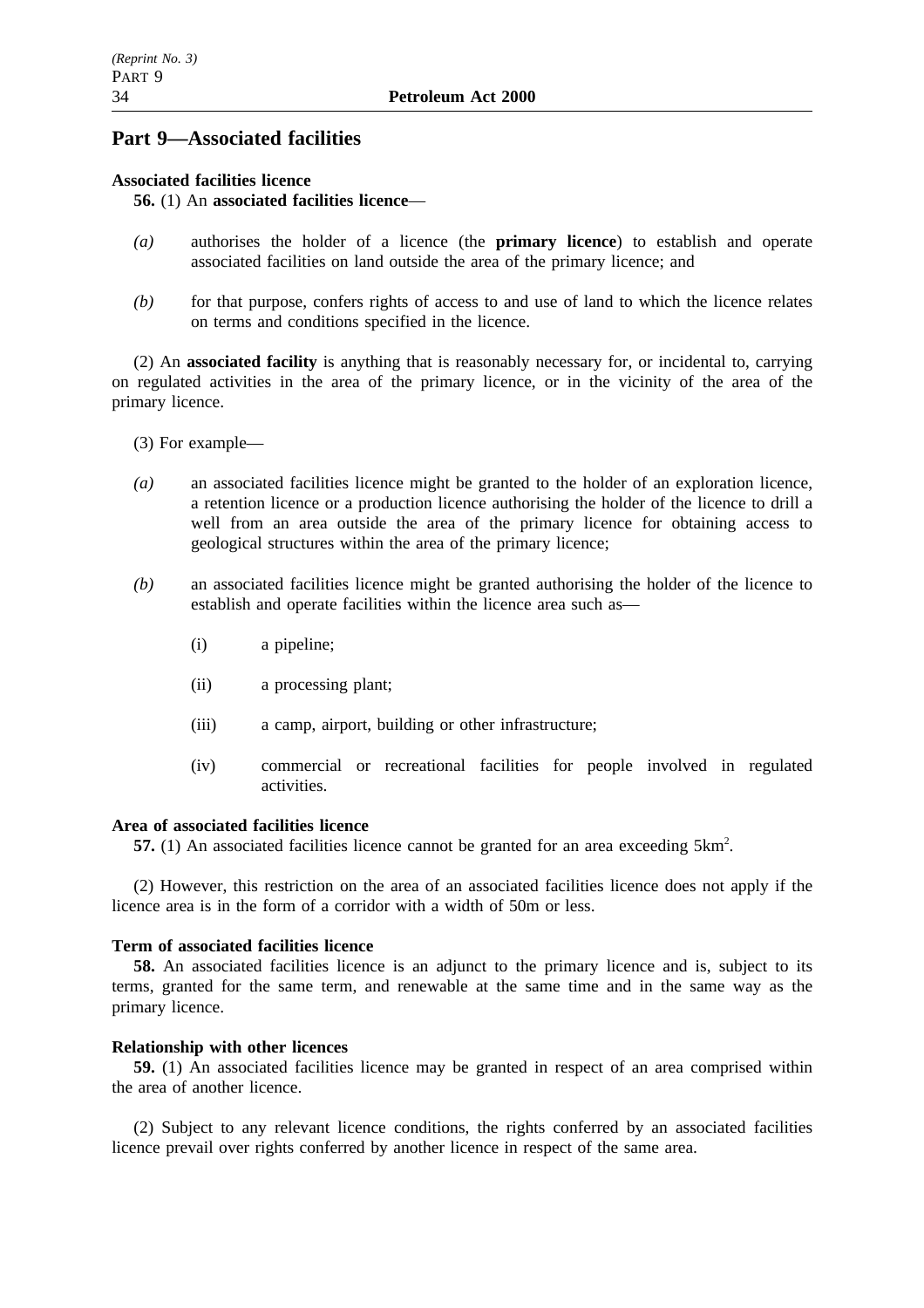(3) Before the Minister grants an associated facilities licence for an area covered by another licence—

- *(a)* the Minister must have regard to—
	- (i) the reasons put forward by the applicant for the grant of the licence and, in particular, whether they justify the grant of the licence in derogation from the rights of the existing licensee; and
	- (ii) the legitimate business interests of the existing licensee; and
	- (iii) the effect of the operations to be carried out under the associated facilities licence on the operations conducted under the existing licence; and
	- (iv) the operational and technical requirements for the safe, efficient and reliable conduct of operations under both licences; and
	- (v) any other matters the Minister considers relevant; and
- *(b)* the Minister must consult with the existing licensee about the conditions to be included in the licence.

(4) If an associated facilities licence is granted over the area of another licence, the holder of the other licence is to be entitled to compensation for diminution of the rights conferred by that licence—

- *(a)* to be agreed between the licensees; or
- *(b)* in default of agreement, to be determined by the relevant court.

(5) If an associated facilities licence is granted over the area of another licence, the Land and Valuation Court may, on application by the holder of the other licence made within 2 months after the grant of the associated facilities licence, review the terms and conditions of the associated facilities licence and vary them as the Court considers just.

(6) The Land and Valuation Court may, in exercising its powers under subsection (5), relocate the area of the associated facilities licence or vary the area in some other way.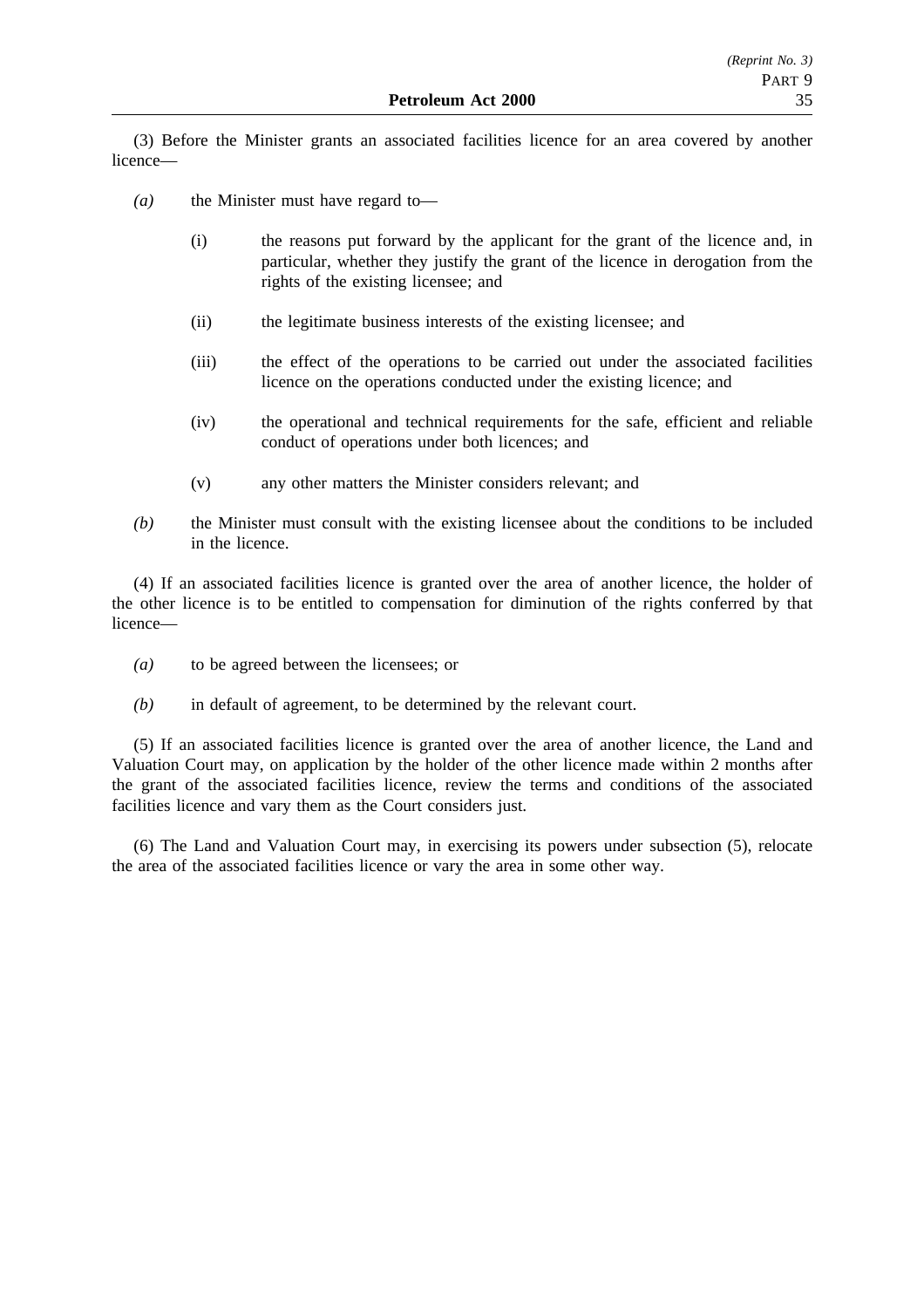# **Part 10—Entry to and use of land**

## **Right of entry to land**

**60.** A licensee may, subject to this Part—

- *(a)* enter land to carry out authorised activities on the land; or
- *(b)* enter land for the purpose of gaining access to adjacent land on which the licensee proposes to carry out authorised activities.

## **Notice of entry on land**

**61.** (1) A licensee must, at least 21 days before entering land under this Part, give written notice to the occupier of the land, in the form required by the regulations—

- *(a)* of the licensee's intention to enter the land; and
- *(b)* if the licensee proposes to carry out regulated activities on the land—of the nature of the activities to be carried out on the land.

Maximum penalty: \$20 000.

(2) Once notice of entry has been given, a further notice for re-entry of the land is not necessary unless the activities to be carried out on the land differ significantly, in nature or extent, from the activities as described in the previous notice.

### **Disputed entry**

**62.** (1) An occupier of the land (other than the lessee under a pastoral lease) may, by giving notice of objection to the licensee, object to the licensee's proposed entry.

(2) A notice of objection must be given within 14 days after the licensee's notice of the proposed entry.

(3) If an occupier gives notice of objection, the licensee must notify the Minister that entry is disputed.

(4) When notice of disputed entry is given, the Minister may attempt to mediate between the parties in order to arrive at mutually satisfactory terms under which the licensee may enter the land and (if relevant) carry out regulated activities on the land.

 $(5)$  If—

- *(a)* the Minister decides against attempting to reach a settlement of the dispute by mediation; or
- *(b)* an attempt is made but the dispute is not resolved within a period fixed in the regulations for the purposes of this paragraph,

either the licensee or the owner may apply to the Warden's Court for a resolution of the dispute.

(6) The Warden's Court may, on an application under this section, determine terms on which the licensee may enter the land and carry out regulated activities on the land.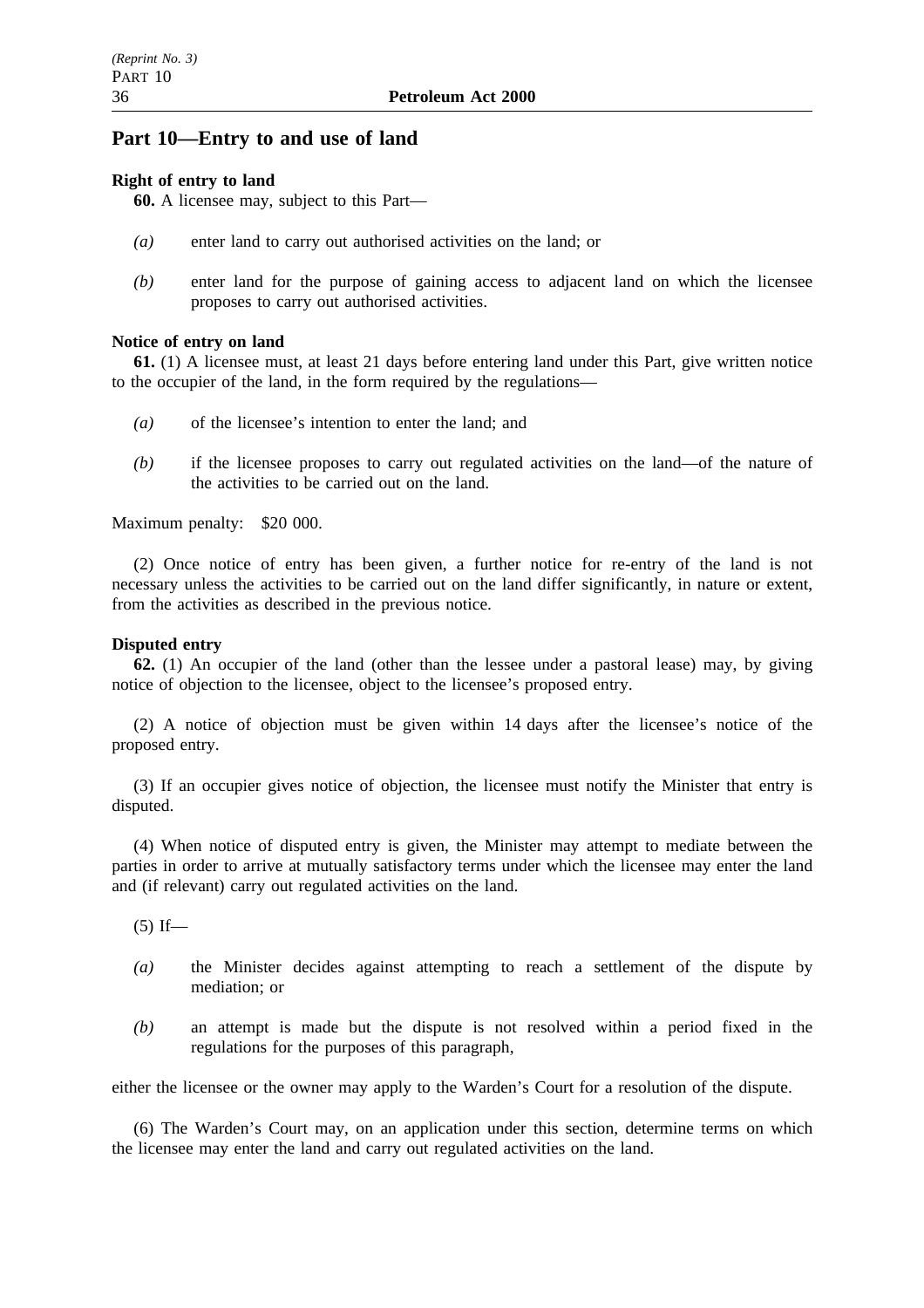#### **Landowner's right to compensation**

**63.** (1) The owner of land is entitled to compensation from a licensee who enters the land and carries out regulated activities under this Act.

(2) The compensation is to cover—

- *(a)* deprivation or impairment of the use and enjoyment of the land; and
- *(b)* damage to the land (not including damage that has been made good by the licensee); and
- *(c)* damage to, or disturbance of, any business or other activity lawfully conducted on the land; and
- *(d)* consequential loss.

(3) The compensation is not to be related to the value or possible value of regulated resources contained in the land.

(4) The compensation is to be determined by agreement or in default of agreement by the relevant court.

(5) In assessing compensation, any other compensation to which the owner may have received, or to which the owner may be entitled, is to be taken into account.

#### **Right to require acquisition of land**

**64.** (1) If the activities of a licensee on land substantially impair the owner's use and enjoyment of the land, the owner may apply to the relevant court for an order under this section.

(2) The court may, on an application under this section—

- *(a)* make an order transferring the owner's land to the licensee; and
- *(b)* order the licensee to pay to the owner, by way of compensation—
	- (i) an amount equivalent to the market value of the land; and
	- (ii) a further amount the court considers just by way of compensation for disturbance.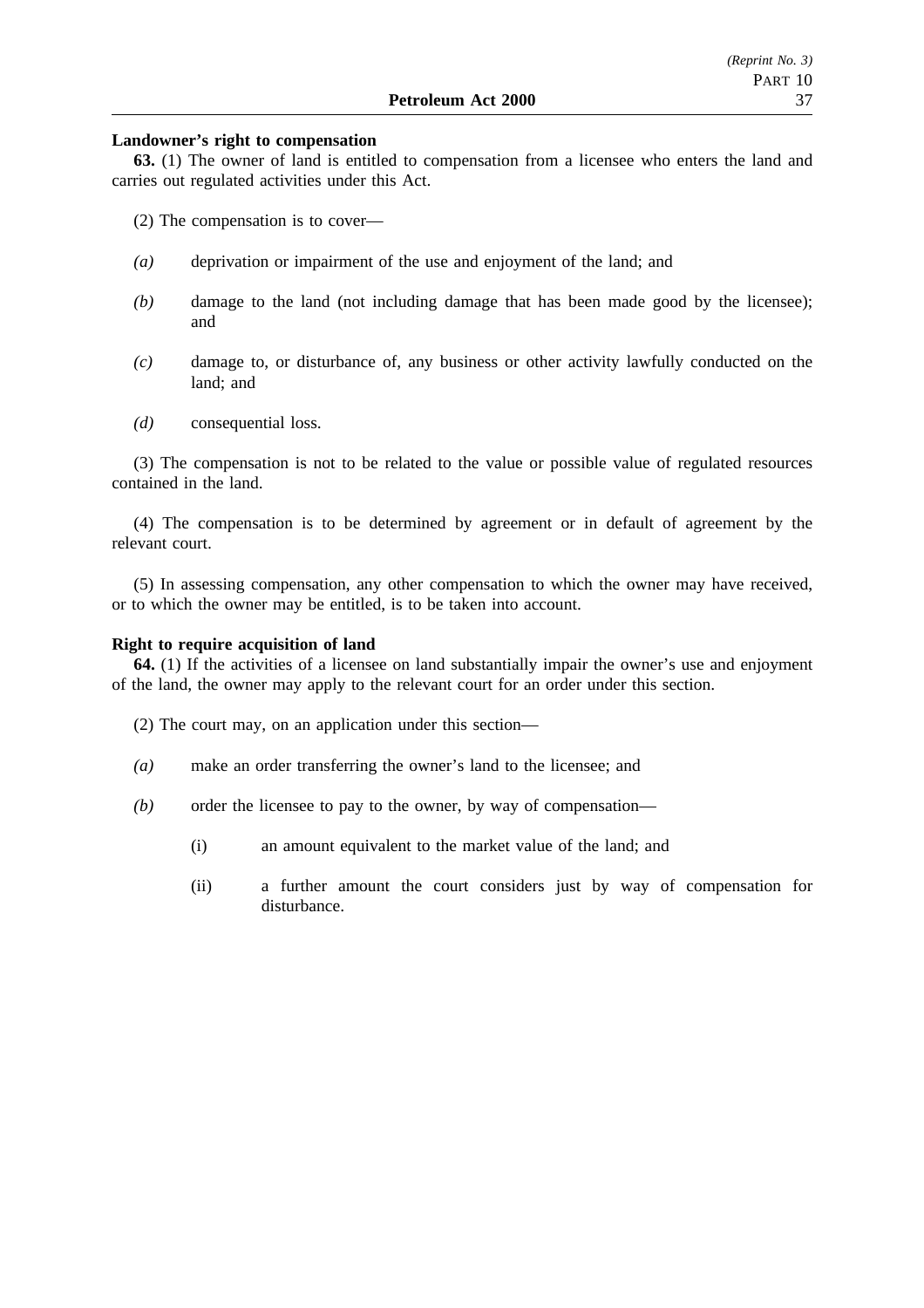# **Part 11—General provisions about licences**

# **Division 1—General provision about applications**

## **Application for licence**

**65.** (1) An application for a licence—

- *(a)* must be made in an approved form; and
- *(b)* if the licence is to contain a mandatory condition requiring the licensee to carry out work in accordance with an approved work program—must be accompanied by a proposed work program for the first term of the licence; and
- *(c)* must be accompanied by a statement of the financial and technical resources available to the applicant; and
- *(d)* must contain other information required in the approved form; and
- *(e)* must be accompanied by the fee prescribed by the regulations.
- (2) An application for the renewal of a licence—
- *(a)* must be made to the Minister in an approved form at least 2 months before the end of the licence term preceding the proposed renewal; and
- *(b)* must contain other information required by the Minister; and
- *(c)* if the licence contains a mandatory condition requiring the licensee to carry out work in accordance with an approved work program—must be accompanied by a proposed work program for the term of the renewal; and
- *(d)* must be accompanied by the fee prescribed by the regulations.

(3) The Minister may require an applicant for the grant or renewal of a licence to provide any further information, documents or materials to assist in assessing and determining the application.

(4) If an applicant fails to comply with a requirement under subsection (3) within a reasonable time allowed by the Minister (which must be at least 30 days), the application lapses.

(5) If an application for the renewal of a licence is made before the end of the term of the licence, the licence term is extended until the application is determined.

(6) Notice of an application for the grant of a production licence, and notice of an application for the grant or renewal of an associated facilities licence or a pipeline licence, must be published in the *Gazette* at least 30 days before the application is determined.

### **Preconditions of grant or renewal of licence**

**66.** (1) The Minister may offer a licence to a particular applicant on condition that—

*(a)* the applicant is to return the executed licence to the Minister within a specified period; and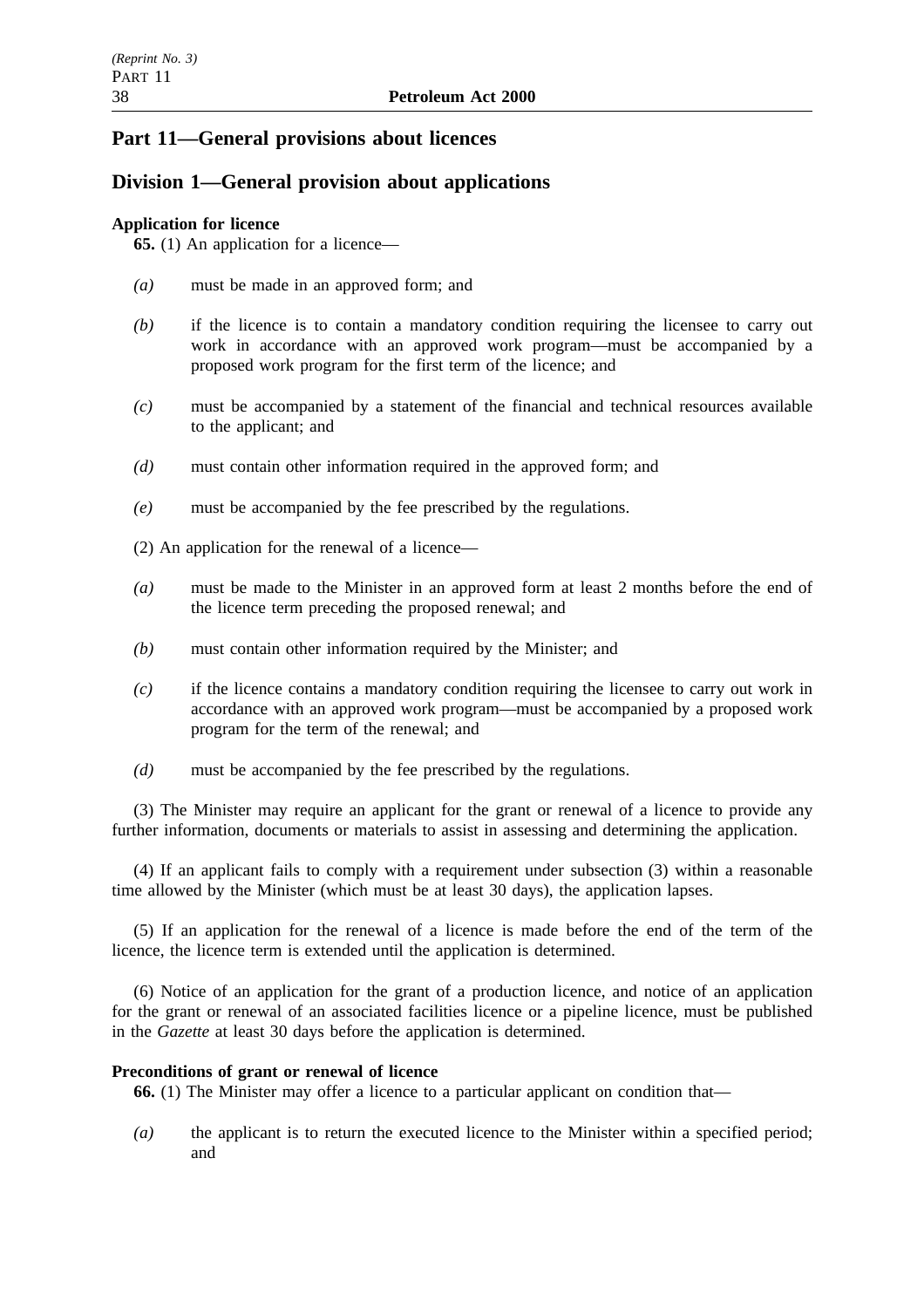*(b)* if the applicant fails to do so—the offer lapses and the licence may be offered to someone else.

(2) As a condition of granting or renewing a licence, the Minister may require the applicant to give security, of a kind and amount acceptable to the Minister, for the satisfaction of obligations arising under this Act or the licence.

# **Division 2—Extent of licence exclusivity**

### **Application of Division**

**67.** This Division applies to licences of the following classes:

- *(a)* exploration licence;
- *(b)* retention licence;
- *(c)* production licence.

#### **Extent to which same area may be subject to different licences**

**68.** (1) A licence to which this Division applies is granted either—

- *(a)* in relation to a source of geothermal energy; or
- *(b)* in relation to all regulated resources except a source of geothermal energy.

(2) A licence to which this Division applies is **compatible** with another licence to which this Division applies if one relates to a source of geothermal energy and the other does not.

(3) The same area cannot be simultaneously subject to two or more licences to which this Division applies unless the licences are compatible.

(4) For the purposes of this section, if a person who is entitled to the grant of a licence to which this Division applies makes an application for such a licence, the area to which the application relates is to be taken to be subject to a licence to which this Division applies until the application is determined.

#### **Grant of compatible licence to area already under licence**

**69.** Before the Minister grants a compatible licence in respect of an area that is already wholly or partly subject to a licence to which this Division applies, the Minister must consult with the existing licensee.

#### **Interrelationship between rights of licensees under compatible licences**

**70.** If a licensee discovers a regulated resource in an area subject to two or more compatible licences, the rights under this Act in respect of the discovery attach to the licensee who holds a licence for a regulated resource of the relevant kind irrespective of whether that licensee actually made the discovery.

## **Excision of licence areas**

**71.** If—

*(a)* a retention licence is granted to the holder of an exploration licence or a production licence in respect of part only of the area comprised in the earlier licence; or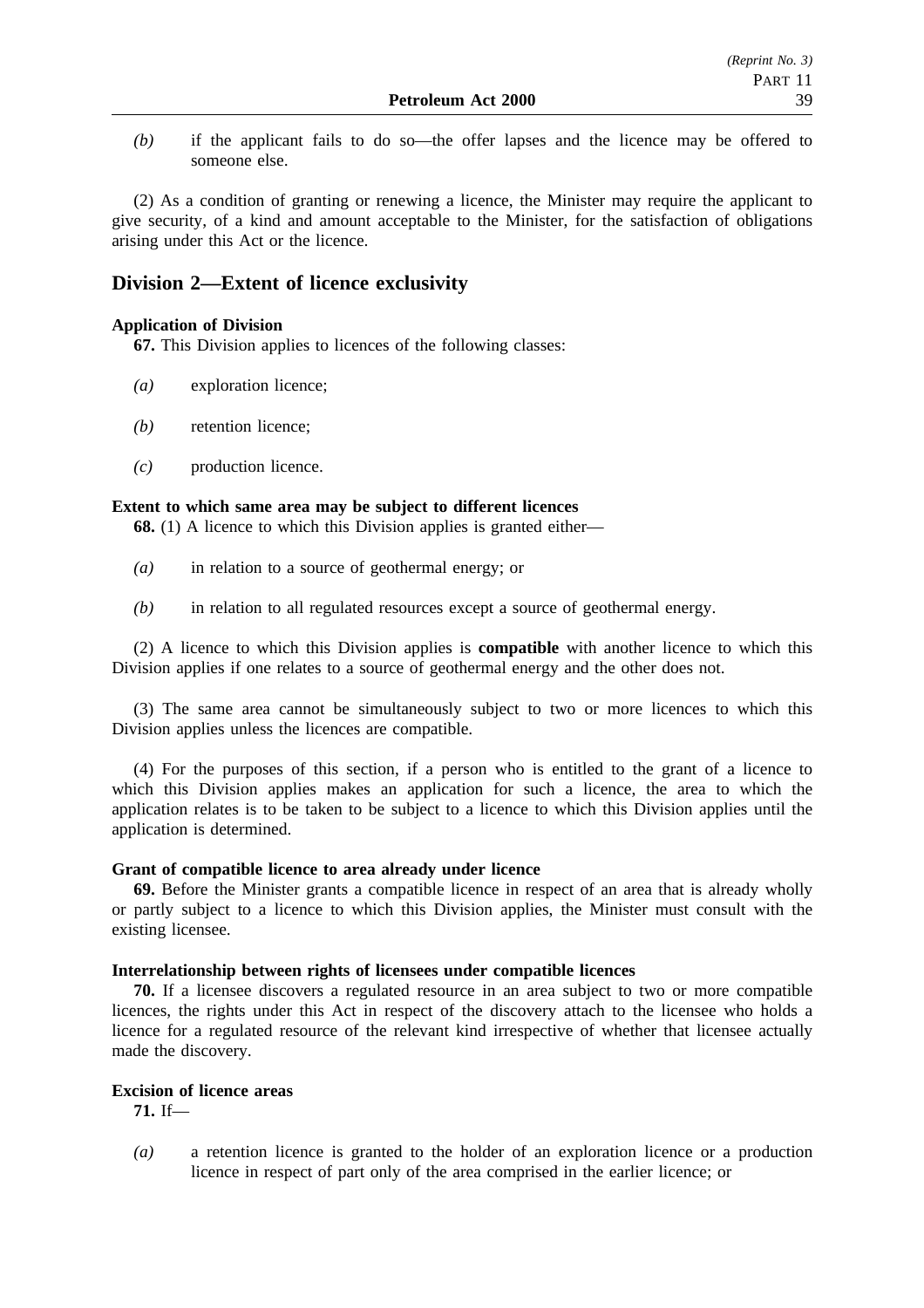*(b)* a production licence is granted to the holder of an exploration licence or a production licence in respect of part only of the area comprised in the earlier licence,

the area of the new licence is excised from the area of the earlier licence.

# **Division 3—Licence conditions**

### **Mandatory conditions**

**72.** A licence must include the conditions designated in this Act as mandatory conditions.

### **Mandatory condition as to use of information etc**

**73.** It is a mandatory condition of every licence that the licensee authorises the Minister—

- *(a)* to make use of information and records provided by the licensee under this Act; and
- *(b)* to disclose information and records provided by the licensee under this Act as authorised by the regulations.

### **Classification of activities to be conducted under licence**

**74.** (1) A licence is to include mandatory conditions dividing the regulated activities to be carried out under the licence into—

- *(a)* activities requiring high level official supervision; or
- *(b)* activities requiring low level official supervision.

(2) The activities are to be classified as requiring high level official supervision unless the licensee satisfies the Minister that, in view of the licensee's demonstrated competence to comply with the requirements of this Act and the conditions of the licence, the activities should be classified as requiring low level official supervision.

- (3) The mandatory conditions are to provide as follows:
- *(a)* the Minister's prior written approval is required for activities requiring high level official supervision; and
- *(b)* notice of activities requiring low level official supervision is to be given as required in the conditions or by regulation.

(4) The Minister may, by written notice to a licensee, change the classification of activities under the relevant licence conditions.

(5) If regulated activities to be conducted under a licence are generally or substantially classified as requiring a low level of official supervision, the annual licence fee payable for the licence will be reduced by an amount not exceeding 50% of the fee according to a determination of the Minister as to the level of official supervision required under the licence.

#### **Mandatory condition about resources required for compliance with environmental obligations**

**75.** It is a mandatory condition of every licence that the licensee must have adequate technical and financial resources to ensure compliance with the licensee's environmental obligations (including the rehabilitation of land adversely affected by regulated activities carried out under the licence).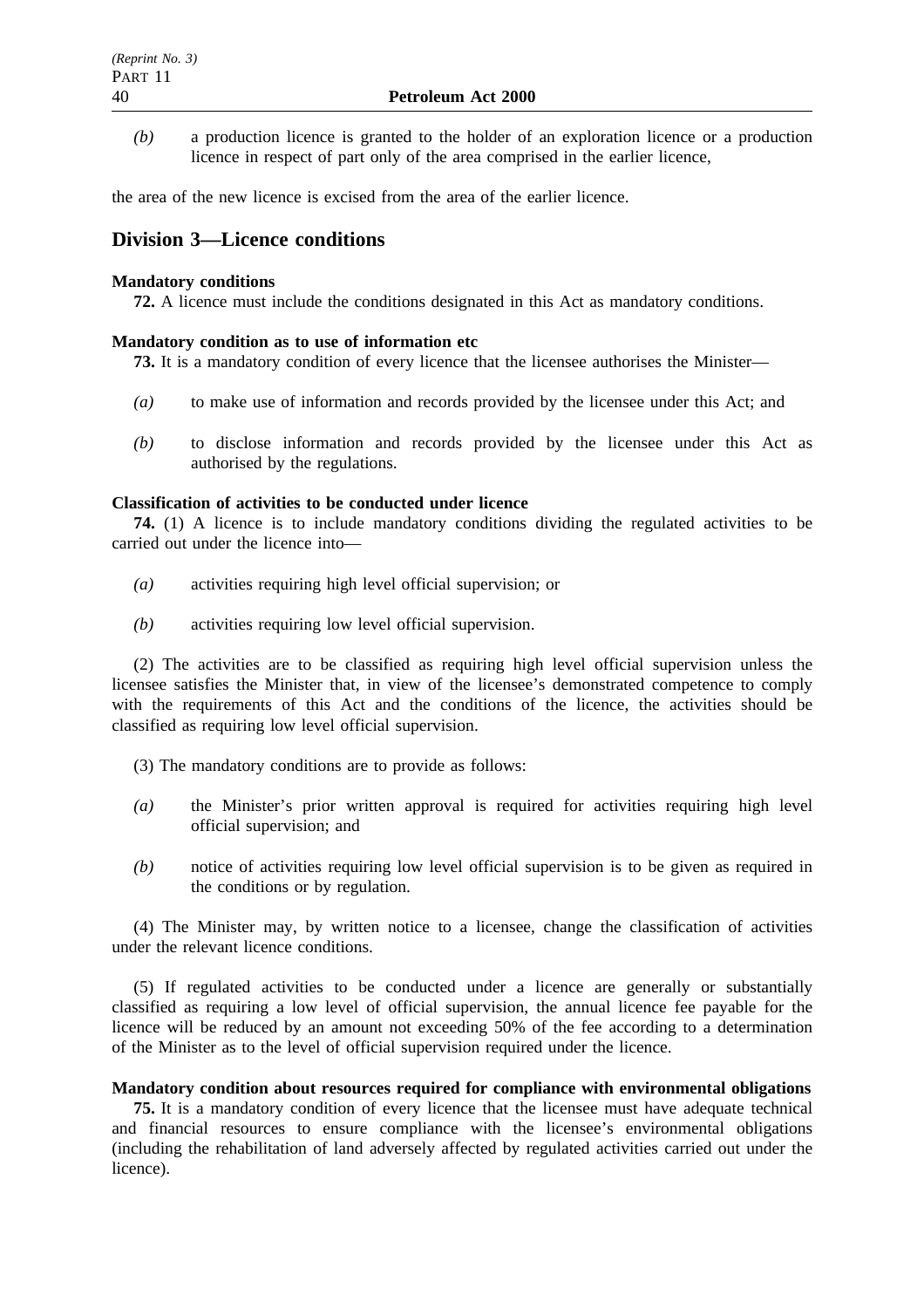#### **Discretionary conditions**

**76.** (1) A licence may be granted on other conditions (**discretionary conditions**) the Minister considers appropriate.

(2) The discretionary conditions of the licence may (for example) include a condition requiring the licensee to maintain insurance on terms and conditions approved by the Minister insuring the licensee and the State against obligations arising from regulated activities under the licence.

(3) The Minister may add a discretionary condition to a licence, or vary or revoke a discretionary condition of a licence—

- *(a)* on the renewal of the licence; or
- *(b)* at any other time with the agreement of the licensee.

#### **Non-compliance with licence conditions**

**77.** If a licence condition is not complied with, the licensee is guilty of an offence.

Maximum penalty: \$120 000.

# **Division 4—Annual fees**

#### **Annual fees**

**78.** (1) A licensee must pay to the Minister annually and in advance a fee appropriate to the relevant licence fixed by, or calculated in accordance with, the prescribed scale.

(2) If a licensee fails to pay a fee in accordance with subsection (1)—

- *(a)* the amount in arrears will, unless the Minister determines otherwise, be increased by penalty interest at the prescribed rate; and
- *(b)* the Minister may impose on the licensee a fine of an amount fixed by the Minister up to a limit of \$1,000 or 10% of the outstanding fee, whichever is the greater.

(3) The Minister may for any proper reason remit penalty interest or a fine imposed under subsection (2) wholly or in part.

(4) A fee (and any penalty interest or fine imposed by the Minister under this section) may be recovered as a debt due to the Crown.

### **Division 5—Reservoir access**

#### **Access to natural reservoir**

**79.** (1) If—

- *(a)* there is a natural reservoir in the area of a licence that is, in the Minister's opinion, suitable for use for the storage of a regulated substance; and
- *(b)* a person (the **applicant**) who is not the holder of the relevant licence seeks access to the natural reservoir for the storage of a regulated resource; and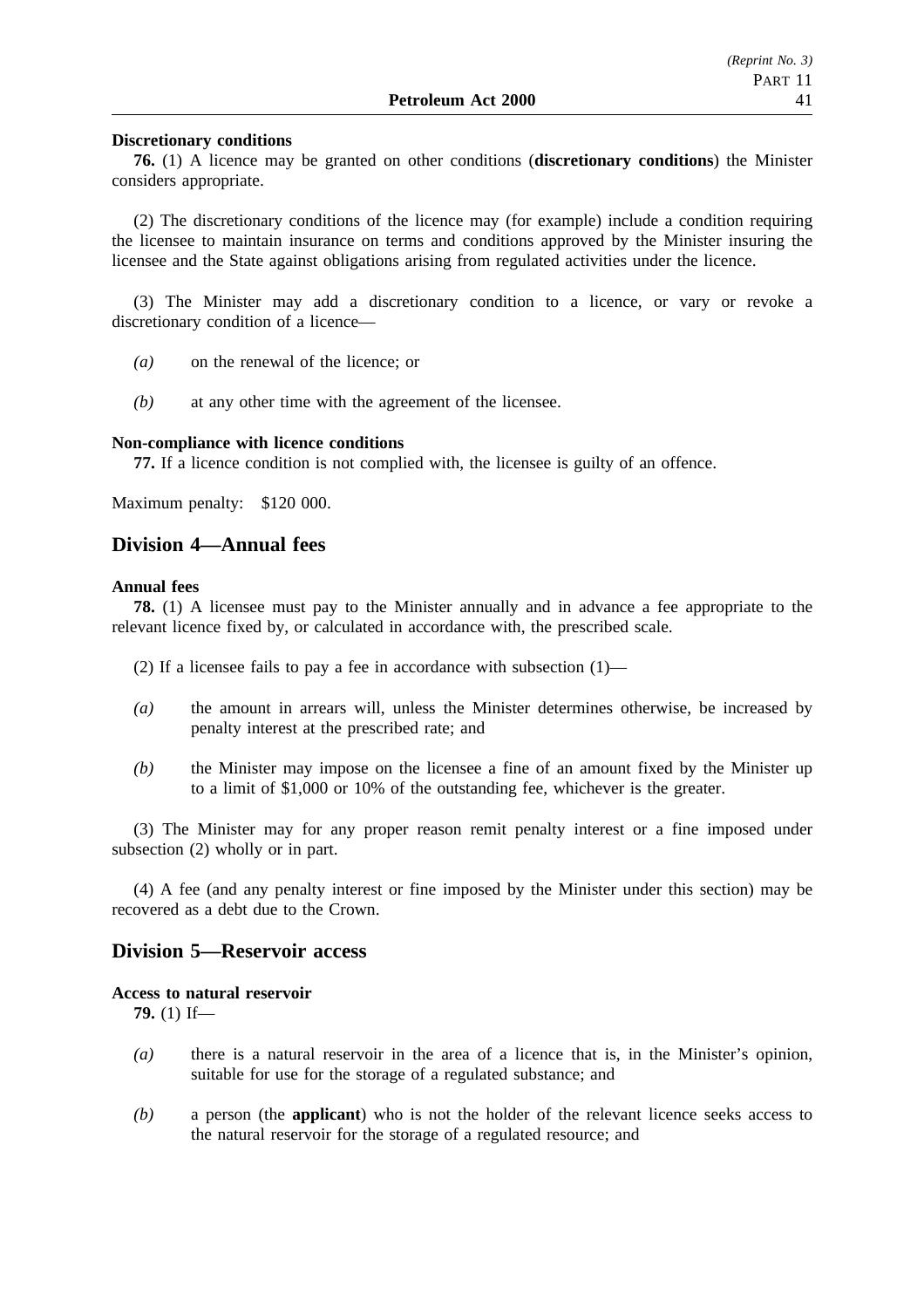*(c)* the applicant, after making reasonable attempts to do so, fails to reach agreement with the licensee on terms and conditions of access to and use of the natural reservoir,

the Minister may, by notice in writing given to the applicant and the holder of the licence, determine terms and conditions (which the Minister considers to be fair and reasonable commercial terms) on which the applicant is to be entitled to access to and use of the reservoir.

(2) In considering whether to make a determination under this section and, if so, the terms and conditions of the determination, the Minister must have regard to—

- *(a)* the legitimate business interests of the licensee; and
- *(b)* the public interest including the public interest in facilitating competition in markets; and
- *(c)* the interests of persons other than the immediate parties to the determination that might be affected by the determination; and
- *(d)* the operational requirements for the safe, efficient and reliable use of the natural reservoir; and
- *(e)* any other matters the Minister considers relevant.

(3) Before making a determination under this section, the Minister must give the interested parties a reasonable opportunity to comment on the proposed determination.

(4) A determination under this section is binding on the holder of the licence and the applicant.

(5) Access may be granted on terms under which the person to whom the right of access is granted is required to take out an associated facilities licence for the purpose of exercising the right of access arising under the determination.

(6) A party to a determination under this section may appeal against the determination to the Land and Valuation Court.

- (7) On an appeal under this section—
- *(a)* the Court may confirm the Minister's determination; or
- *(b)* the Court may cancel the Minister's determination if satisfied that it is not fair and reasonable that the applicant should have access to the natural reservoir; or
- *(c)* the Court may vary the terms and conditions of the determination as the Court considers fair and reasonable.
- (8) The Court may make incidental and ancillary orders (including orders for costs).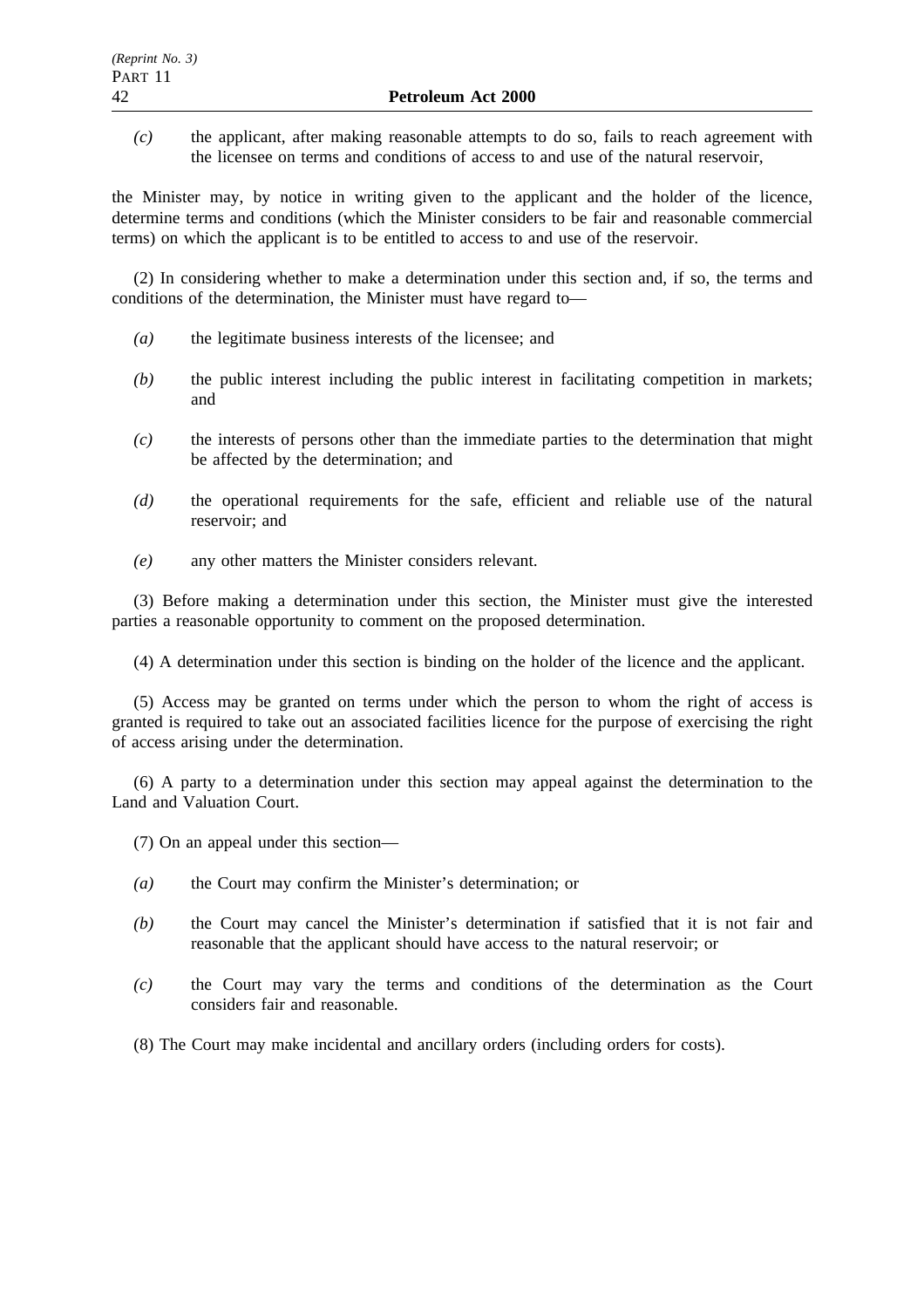# **Division 6—Grant, resumption etc of land**

#### **Grant, resumption etc of Crown and pastoral land**

**80.** (1) The Governor may, on the recommendation of the Minister responsible for the administration of the *Crown Lands Act 1929*, grant unalienated Crown land to a licensee for the purpose of carrying on regulated activities or for purposes incidental to such activities.

(2) A statutory power to resume land subject to a lease under the *Crown Lands Act 1929* or the *Pastoral Land Management and Conservation Act 1989* for a public work or public purpose may be exercised as if the land required for carrying on regulated activities or for purposes incidental to such activities were land required for a public work or a public purpose.

#### **Division 7—Multiple licensees**

#### **Multiple licensees**

**81.** (1) If a licence is held by 2 or more persons, they are jointly and severally liable for the obligations of the licensee under this Act.

(2) If a licence is held by 2 or more persons, they must, by written notice given to the Minister, nominate a representative (who may—but need not—be one of the licensees) who is authorised to give and receive notices on their behalf.

Administrative penalty.

(3) A notice given by or to the authorised representative is taken to have been given by or to all the licensees.

## **Division 8—Consolidation and division of licence areas etc**

#### **Consolidation of licence areas**

**82.** (1) The Minister may, by agreement with a licensee or prospective licensee, consolidate adjacent licence areas into a single licence area.

(2) If a licence has already been issued for any one or more of the licence areas to be consolidated, the Minister may revoke the licence and issue a new licence on terms and conditions the Minister considers appropriate in view of the consolidation.

(3) In this section, a reference to a **licence area** extends to an area for which an application for a licence has been made.

#### **Division of licence areas**

**83.** (1) The Minister may, by agreement with a licensee, divide a licence area into separate areas so that each becomes subject to a different licence.

(2) On dividing a licence area, the Minister—

- *(a)* may vary the existing licence by excising part of the licence area and issue a new licence for the balance of the area; or
- *(b)* issue new licences in place of the existing licence (each of which is then taken to be a continuation, in part, of the existing licence).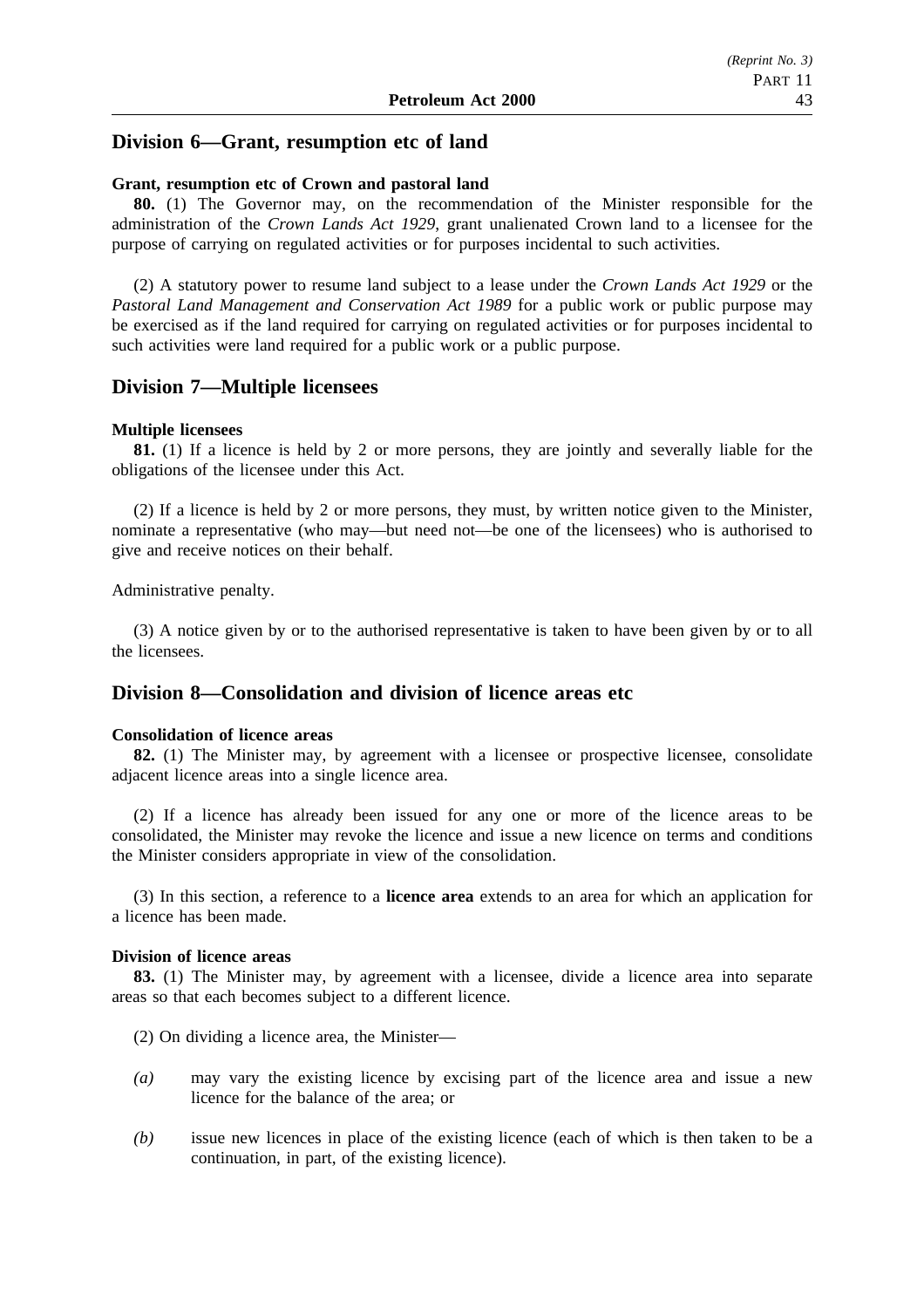(3) If the area to which an exploration licence relates is divided, there must be no reduction of the aggregate work to be carried out.

# **Division 9—Record keeping and reporting requirements**

### **Records to be kept by licensee**

**84.** (1) A licensee must maintain—

- *(a)* a record of all regulated activities carried out under the licence including, where appropriate, maps and plans; and
- *(b)* a record of the results of regulated activities carried out under the licence, including the results of the analysis of geological samples; and
- *(c)* a record of compliance audits by internal or external auditors required under the regulations; and
- *(d)* other records as required by the regulations.

Administrative penalty.

(2) The licensee must provide the Minister with a copy of the records kept under this section at the times required by the regulations or by the Minister by written notice given to the licensee.

Administrative penalty.

#### **Reporting of certain incidents**

**85.** (1) In this section—

"**serious incident**" means an incident arising from activities conducted under a licence in which—

- *(a)* a person is seriously injured or killed; or
- *(b)* an imminent risk to public health or safety arises; or
- *(c)* serious environmental damage occurs or an imminent risk of serious environmental damage arises; or
- *(d)* security of natural gas supply is prejudiced or an imminent risk of prejudice to security of natural gas supply arises.

"**reportable incident**" means an incident (other than a serious incident) arising from activities conducted under a licence classified under the regulations as a reportable incident.

(2) A licensee must report a serious incident to the Minister as soon as practicable after its occurrence and must provide the Minister with a written report on the incident as required under the regulations.

Administrative penalty.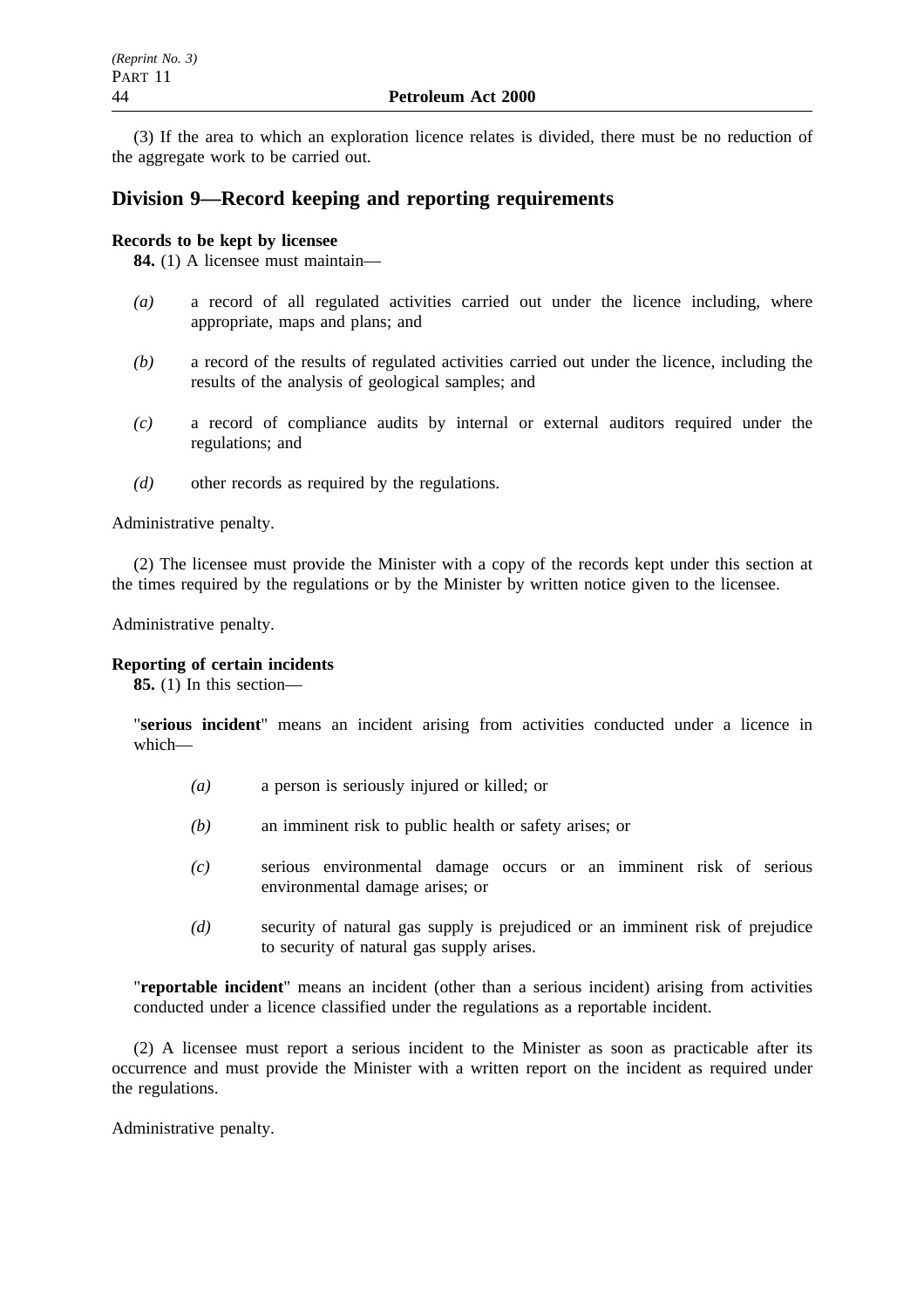(3) A licensee must report a reportable incident to the Minister as required under the regulations.

Administrative penalty.

### **Information to be provided by licensee**

**86.** (1) A licensee must, as required under the regulations, provide the Minister with information required by the regulations.

Administrative penalty.

(2) A licensee must provide the Minister with the other information reasonably requested by the Minister within the time specified in the request.

Administrative penalty.

(3) If the Minister considers the provision of the information requested under subsection (2) essential in the public interest, and gives an intimation to that effect in the request, non-compliance with the request is a summary offence punishable on conviction by a fine not exceeding \$120,000.

(4) A licensee must, if requested to do so by the Minister, provide the Minister with an expert report, within the time specified in the request, verifying information provided to the Minister by the licensee.

Administrative penalty.

(5) A request under subsection (4) must either nominate the person by whom the expert report is to be prepared or state the nature of the qualifications and experience that the person who prepares the report must possess.

# **Division 10—General requirements for operations**

# **Activities to be carried out with due care and in accordance with good industry practice**

**87.** A licensee must carry out regulated activities—

- *(a)* with due care for—
	- (i) the health and safety of persons who may be affected by those activities; and
	- (ii) the environment; and
	- (iii) where relevant—the need to ensure, in a case where interruption of natural gas supply could cause significant social disruption, that facilities for processing and transporting natural gas are designed, constructed, managed and operated on a prudential basis so as to provide a reliable and adequate supply of natural gas; and
- *(b)* in accordance with good practice as recognised in the relevant industry.

Maximum penalty: \$120 000.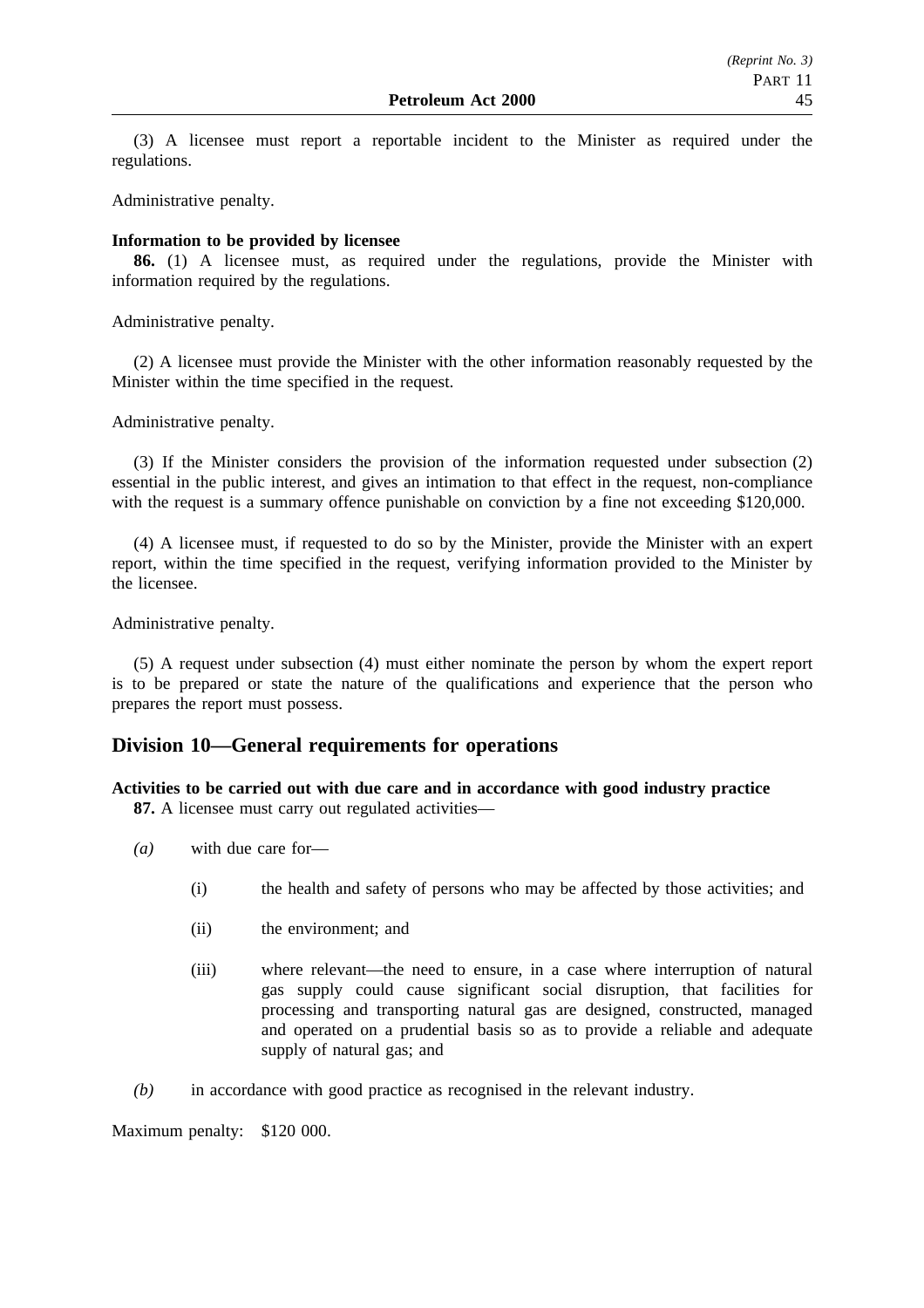# **Division 11—Minister's power to carry out work**

### **Ministerial direction**

**88.** (1) The Minister may, by notice in writing given to a licensee, direct the licensee—

- *(a)* to carry out specified obligations under this Act or the licence; or
- *(b)* to cease specified activities that are contrary to this Act or the licence.

(2) The licensee must comply with a direction under subsection (1) within the time allowed in the notice.

Maximum penalty: \$120 000.

(3) If the licensee fails to comply with a direction under subsection  $(1)(a)$  within the time allowed in the notice, the Minister may take the required action, or arrange for the required action to be taken, and recover the cost, as a debt, from the licensee.

# **Division 12—Surrender, suspension or cancellation of licence**

### **Surrender**

**89.** (1) A licensee may apply to the Minister to surrender the licence or to surrender part of the licence area.

(2) The Minister may accept the surrender as from a date specified by the Minister in a notice of acceptance of the surrender given to the applicant.

(3) If the licensee surrenders part of the licence area, the licence continues in relation to the remainder of the licence area subject to any modification of its conditions that the Minister considers appropriate in view of the surrender.

- (4) The Minister may accept a surrender on any one or more of the following conditions:
- *(a)* that the applicant rehabilitate land affected by activities conducted under the licence;
- *(b)* that the applicant pay any monetary obligations incurred before the surrender;
- *(c)* that the applicant provide information that should have been, but has not been, provided before the surrender.

#### **Suspension of licence by agreement**

**90.** The Minister may, by agreement with the licensee, suspend a licence for a specified period.

#### **Disciplinary power to suspend or cancel licence**

**91.** (1) If a licensee fails to comply with this Act or a condition of the licence, the Minister may, by written notice given to the licensee—

- *(a)* suspend the licence for a specified period or until the Minister terminates the suspension; or
- *(b)* cancel the licence.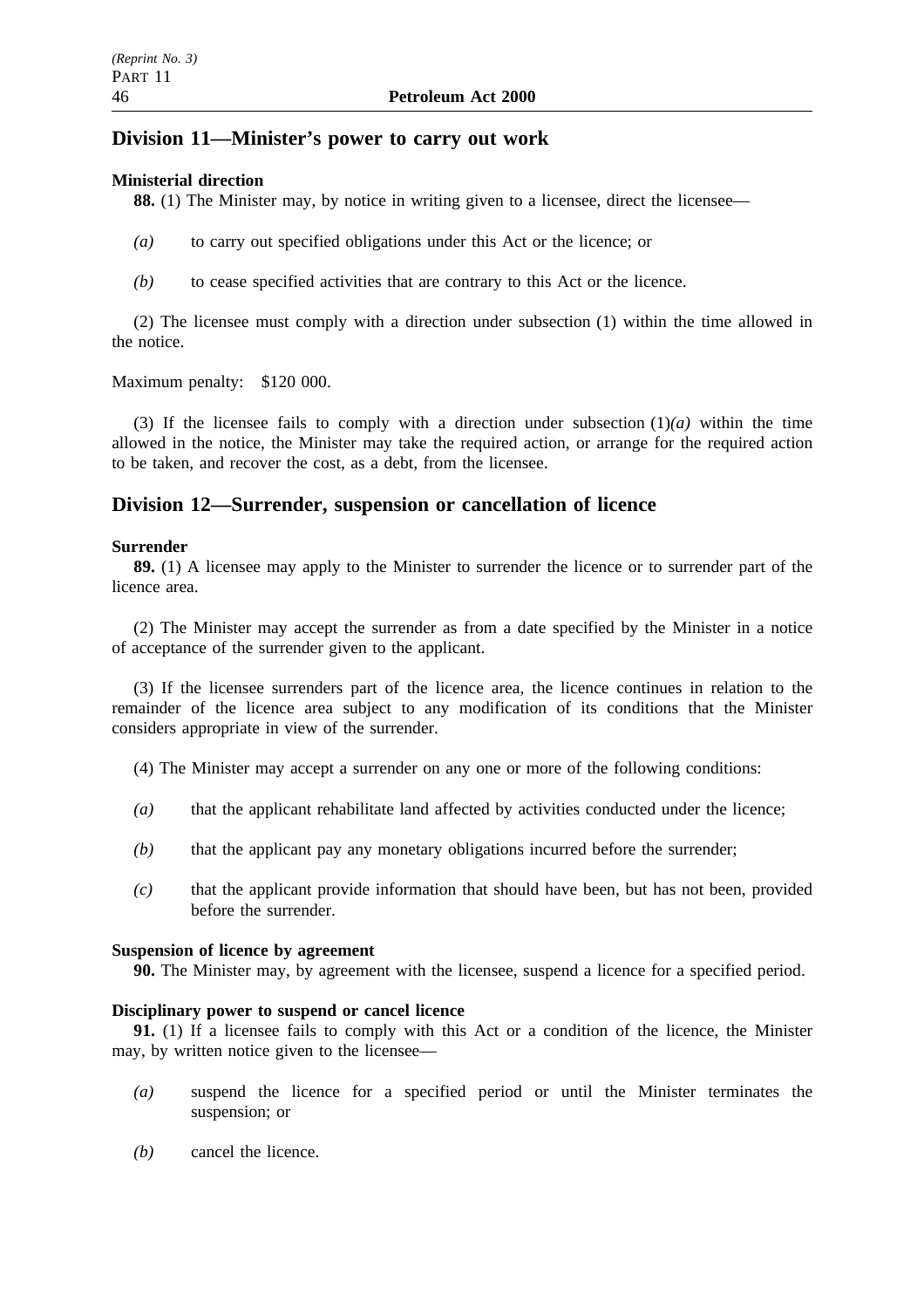(2) Before the Minister suspends or cancels the licence, the Minister must give the licensee a notice of default—

- *(a)* specifying the default; and
- *(b)* stating the action that the Minister proposes to take; and
- *(c)* if the default is capable of being remedied—allowing the licensee a reasonable opportunity to remedy the default; and
- *(d)* whether or not the default is capable of being remedied—giving the licensee a reasonable opportunity to show cause why the proposed action should not be taken.

(3) If the notice allows the licensee an opportunity to remedy a default, and the licensee remedies the default to the Minister's satisfaction, the Minister is not to suspend or cancel the licence on the basis of that default.

# **Division 13—Notice of grant etc of licence**

### **Notice to be published in** *Gazette*

**92.** (1) Notice of the grant, suspension or cancellation of a licence is to be published in the *Gazette*.

(2) Notice of the surrender of a licence or part of a licence area is to be published in the *Gazette*.

# **Division 14—Interference with regulated activities**

### **Obligation not to interfere with regulated activities**

**93.** A person must not (except as authorised under this Act) interfere with regulated activities lawfully conducted under a licence.

Maximum penalty \$60 000.

# **Division 15—Safety net**

#### **Safety net**

**94.** (1) The Minister may enter into an agreement with a licensee—

- *(a)* that, if the licence should at some future time be found to be wholly or partially invalid due to circumstances beyond the control of the licensee, the licensee will have a preferential right to the grant of a new licence; and
- *(b)* dealing with the terms and conditions on which the new licence will be granted.

(2) The Minister must consider any proposal by a licensee for an agreement under this section.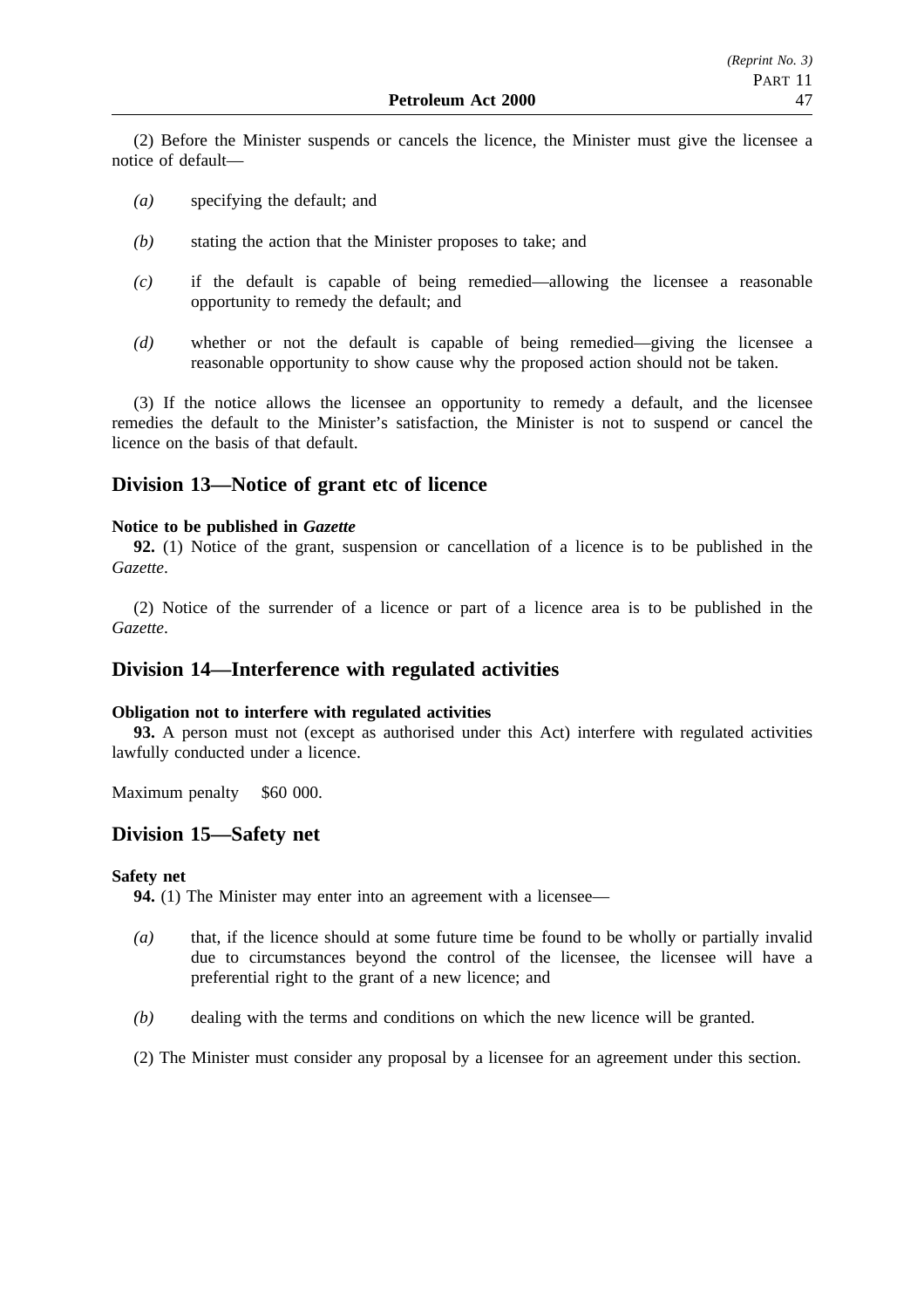# **Part 12—Environment protection**

# **Division 1—Objects**

## **Object of this Part**

**95.** The object of this Part is to ensure that, in carrying out regulated activities, licensees—

- *(a)* ensure that regulated activities that have (actually or potentially) adverse effects on the environment are properly managed to reduce environmental damage as far as reasonably practicable; and
- *(b)* eliminate as far as reasonably practicable risk of significant long term environmental damage; and
- *(c)* ensure that land adversely affected by regulated activities is properly rehabilitated.

# **Division 2—Environmental prerequisites**

### **Pre-conditions of regulated activities**

**96.** A licensee must not carry out regulated activities unless a statement of environmental objectives is in force for the relevant activities under this Part.

Maximum penalty: \$120 000.

# **Division 3—Environmental impact report and classification of regulated activities**

### **Environmental impact report**

**97.** (1) An environmental impact report on regulated activities must be prepared in accordance with the regulations.

- (2) An environmental impact report—
- *(a)* must take into account cultural, amenity and other values of Aboriginal and other Australians insofar as those values are relevant to the assessment; and
- *(b)* must take into account risks inherent in the regulated activities to the health and safety of the public; and
- *(c)* must contain sufficient information to make possible an informed assessment of the likely impact of the activities on the environment.
- (3) An environmental impact report—
- *(a)* may relate to regulated activities generally or a particular class of regulated activities; and
- *(b)* may be applicable to the whole of the State or be limited to a particular part of the State.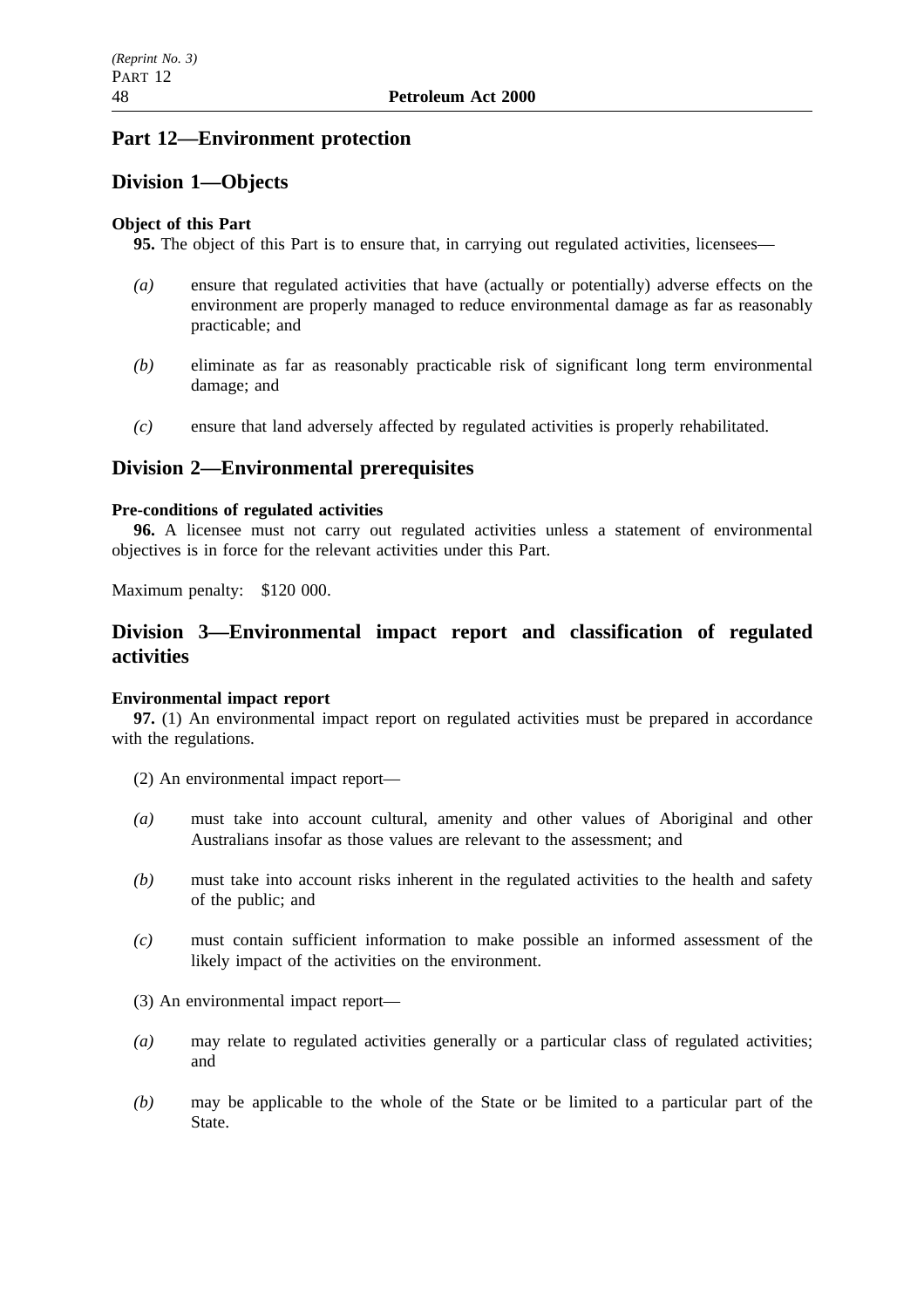#### **Classification of regulated activities**

**98.** (1) After preparation of an environmental impact report, the Minister must classify the activities to which the report relates as—

- *(a)* low impact activities; or
- *(b)* medium impact activities; or
- *(c)* high impact activities.
- (2) The classification is to be made on the basis of—
- *(a)* the environmental impact report; and
- *(b)* criteria for the assessment of the environmental impact of regulated activities established under this section.
- (3) The Minister—
- *(a)* must, by notice in the *Gazette*, establish criteria for the assessment of the environmental impact of regulated activities; or
- *(b)* may, by similar notice, revise criteria previously established under this section.

(4) In classifying activities that are likely to be recurrent, the Minister must have regard to the cumulative effect of the activities.

# **Division 4—Statements of environmental objectives**

#### **Preparation of statement of environmental objectives**

**99.** (1) A statement of environmental objectives for regulated activities is to be prepared in accordance with the requirements of the regulations—

- *(a)* for low impact or medium impact activities—on the basis of an environmental impact report; or
- *(b)* for high impact activities—on the basis of an environmental impact assessment under Part 8 of the *Development Act 1993*.

(2) If the Minister decides that an approved statement of environmental objectives should be revised, a revised statement of environmental objectives is to be prepared in accordance with the requirements of the regulations—

- *(a)* if the approved statement relates to low impact or medium impact activities—on the basis of an environmental impact report; or
- *(b)* if the approved statement relates to high impact activities—on the basis of an environmental impact assessment under Part 8 of the *Development Act 1993*.

#### **Content of a statement of environmental objectives**

**100.** (1) A statement of environmental objectives for regulated activities—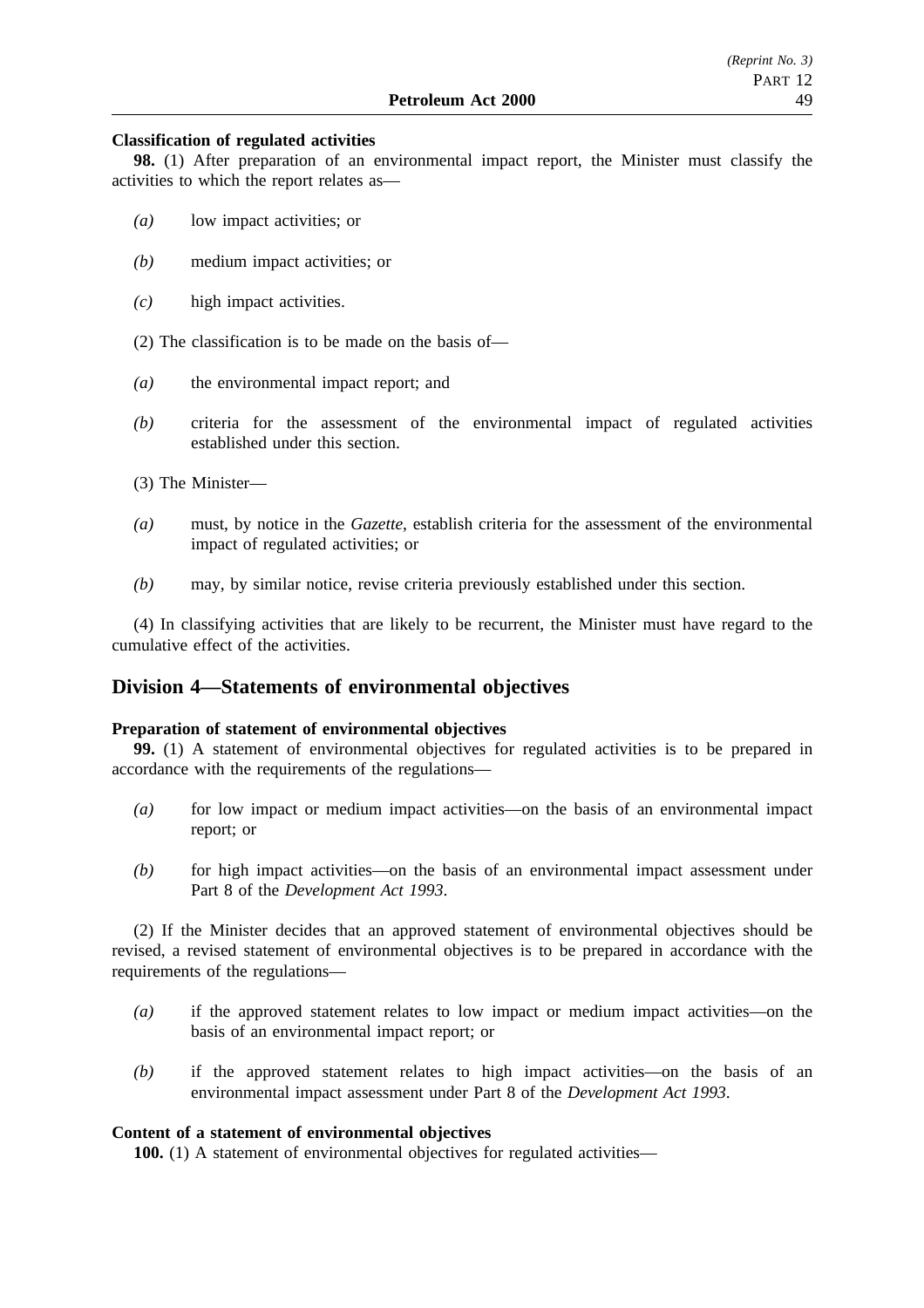- *(a)* must state environmental objectives that must be achieved in carrying out regulated activities to which the statement applies; and
- *(b)* must state criteria to be applied to determine whether the stated environmental objectives have been achieved in a particular case; and
- *(c)* must include conditions and requirements to be complied with in order to achieve the stated objectives; and
- *(d)* must impose reporting obligations on a person carrying out regulated activities to which it relates.

(2) One of the environmental objectives must be the rehabilitation of land adversely affected by regulated activities.

- (3) A statement of environmental objectives—
- *(a)* may provide for and, for high impact activities, must provide for a report or periodic reports (to be obtained by the Minister at the expense of the licensee) from an independent expert on the environmental consequences of the activities; and
- *(b)* may include a system for evaluating the licensee's environmental performance.
- (4) A statement of environmental objectives—
- *(a)* may be generally applicable throughout the State; or
- *(b)* may be limited to a specific part of the State.

### **Approval of statement of environmental objectives for low impact activities**

**101.** (1) If, after consulting with government agencies as required under the regulations, the Minister is satisfied with a statement of environmental objectives for low impact activities, the Minister may approve the statement.

(2) If, after consulting with government agencies as required under the regulations, the Minister is not satisfied with a statement of environmental objectives for low impact activities, the Minister may—

- *(a)* amend the statement and approve it in the amended form; or
- *(b)* require the preparation of a fresh statement of environmental objectives.

#### **Statement of environmental objectives for medium impact activities**

**102.** (1) When a statement (or revised statement) of environmental objectives has been prepared for medium impact activities, the Minister must, if satisfied that the statement (or revised statement) is an acceptable basis for public consultation, publish a notice in a newspaper circulating generally throughout the State—

*(a)* stating that the relevant environmental impact report and the proposed statement of environmental objectives may be inspected at a nominated address or a copy may be obtained from that address; and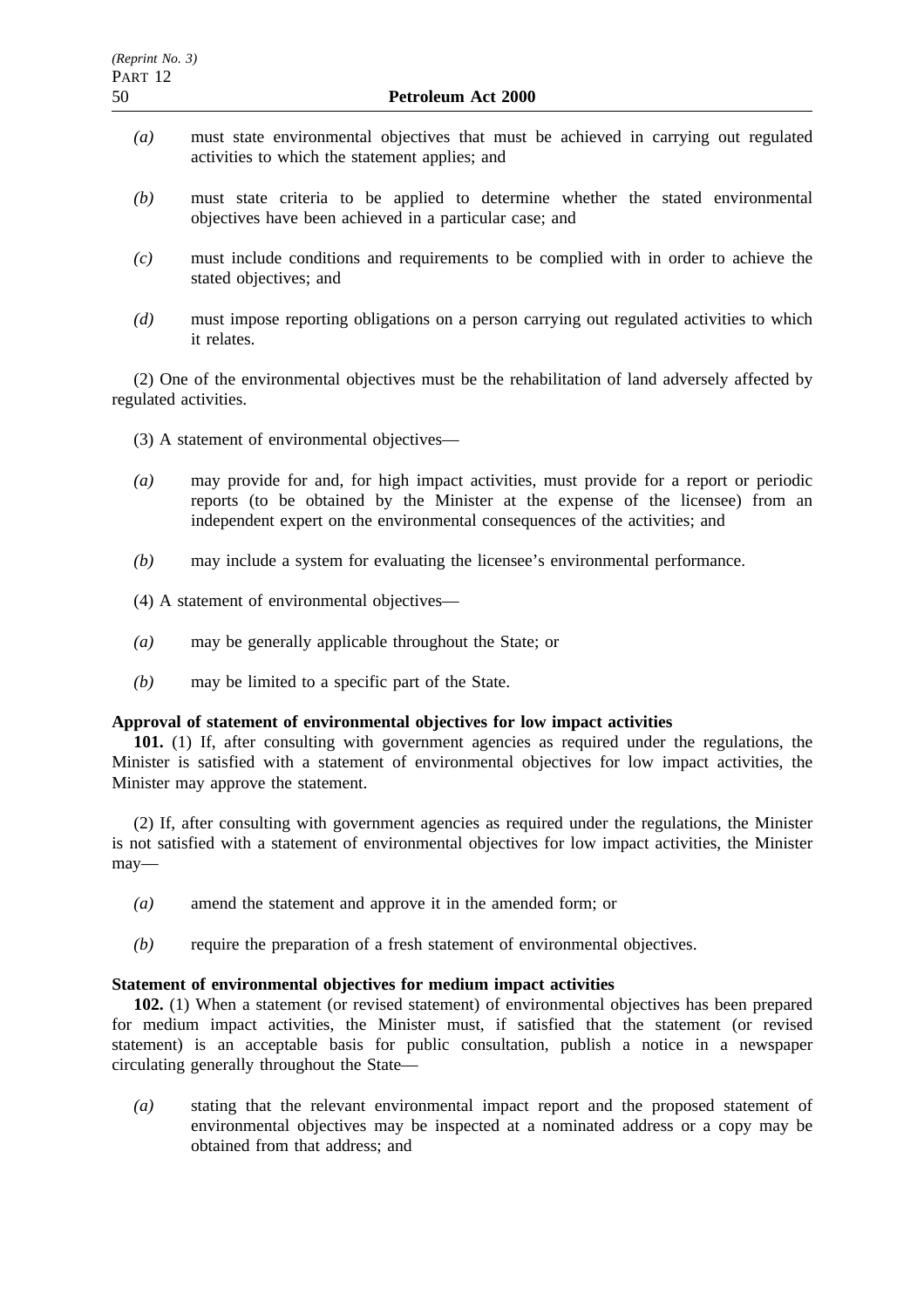*(b)* inviting submissions from interested members of the public on the environmental impact report and on the subject matter of the proposed statement (or revised statement) of environmental objectives within a period ending on a date (the **closing date for submissions**) at least 30 business days after publication of the notice.

(2) The Minister may also invite submissions from organisations and persons who have, in the Minister's opinion, a particular interest in the relevant subject matter.

(3) Copies of written submissions made in response to an invitation under this section are to be kept available for inspection at the Minister's public office.

(4) The Minister—

- *(a)* must take into account all submissions made before the relevant closing date for submissions; and
- *(b)* may—
	- (i) approve the statement (or revised statement) of environmental objectives without amendment; or
	- (ii) amend the statement (or revised statement) of environmental objectives as the Minister thinks fit; and
- *(c)* if appropriate, may amend the environmental impact report.

(5) If the statement (or revised statement) of environmental objectives is amended, but not substantially, the Minister may approve it in its amended form but, if it is substantially amended, the Minister must repeat the process of public consultation until it is approved without substantial amendment.

#### **Statement of environmental objectives for high impact activities**

**103.** If the Minister is satisfied that a statement (or revised statement) of environmental objectives for high impact activities properly reflects the relevant environmental impact assessment under Part 8 of the *Development Act 1993*, the Minister may approve the statement (or revised statement).

#### **Murray-Darling Basin**

**103A.** (1) If a statement (or revised statement) of environmental objectives applies to any part of the Murray-Darling Basin, the Minister must not approve the statement (or revised statement) without the concurrence of the Minister to whom the administration of the *River Murray Act 2003* is committed.

(2) If the Minister to whom the administration of this Act is committed and the Minister to whom the administration of the *River Murray Act 2003* is committed cannot reach agreement in a case where subsection (1) applies, the Ministers must take steps to refer the matter to the Governor and the Governor will determine the matter (and any decision taken by the Governor will be taken to be a decision of the Minister under this Act).

#### **Commencement of statement of environmental objectives**

**104.** (1) When the Minister approves a statement (or a revised statement) of environmental objectives, the Minister must have notice of the approval published in the *Gazette*.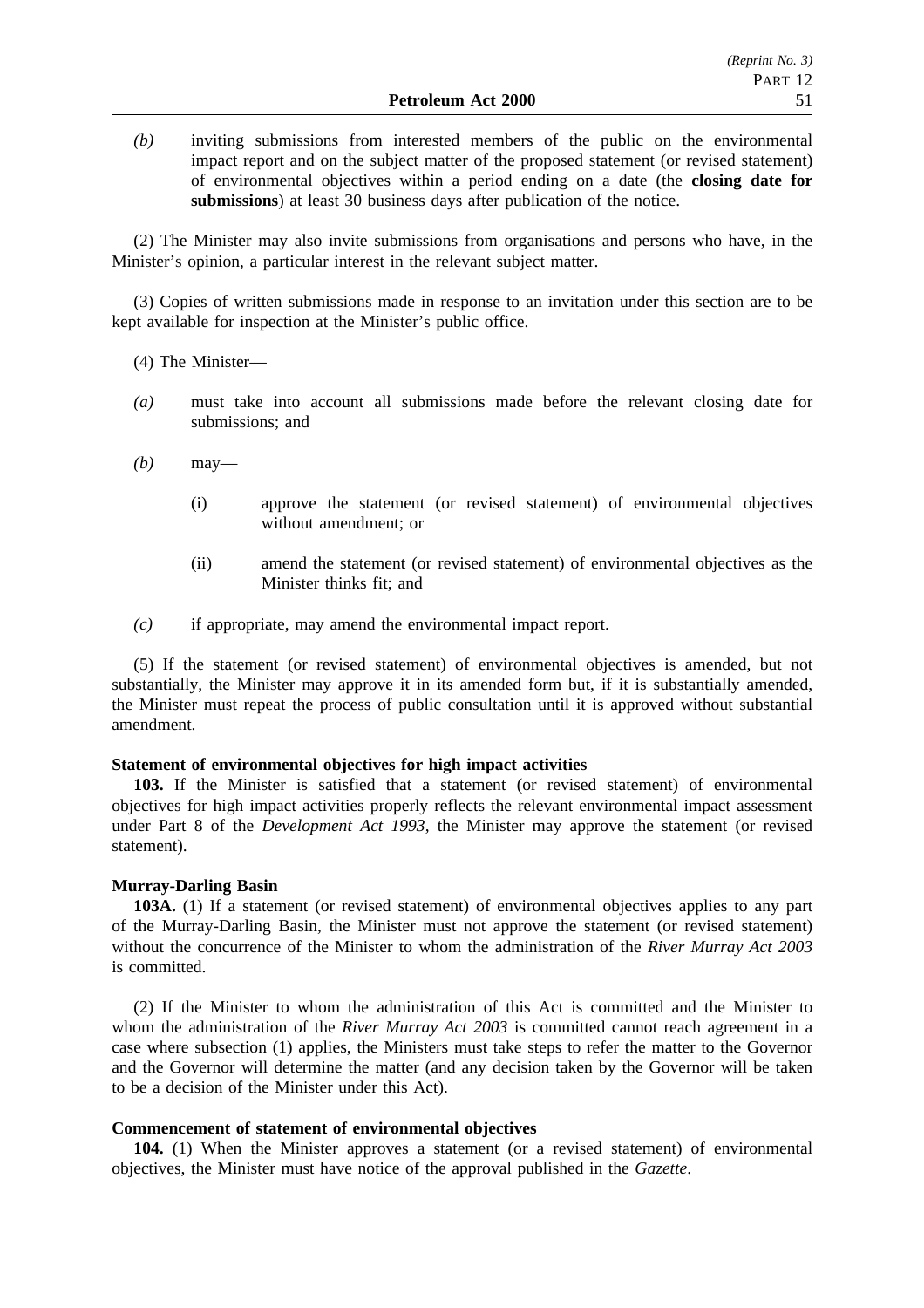(2) The statement (or revised statement) of environmental objectives comes into force when notice of its approval is published in the *Gazette* or on a later date stated in the notice of approval.

(3) When a revised statement of environmental objectives comes into force it supersedes the previous statement of environmental objectives for the relevant regulated activities.

### **Enforcement of requirements etc of statement of environmental objectives**

**105.** (1) It is mandatory condition of every licence that the licensee must comply with an approved statement of environmental objectives relevant to activities carried out under the licence.

(2) However, a breach of the condition cannot be a ground for suspending or cancelling the licence or imposing any penalty on the licensee if—

- *(a)* it is not a serious incident within the meaning of section 85; and
- *(b)* the licensee immediately after becoming aware of the breach takes all reasonable steps to remedy the situation.

(3) If a statement of environmental objectives includes a system for evaluating the licensee's environmental performance, and the evaluation indicates poor environmental performance in terms of the criteria of evaluation, the Minister may, by written notice to the licensee, impose prohibitions or restrictions on the licensee engaging in regulated activities.

(4) A licensee must not contravene a prohibition or restriction imposed under subsection (2).

Maximum penalty: \$120 000.

# **Division 5—The environmental register**

### **Environmental register**

**106.** (1) The Minister must maintain an environmental register.

- (2) The register must contain—
- *(a)* a copy of every environmental impact report prepared for the purposes of this Act; and
- *(b)* a copy of the current criteria for the classification of regulated activities; and
- *(c)* a copy of every classification of regulated activities made by the Minister under this Part; and
- *(d)* a copy of every current statement (or revised statement) of environmental objectives approved under this Act and a copy of the environmental impact report on which the statement is based; and
- *(e)* a copy of every environmental impact assessment affecting regulated activities under the *Development Act 1993*; and
- *(f)* a copy of every report provided under reporting obligations imposed by a statement of environmental objectives.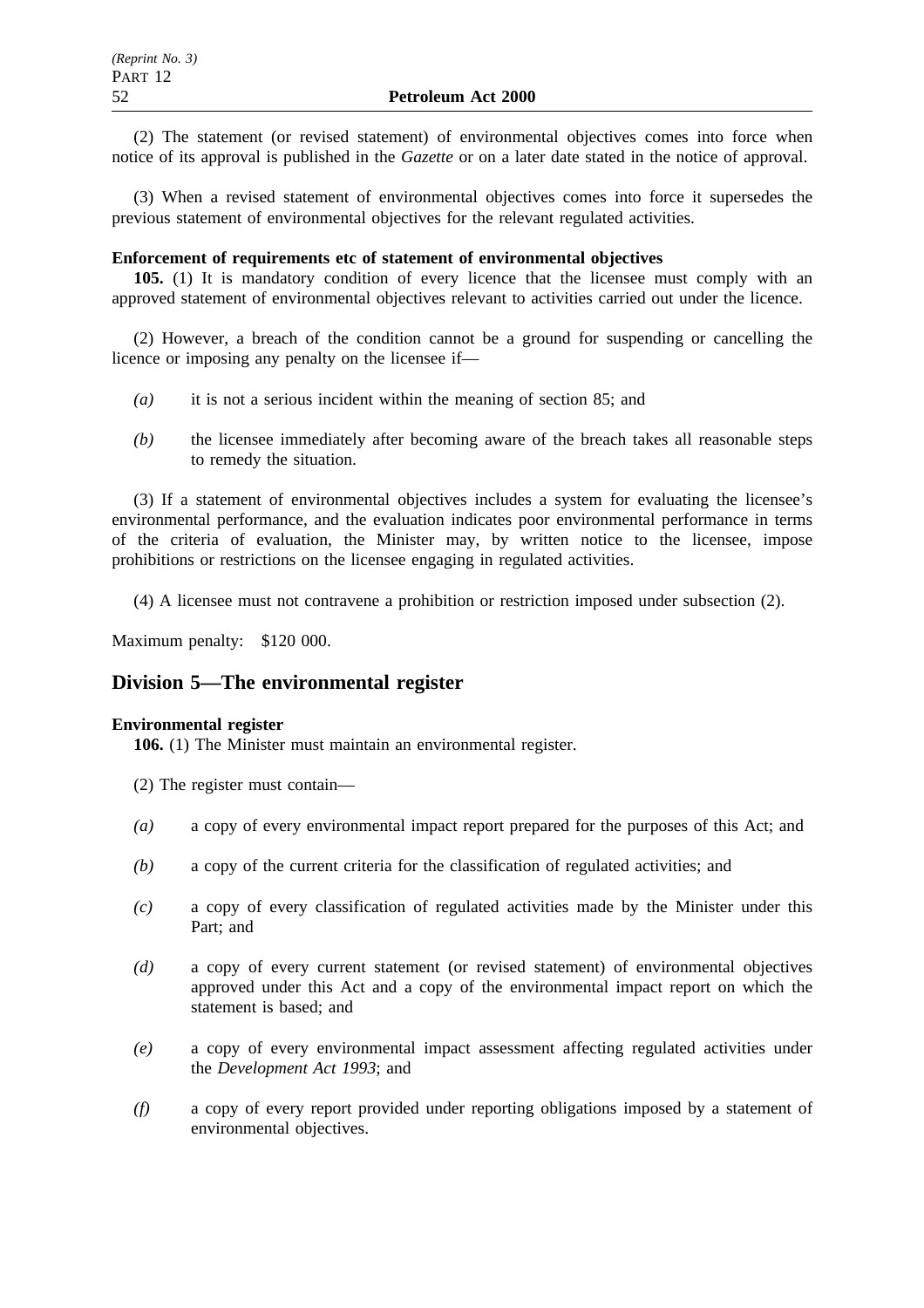#### **Environmental register to be available for inspection**

**107.** (1) The environmental register is to be available for inspection, without fee, during ordinary office hours at a public office, or public offices, determined by the Minister.

(2) The Minister must ensure that copies of material on the environmental register can be purchased for a reasonable fee at the public office, or public offices, at which the register is kept available for inspection.

(3) The Minister must ensure that the environmental register can be inspected at the department's website.

## **Division 6—General provisions for environmental protection**

#### **Power to direct licensee to take action to prevent or minimise environmental damage**

**108.** (1) If, in the Minister's opinion, authorised activities are being conducted in a way that results in undue damage to the environment, the Minister may, by written notice given to the licensee (an **environmental direction**), direct the licensee to take specified action to prevent or minimise environmental damage.

(2) If, in the opinion of an authorised officer, authorised activities are being conducted in a way that results in undue damage to the environment and it is urgently necessary to take action to prevent or minimise environmental damage, the authorised officer may, by written notice given to the licensee (an **environmental direction**), direct the licensee to take specified action to prevent or minimise environmental damage.

(3) A direction under this section must allow a reasonable time for compliance with the direction.

(4) A licensee must comply with a direction under this section within the time allowed in the direction.

Maximum penalty: \$120 000.

(5) If a direction is given under this section, the Minister must review the adequacy of the relevant statement of environmental objectives and, if it appears on the review that a revised statement of environmental objectives is necessary to prevent continuation or recurrence of undue damage to the environment, the Minister must take the necessary steps to have a revised statement of environmental objectives for the relevant activities prepared and brought into force.

#### **Power to direct rehabilitation of land**

**109.** (1) The Minister may, by written notice given to a licensee or former licensee (an **environmental direction**), direct the licensee or former licensee—

- *(a)* to take specified action to rehabilitate land adversely affected by regulated activities; or
- *(b)* to take action necessary to rehabilitate the land to a standard specified in the direction.
- (2) A direction under this section—
- *(a)* must allow a reasonable time for compliance with the direction; and
- *(b)* may require the removal of abandoned equipment and facilities.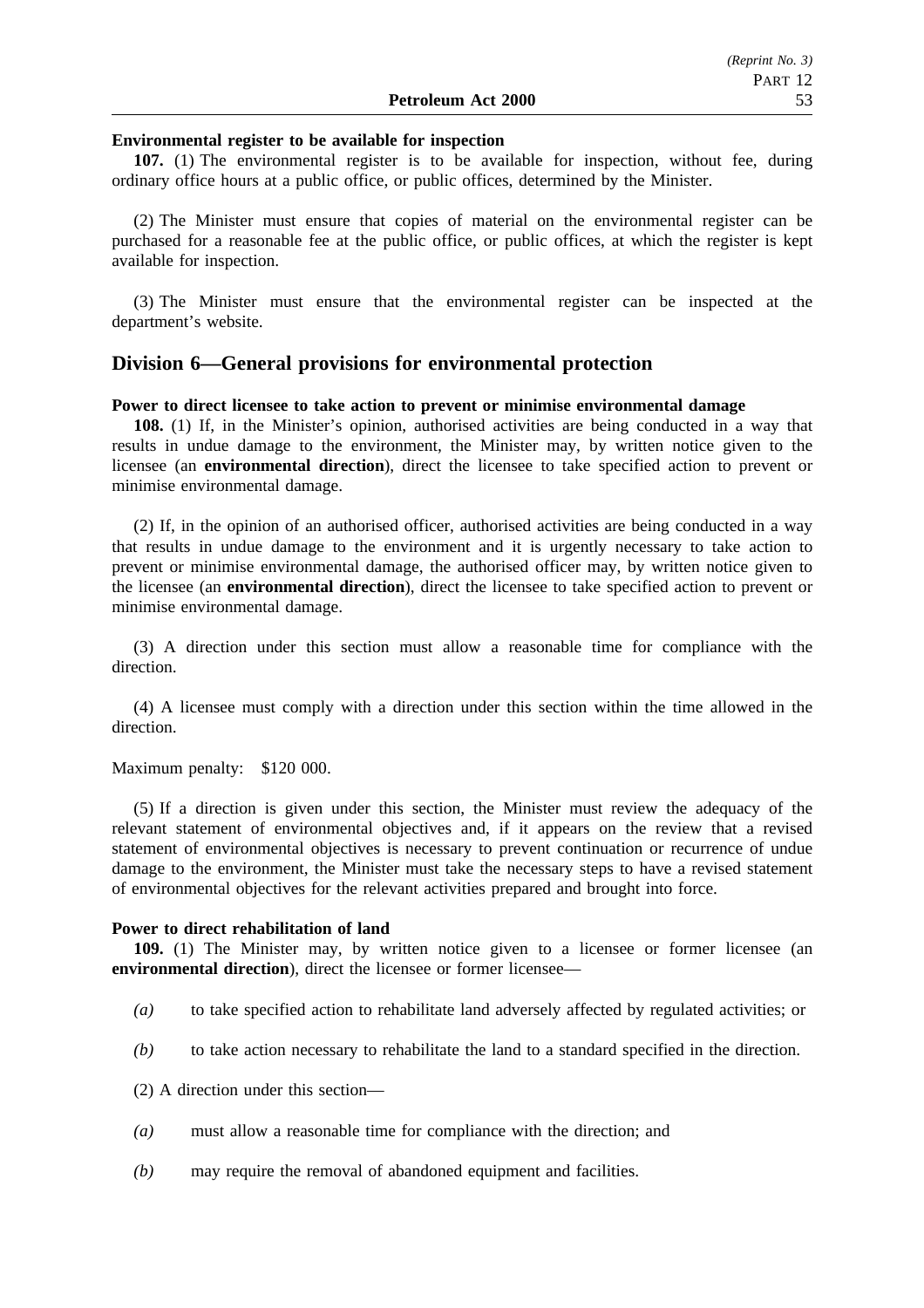(3) A person must comply with a direction under this section within the time allowed in the direction.

Maximum penalty: \$120 000.

#### **Application for review of environmental direction**

**110.** (1) The licensee or former licensee required to comply with an environmental direction may apply to the ERD Court for a review of the direction within 14 days after receiving the direction.

(2) Unless the Court decides to the contrary, an application for review of an environmental direction does not suspend operation of the direction.

- (3) On review of an environmental direction, the ERD Court may—
- *(a)* confirm the direction (with or without modification); or
- *(b)* revoke the direction.

#### **Liability for damage caused by authorised activities**

**111.** (1) A licensee (or former licensee) is liable to compensate the State for the cost of environmental rehabilitation the State is reasonably required to carry out as a result of serious environmental damage arising from activities carried out under the licence.

(2) If a licensee provides the Minister with a report, made by an independent expert acceptable to the Minister, containing an assessment of the risk inherent in regulated activities, and of the precautions necessary to eliminate or minimise the risk, the Minister may enter into an agreement with the licensee under which—

- *(a)* the licensee is obliged to take specified precautions to eliminate or minimise the risk; and
- *(b)* the licensee's liability under this section is limited or excluded.

(3) The Minister may recover compensation on behalf of the State under this section in a court having jurisdiction in cases of tort up to the amount claimed.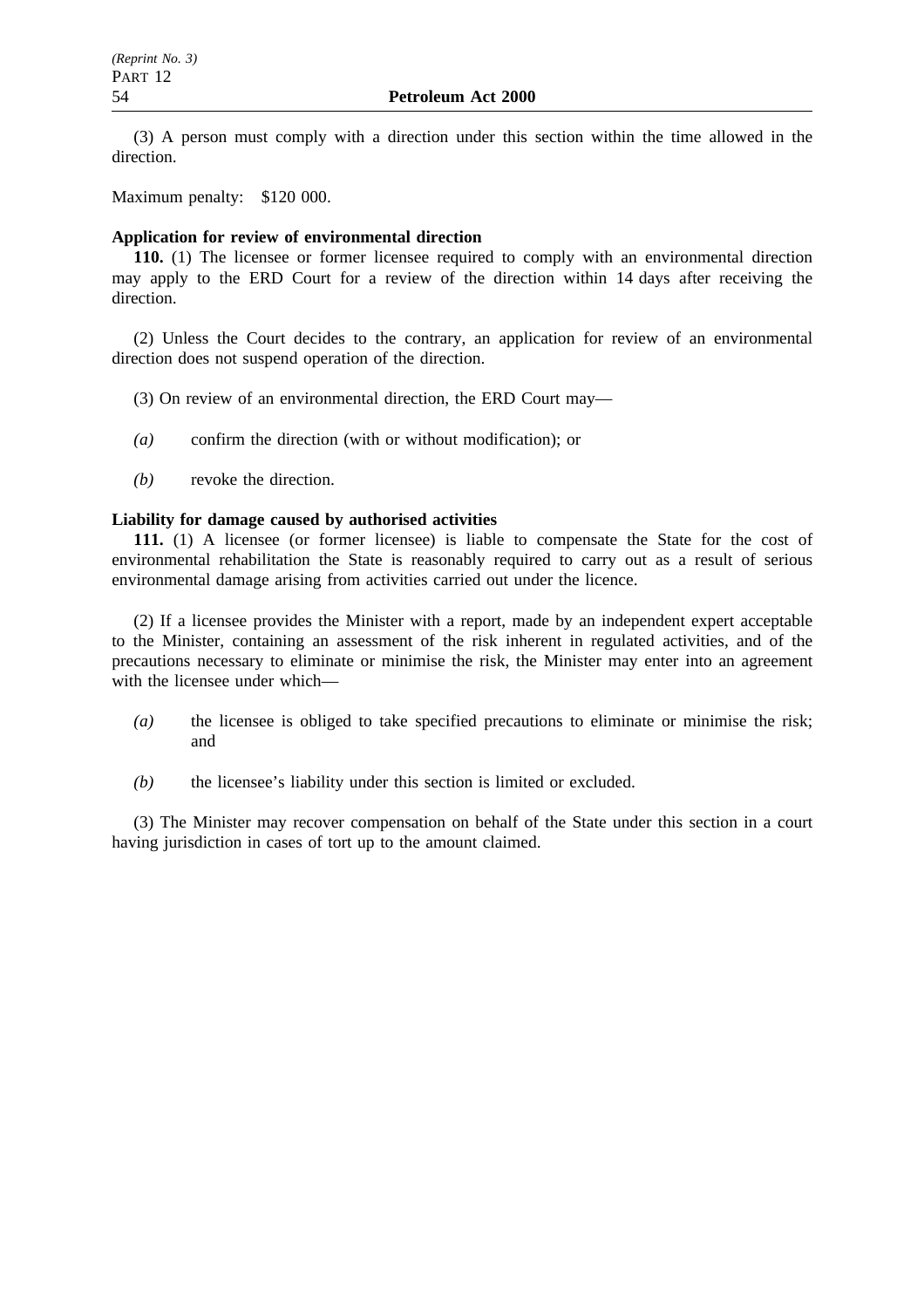# **Part 13—Registrable dealings**

# **Division 1—Registrable dealings**

## **Registrable dealings**

**112.** The following are registrable dealings:

- *(a)* any transaction under which the interest conferred by a licence is mortgaged, charged, or made the security for a liability;
- *(b)* a joint venture agreement, farm in agreement, joint operating agreement or other transaction under which a person acquires, or may acquire, an interest in—
	- (i) resources discovered or recovered under an exploration, retention or production licence; or
	- (ii) the proceeds of any business conducted under a licence;
- *(c)* the transfer or assignment of a licence or an interest in a licence.

### **Requirement for approval and registration of registrable dealings**

**113.** (1) A registrable dealing cannot take effect unless the Minister has approved and registered the dealing.

(2) However, the terms of a registrable dealing may provide that, on approval by the Minister, it takes effect retrospectively from a specified date.

### **Application for approval**

**114.** (1) A party to a registrable dealing may apply to the Minister for approval and registration of the dealing.

- (2) An application for approval and registration of a registrable dealing—
- *(a)* must be made in writing to the Minister; and
- *(b)* must be accompanied by a copy of the instrument effecting the dealing; and
- *(c)* must be accompanied by the information and materials required under the regulations; and
- *(d)* must be accompanied by the prescribed fee.

(3) On approving a registrable dealing, the Minister must register the dealing in the appropriate register.

# **Division 2—The public register**

### **Public register**

**115.** (1) The Minister must maintain a public register of licences.

(2) The register must contain—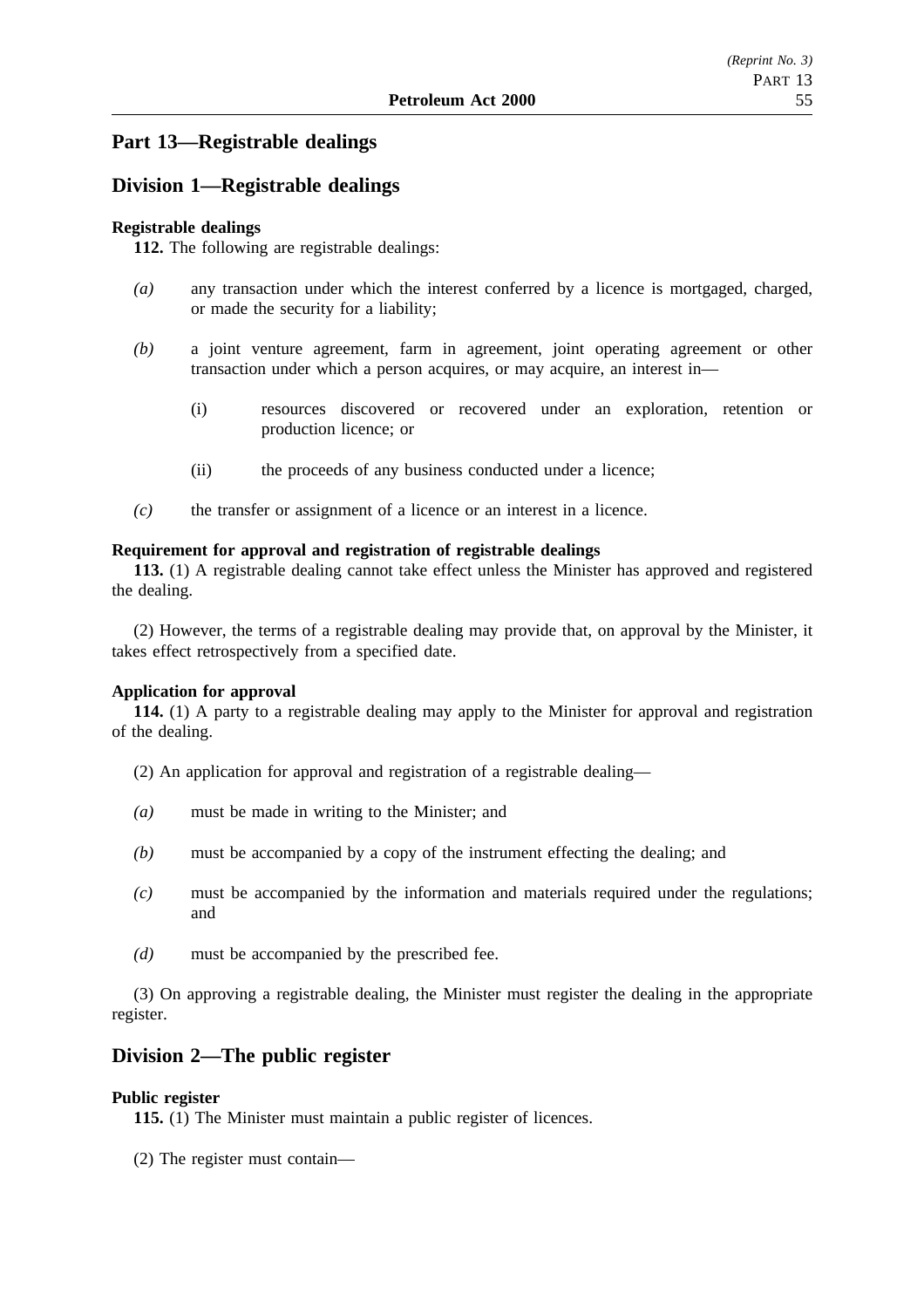- *(a)* the terms and conditions of each licence issued under this Act; and
- *(b)* the name of the licensee; and
- *(c)* an accurate description of the licence area or in the case of a pipeline licence the route of the pipeline; and
- *(d)* a note of any registrable dealing affecting the licence; and
- *(e)* any other information (other than commercially sensitive information) the Minister considers appropriate to the public register.
- (3) The public register may be kept in the form of a computer record.

#### **Public register to be available for inspection**

**116.** (1) The public register is to be available for inspection, without fee, during ordinary office hours at a public office, or public offices, determined by the Minister.

(2) The Minister must ensure that copies of material on the public register can be purchased for a reasonable fee at the public office, or public offices, at which the register is kept available for inspection.

(3) The Minister must ensure that the public register can be inspected at the department's website (but is not required to have available for inspection on the website material that was included in the register before the commencement of this Act unless the Minister has the material in the form of electronic data).

# **Division 3—The commercial register**

### **Commercial register**

**117.** (1) The Minister must maintain a commercial register.

- (2) The commercial register must contain, in relation to each licence—
- *(a)* a copy of each document, related to the licence, effecting or recording the terms of a registrable dealing; and
- *(b)* other information the Minister considers appropriate to the commercial register.
- (3) The commercial register may be kept in the form of a computer record.

#### **Authority to search register**

**118.** (1) A person is entitled to have access to the material included in the commercial register, on payment of the prescribed inspection fee, if the access is authorised by—

- *(a)* a person who has a legal or equitable interest in the relevant licence or registered dealing; or
- *(b)* the Minister.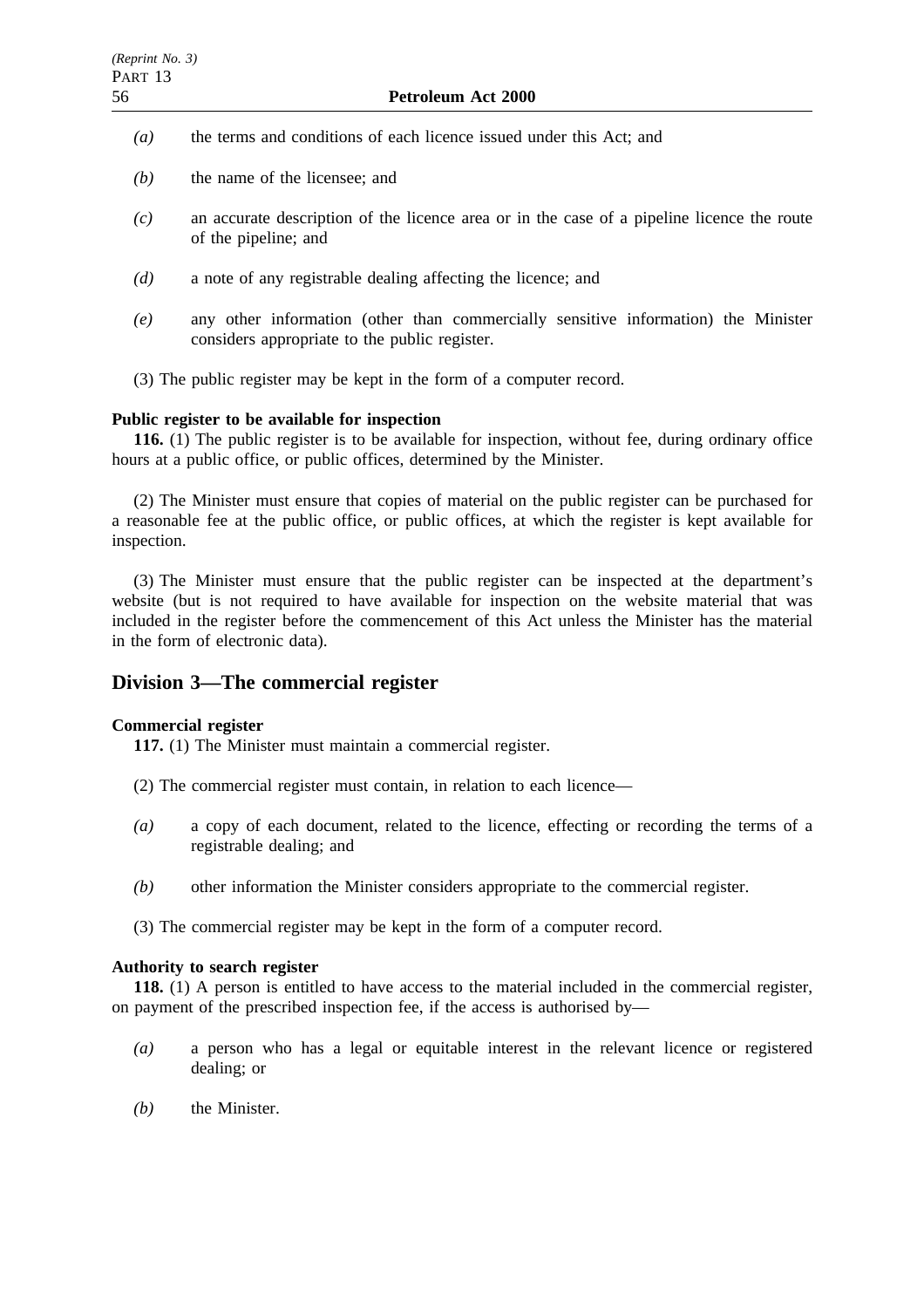(2) The Minister must not authorise access under subsection (1)*(b)* unless the Minister has consulted with the licensee to whom the material relates and is satisfied that access should be authorised in the public interest.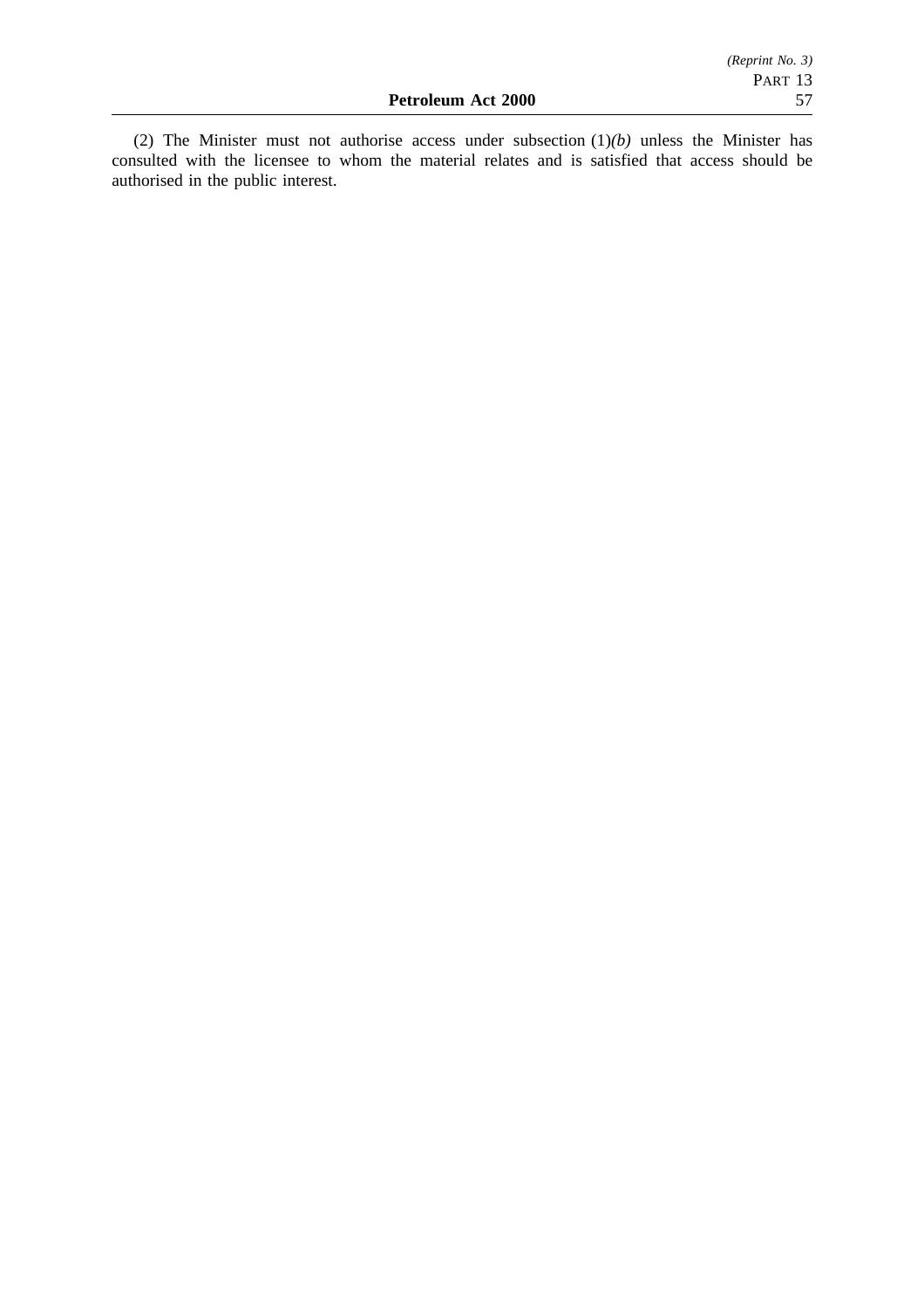# **Part 14—Investigation and enforcement**

#### **Authorised investigations**

**119.** An investigation by an authorised officer is an **authorised investigation** if the purpose of the investigation is—

- *(a)* to monitor compliance with this Act; or
- *(b)* to gather information about a suspected offence against this Act; or
- *(c)* to gather information about personal injury or loss of property related to authorised activities; or
- *(d)* to gather information about the environmental impact of authorised activities; or
- *(e)* to gather other information relevant to the administration or enforcement of this Act.

### **Powers of entry and inspection**

**120.** (1) For the purpose of carrying out an authorised investigation, an authorised officer may—

- *(a)* enter land, and inspect the land and any operations or activities conducted on the land; or
- *(b)* examine anything on the land; or
- *(c)* take photographs, films or videos; or
- *(d)* carry out tests on wells, facilities and equipment; or
- *(e)* take and remove samples; or
- *(f)* take and remove any thing that may be evidence of non-compliance with this Act.

(2) A person must not, without reasonable excuse, obstruct an authorised officer in the exercise of powers under this section.

Maximum penalty: \$4 000 or imprisonment for 6 months.

### **Power to gather information**

**121.** (1) An authorised officer may require a person who may be in a position to provide information relevant to any matter subject to an authorised investigation—

- *(a)* to answer a question relevant to the investigation; or
- *(b)* to take reasonable steps to obtain information relevant to the investigation and to pass it on to the authorised officer.

(2) A person required to answer a question under this section must answer the question to the best of the person's knowledge, information and belief.

Maximum penalty: \$4 000 or imprisonment for 6 months.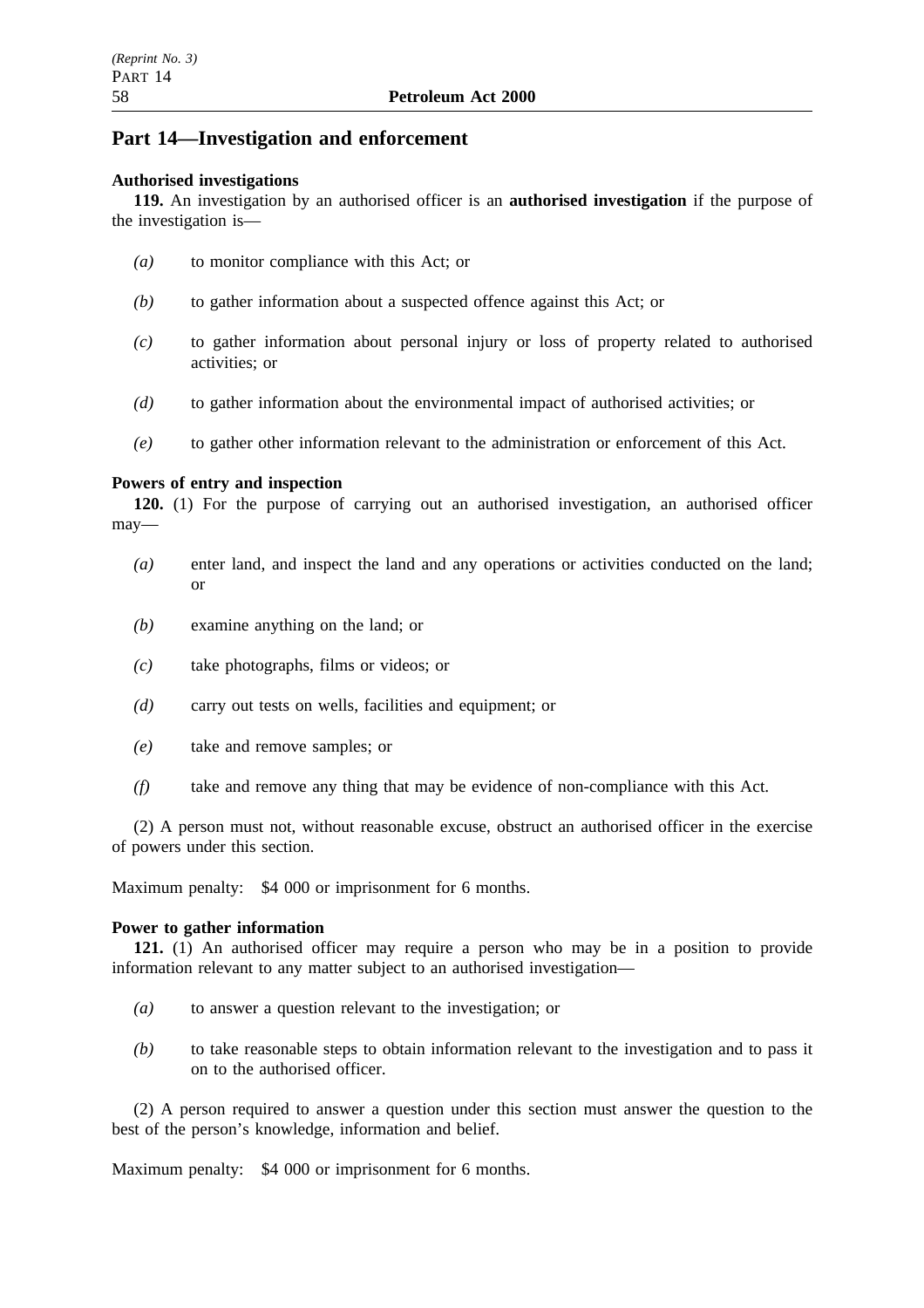(3) A person of whom a requirement is made under subsection  $(1)(b)$  must comply with the requirement.

Maximum penalty: \$4 000 or imprisonment for 6 months.

(4) A person is not required to answer a question or to provide information under this section if the answer to the question or the information would tend to incriminate the person of an offence and the person objects to answering the question or providing the information on that ground.

#### **Production of records**

**122.** (1) This section applies to records relating to—

- *(a)* authorised activities; or
- *(b)* the production of a regulated substance; or
- *(c)* the sale of, or any other dealing with, a regulated substance produced under this Act; or
- *(d)* other matters relevant to the calculation of the royalty payable on any such substance.

(2) A person who has possession or control of a record to which this section applies must, at the request of an authorised officer—

- *(a)* produce the record for inspection by the authorised officer; and
- *(b)* answer any questions that the authorised officer reasonably asks about the record.

Maximum penalty: \$4 000 or imprisonment for 6 months.

(3) An authorised officer may retain records produced under this section for the purpose of making copies of them.

#### **Publication of result of investigation**

**123.** (1) The Minister may publish a report setting out the results of an authorised investigation.

(2) A report published under this section is protected by absolute privilege.

(3) As soon as practicable after the completion of an authorised investigation, the Minister must have a report on the results of the investigation prepared and laid before both Houses of Parliament.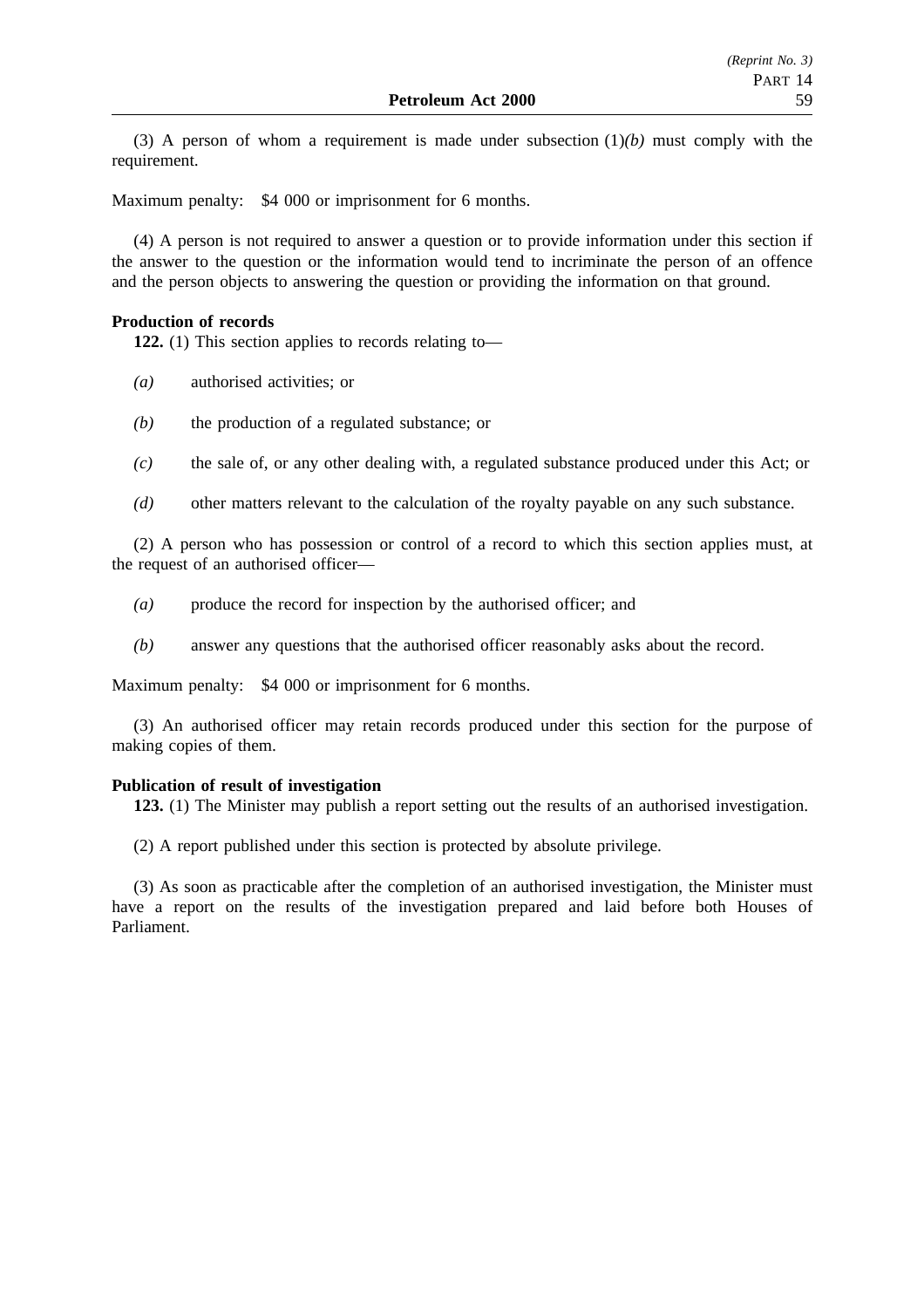# **Part 15—Reconsideration and appeal**

# **Division 1—Application of this Part**

## **Decisions etc subject to review and appeal**

**124.** The following are **reviewable administrative acts**:

- *(a)* a decision to grant or refuse an application for a licence;
- *(b)* a decision to refuse an application for the renewal of a licence;
- *(c)* a decision to impose licence conditions or about the nature of licence conditions;
- *(d)* a decision to suspend or cancel a licence;
- *(e)* a determination requiring the holder of a pipeline licence to provide access to the pipeline or a decision not to make such a determination;
- *(f)* a direction to a licensee or former licensee under this Act;
- *(g)* a decision about the material to be included in or excluded from a register kept under this Act;
- *(h)* the imposition of an administrative penalty;
- *(i)* the imposition of penalty interest or a fine on account of a failure to pay royalty or an annual licence fee under this Act.

# **Division 2—Reconsideration**

### **Application for reconsideration**

**125.** (1) A person directly affected by a reviewable administrative act may, within 14 days after receiving notice of the act, apply to the Minister for reconsideration.

(2) A person is not to be regarded as directly affected by a decision to grant or refuse an application for a licence unless the person was an applicant for the licence.

- (3) An application under this section—
- *(a)* must be made in writing; and
- *(b)* must set out in detail the grounds on which the applicant asks for reconsideration of the administrative act.

(4) An application under this section will not postpone the effect of the reviewable administrative act unless the Minister decides that it should do so and suspends its operation accordingly.

### **Constitution of advisory committee**

**126.** (1) On receipt of an application for reconsideration of a reviewable administrative act, the Minister will constitute an advisory committee to advise on whether the administrative act should be altered or revoked.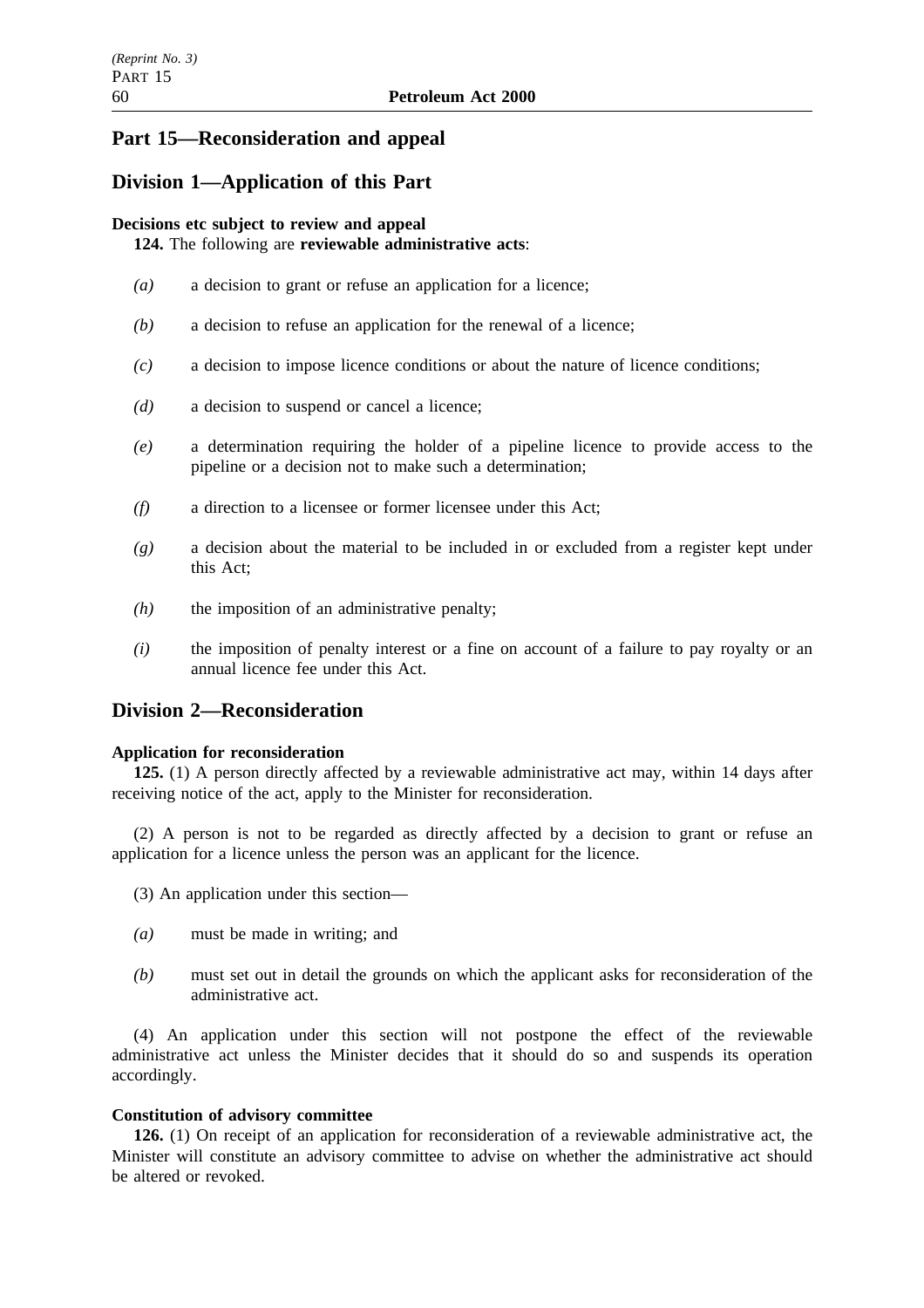(2) The advisory committee will consist of people with experience relevant to the questions the committee is to consider.

(3) A person who is a member of the department, or who has a direct or indirect interest in a licence in force under this Act, is not eligible for appointment to an advisory committee.

(4) However, the Minister need not constitute an advisory committee to advise on an application if of the opinion that—

- *(a)* the application is frivolous or vexatious; or
- *(b)* the application does not raise issues on which the Minister requires external advice.

#### **Minister's decision on application for reconsideration**

**127.** (1) The Minister will, after considering the advice of the advisory committee (if any), decide the application for reconsideration and, in doing so, may confirm, vary or revoke the relevant administrative act.

(2) If an advisory committee was constituted, the Minister is bound to consider its advice but is not bound by the advice.

(3) The Minister must give the applicant written notice of the Minister's decision on the application.

# **Division 3—Appeal**

#### **Right of appeal**

**128.** If the applicant remains dissatisfied after receiving notice of the Minister's decision on the application for reconsideration, the applicant may, within 30 days after receiving notice of the Minister's decision on the application, appeal to the Administrative and Disciplinary Division of the District Court.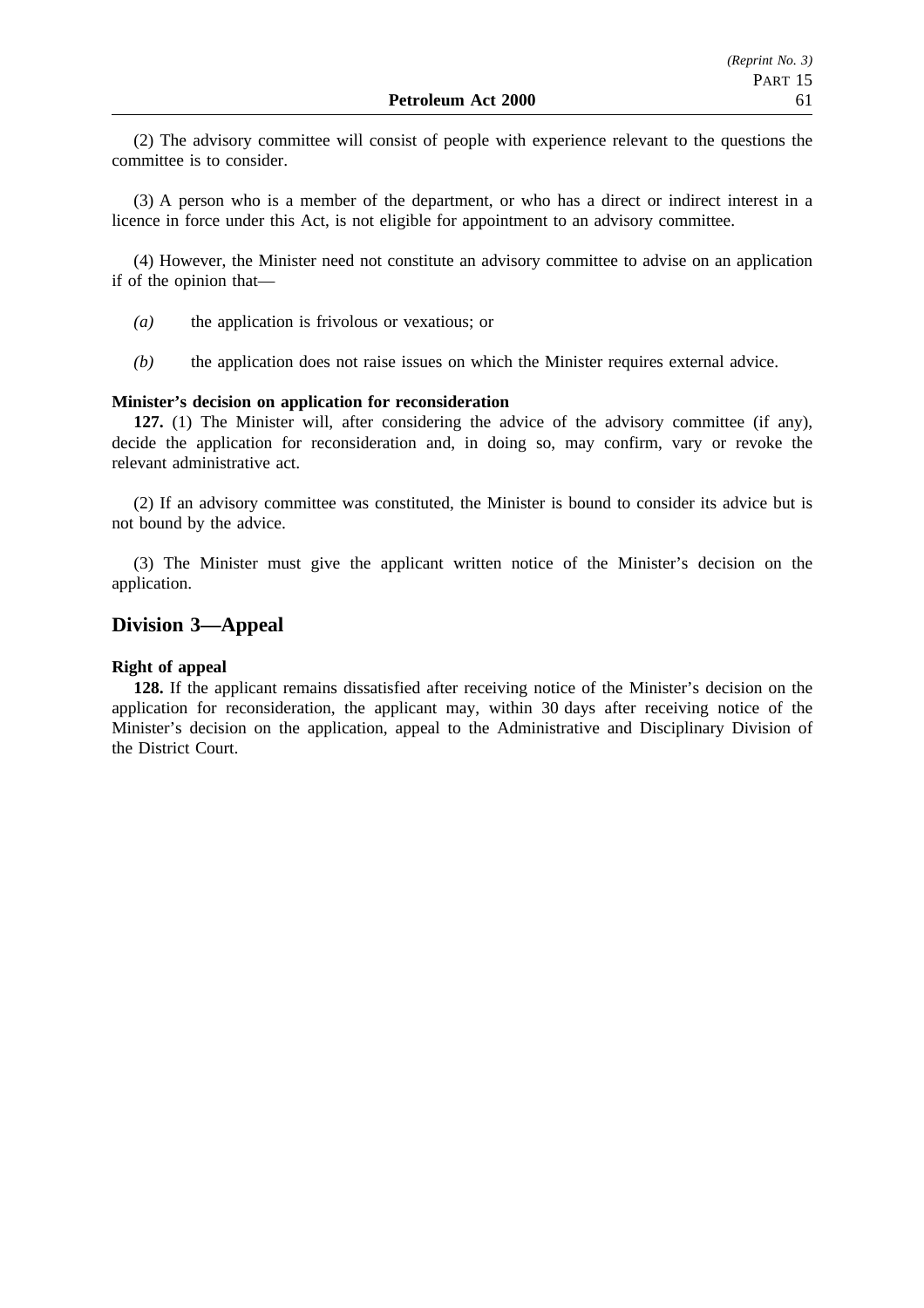# **Part 16—Miscellaneous**

# **Giving of notices**

**129.** (1) A notice under this Act may be given—

- *(a)* personally or by post; or
- *(b)* by transmitting a copy of the notice to the recipient's fax or E-Mail address.

(2) If a copy of a notice is transmitted by fax or E-Mail, the notice is taken to have been given on the next business day after transmission.

## **Verification of information**

**130.** (1) Any information given to the Minister under this Act must, if the Minister so requires, be verified by a signed declaration.

(2) A person who makes a declaration verifying information given to the Minister under this Act knowing the information to be false or misleading in a material particular is guilty of an offence.

Maximum penalty: \$20 000 or imprisonment for 12 months.

## **Avoidance of duplication of procedures etc**

**130A.** (1) The purpose of this section is to provide for the avoidance of unnecessary duplication of procedures and compliance requirements under the Commonwealth Act and this Act where an activity requires authorisation under this Act and approval under the Commonwealth Act.

(2) Despite any other provision of this Act, the Minister may—

- *(a)* accept a Commonwealth Act document as an application, notice or other document for the purposes of this Act if (subject to subsection (5)) the document complies with the requirements of this Act; and
- *(b)* direct that a procedure taken under the Commonwealth Act in relation to a Commonwealth Act document that has been accepted by the Minister under paragraph *(a)* will be taken to have fulfilled the requirement for a procedure in relation to the relevant document under this Act if the requirements of this Act in relation to the procedure have been complied with; and
- *(c)* instead of the Minister, or some other person, preparing a plan, report, statement, assessment or other document under this Act, adopt or accept the whole or part of a document (whether a plan, report, statement, assessment or other document of the same kind or not) used, or to be used, for the purposes of the Commonwealth Act as the document required under this Act if (subject to subsection (5)) the document has been prepared in compliance with this Act and complies with the requirements of this Act.

(3) To avoid doubt, where a controlled action under the Commonwealth Act is an activity or part of an activity, or includes an activity, for which a licence is required under this Act, the Minister, when considering—

*(a)* an application for a licence for the activity; or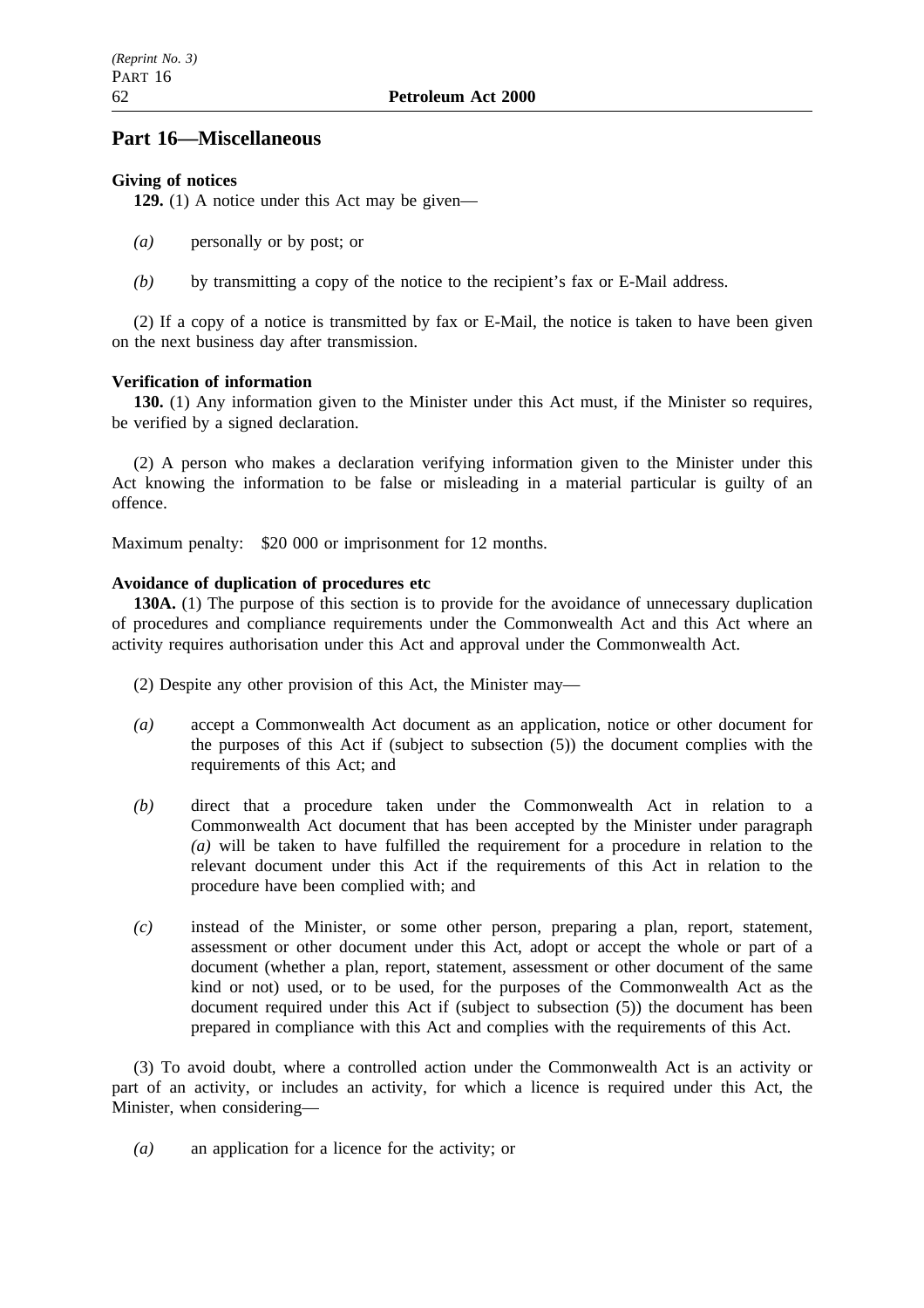- *(b)* whether to give written approval for activities pursuant to a licence requiring high level official supervision; or
- *(c)* whether to approve a statement (or revised statement) of environmental objectives,

may use information and other material provided to the Commonwealth Minister under the Commonwealth Act for the purpose of deciding whether to give his or her approval to the controlled action under that Act.

(4) Where a controlled action under the Commonwealth Act is an activity or part of an activity, or includes an activity, for which a licence is required under this Act, the Minister—

- *(a)* must, if the Commonwealth Minister has given his or her approval to the controlled action, consider whether—
	- (i) the discretionary conditions (if any) to be attached to the licence; or
	- (ii) the conditions or requirements of the statement or revised statement of environmental objectives approved by the Minister in relation to the activity authorised by the licence,

should be consistent with the conditions (if any) attached to the Commonwealth Minister's approval under the Commonwealth Act;

- *(b)* may determine that—
	- (i) the licence will be subject to a condition; or
	- (ii) a statement or revised statement of environmental objectives approved by the Minister in relation to the activity authorised by the licence should include a condition or requirement,

requiring compliance with all or some of the conditions attached to the Commonwealth Minister's approval under the Commonwealth Act.

- (5) A document accepted or adopted under subsection (2)—
- *(a)* may be in a form that does not comply with the requirements of this Act; and
- *(b)* may include information or other material that is irrelevant for the purposes of this Act.

(6) Once a document is accepted or adopted under subsection (2) or a direction has been given in relation to a procedure under subsection  $(2)(b)$ , the document or procedure will not be invalid or ineffective for the purposes of this Act because a court, tribunal or other authority has decided that it is invalid or ineffective for the purposes of the Commonwealth Act.

(7) In this section—

#### "**assessment report**" means—

*(a)* an assessment report as defined in the Commonwealth Act by reference to section 84(3), 95, 100 or 105 of that Act; or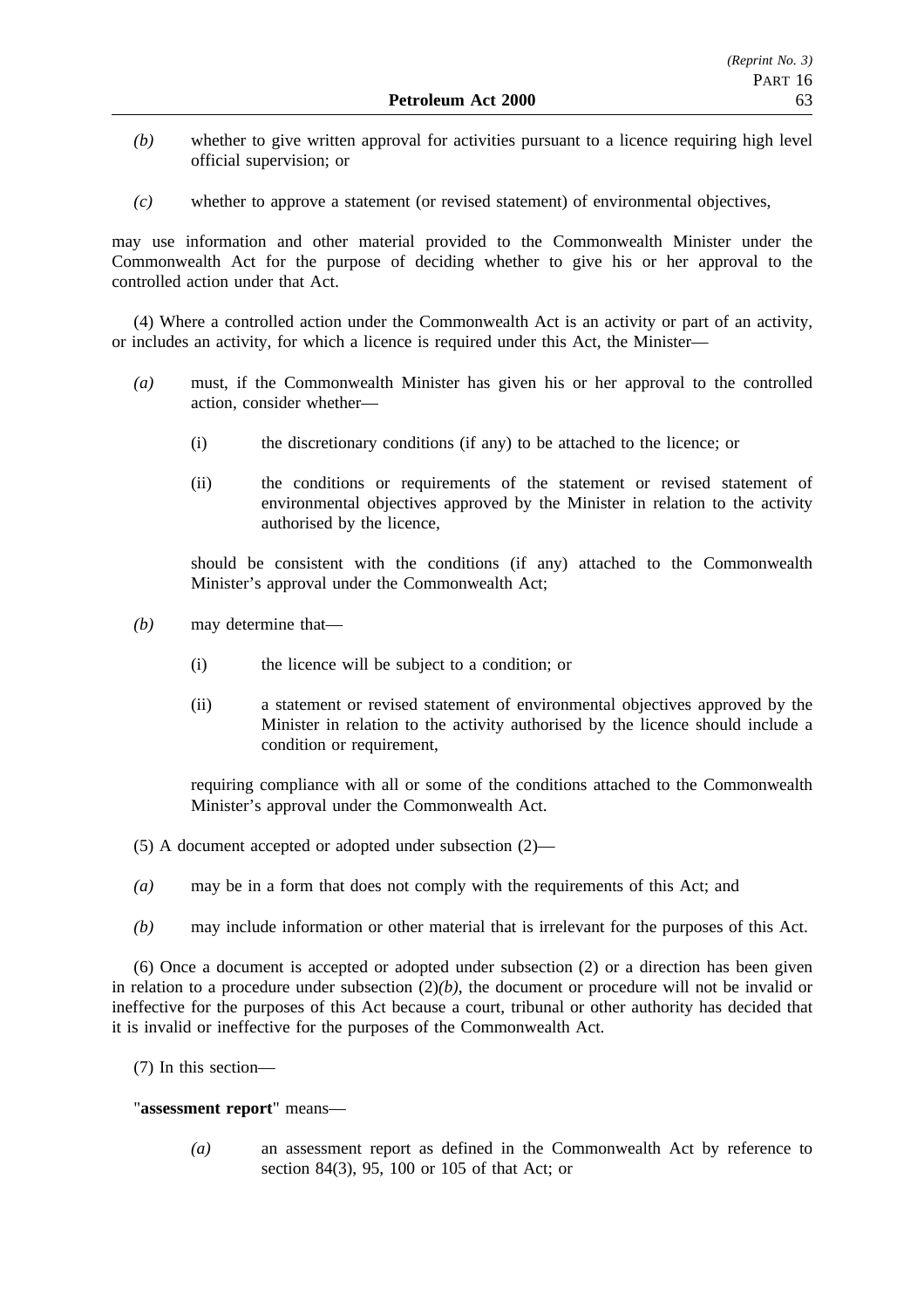*(b)* a report under section 121 of the Commonwealth Act;

"**Commonwealth Act**" means the *Environment Protection and Biodiversity Conservation Act 1999* of the Commonwealth;

"**Commonwealth Act document**" means—

- *(a)* a referral under section 68, 69 or 71 of the Commonwealth Act; or
- *(b)* information given by a person to the Minister under the Commonwealth Act under section 86 of that Act; or
- *(c)* information and invitation published by a proponent under section 93 of the Commonwealth Act; or
- *(d)* guidelines prepared under section 97 or 102 of the Commonwealth Act; or
- *(e)* a draft report prepared under section 98 of the Commonwealth Act; or
- *(f)* a finalised report prepared under section 99 of the Commonwealth Act; or
- *(g)* a draft statement prepared under section 103 of the Commonwealth Act; or
- *(h)* a finalised statement prepared under section 104 of the Commonwealth Act; or
- *(i)* an assessment report.

#### **Saving of powers with respect to Crown land etc**

**131.** (1) Neither this Act nor a licence takes away or limits the power of the Governor or a Minister of the Crown to reserve, dedicate, grant, sell or otherwise deal with or dispose of land.

(2) However, any such reservation, dedication, grant, sale or other dealing or disposition of land is subject to rights earlier conferred under this Act.

### **Immunity from liability**

**132.** (1) No liability attaches to the Minister or an authorised officer for an act or omission done or made in good faith and in the exercise, or purported exercise, of powers or functions under this Act.

(2) A liability that would, but for subsection (1), attach to the Minister or an authorised officer attaches instead to the Crown.

#### **Proof of administrative acts**

**133.** In legal proceedings, a decision, determination, valuation, direction or other act under this Act by the Minister may be proved by production of a certificate apparently signed by the **Minister** 

#### **Extension of time limits**

**134.** (1) The Minister has a discretion to extend time limits fixed by or under this Act.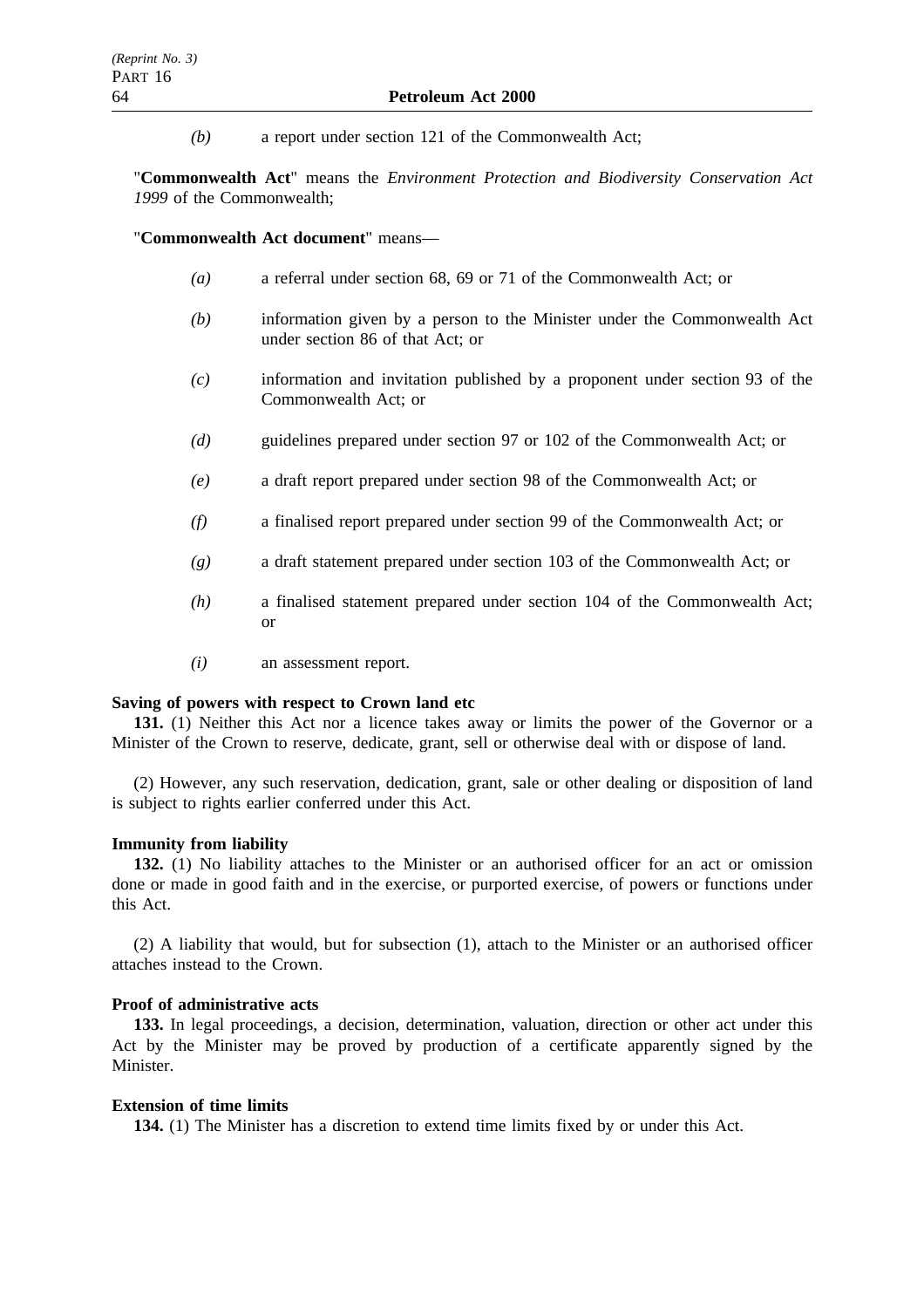(2) A time limit may be extended under this section even though it has, at the time of the extension, already expired.

(3) A note of each decision to extend a time limit under this section must be included in the public register.

#### **Secrecy**

**135.** (1) A person who is, or has been, employed in carrying out duties related to the administration of this Act must not disclose confidential information acquired in the course, or as a result, of carrying out those duties except—

- *(a)* in the course of carrying out official duties; or
- *(b)* as authorised by the person to whom the duty of confidentiality is owed; or
- *(c)* as authorised by regulation; or
- *(d)* as required by a court or other lawfully constituted authority; or
- *(e)* as authorised by the Minister after consultation (where practicable) with the person to whom the duty of confidentiality is owed.

Maximum penalty: \$20 000 or imprisonment for 12 months.

(2) No civil liability attaches to any person for a disclosure of confidential information made as authorised under subsection (1).

#### **Administrative penalties**

**136.** (1) This section applies to any provision of this Act (or the regulations) at the foot of which the words "Administrative penalty" appear.

(2) If a licensee contravenes a provision to which this section applies, the Minister may, by notice in writing to the licensee, impose an administrative penalty on the licensee.

(3) If the contravention is of a continuing nature, the Minister may impose a further administrative penalty by way of a daily penalty for every day the contravention continues from the date of the notice until the contravention is remedied.

- (4) The amount of an administrative penalty—
- *(a)* in the case of an administrative penalty that is not a daily penalty—an amount (not exceeding \$10,000) fixed by regulation in relation to the relevant provision;
- *(b)* in the case of a daily penalty—an amount (not exceeding \$1,000) fixed by regulation in relation to the relevant provision.
- (5) An administrative penalty may be recovered as a debt due to the Crown.

(6) If an administrative penalty has been imposed in relation to a particular act or default, the same act or default cannot be made the subject of proceedings for an offence against this Act and if proceedings for an offence against this Act have been brought in relation to a particular act or default, an administrative penalty cannot be imposed for the same act or default.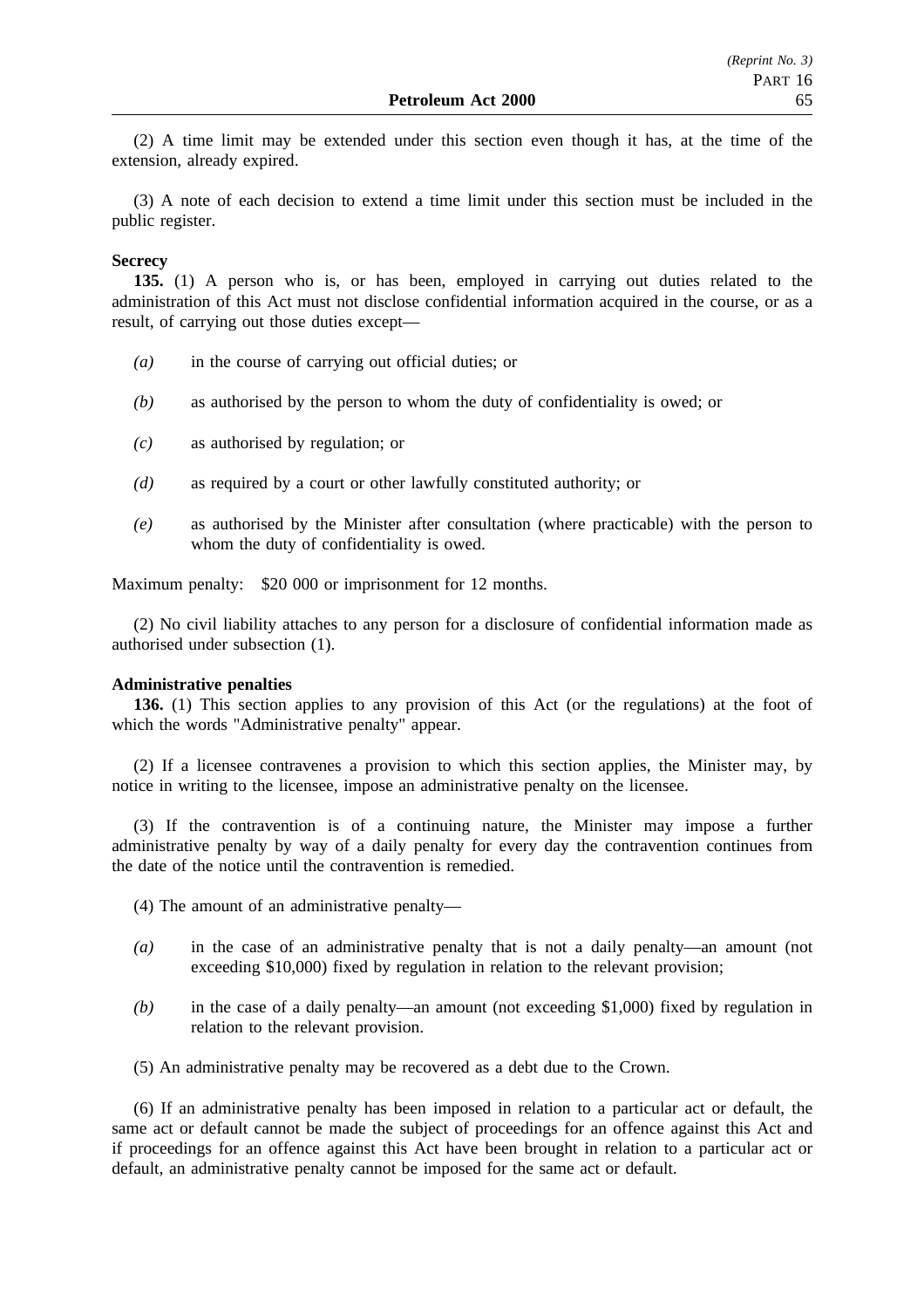### **Preservation of rights under Cooper Basin (Ratification) Act 1975**

**137.** Nothing in this Act affects rights conferred by the *Cooper Basin (Ratification) Act 1975*.

### **Regulations**

**138.** (1) The Governor may make regulations for the purposes of this Act.

(2) The regulations may, for example—

- *(a)* regulate the conduct of operations involved in exploration for, or production of, petroleum or another regulated resource;
- *(b)* prohibit or restrict activities that may result in waste of a regulated resource;
- *(c)* prescribe consultative procedures for the preparation of statements of environmental objectives;
- *(d)* require licensees generally or a particular class of licensees to provide periodic returns of prescribed information certified if the regulations so require by declaration under this Act;
- *(e)* prescribe and provide for the recovery of fees in respect of the administration or operation of this Act.

(3) A regulation may provide that contravention of the regulation is an offence punishable by a penalty not exceeding \$10 000.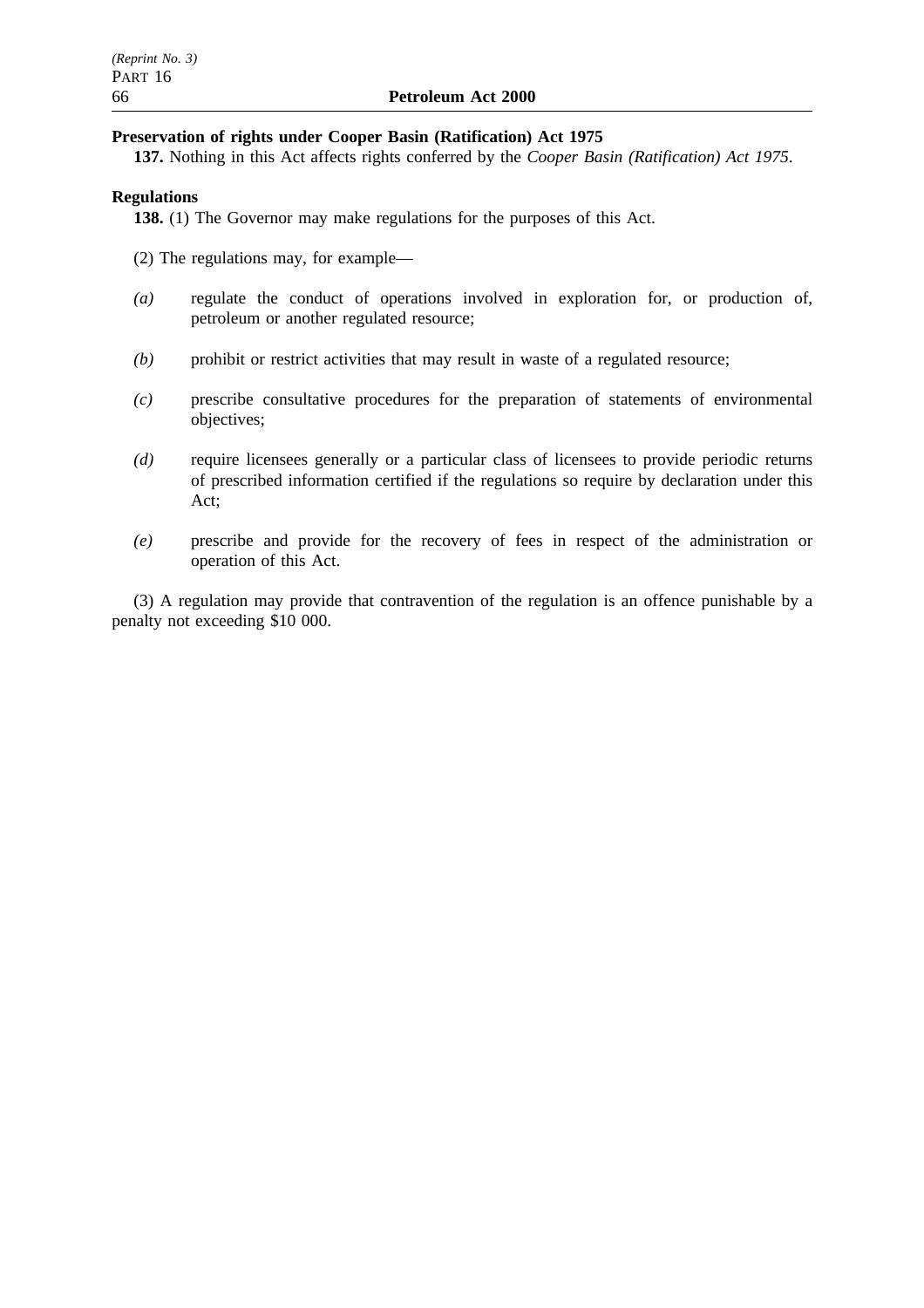# **Schedule—Transitional provisions**

#### \*\*\*\*\*\*\*\*\*\*

#### **Continuation of licences**

**2.** A petroleum exploration licence, a petroleum production licence, or a pipeline licence that was in force under the repealed Act immediately before the commencement of this Act continues in force under this Act, subject to its terms and conditions, as an exploration licence, a production licence or a pipeline licence (as the case requires) under this Act for the balance of the term for which it was granted or last renewed.

#### **Preservation of operation of the repealed Act for certain purposes**

**3.** (1) An application for a licence under the repealed Act that has not been finally dealt with under that Act before the commencement of this Act will continue as if it were an application for a corresponding licence under this Act.

(2) If the regulations so provide, the provisions of the repealed Act apply (or continue to apply), to the exclusion of the corresponding provisions of this Act and subject to any modifications that may be prescribed by the regulations-

- *(a)* to an application within the ambit of subsection (1) (as if it were still an application for a licence under the repealed Act); or
- *(b)* to the grant or renewal of a licence under this Act (as if it were a licence under the repealed Act).

#### **Limitation on certain rights**

**4.** (1) The rights of the holder of a transitional licence are not to be more extensive than if the repealed Act had continued in force.

(2) A transitional licence cannot be converted into a retention licence under section 41(1)*(a)*.

#### (3) A **transitional licence** is—

- *(a)* a licence under the repealed Act continued in force under this Act (*see* section 2); or
- *(b)* a licence granted under this Act pursuant to an application made under the repealed Act (*see* section 3).

#### **Environmental assessments**

**5.** The Minister may accept and act on an environmental assessment made before the commencement of this Act if the Minister is of the opinion that the assessment was competently made and is appropriate for the purposes for which an environmental impact report is required under this Act.

#### **Statements of environmental objectives**

**6.** (1) If in the Minister's opinion a document has, before the commencement of this Act, fulfilled a purpose corresponding to the purpose of a statement of environmental objectives under this Act, the Minister may publish the document in the *Gazette.*

(2) On publication of a document under this section, it is taken to be a statement of environmental objectives made under this Act.

#### **Presumptive classification of activities**

**7.** (1) If arrangements for the protection of the environment had been established to the satisfaction of the Minister under regulation 16(2) of the *Petroleum Regulations 1989*, the activities to be carried out under the relevant licence are taken to have been classified, on the commencement of this Act, as activities requiring low level official supervision for the purposes of section 74.

(2) This does not prevent a change of classification under section 74(4).

#### **Non-application of certain provisions to certain pipelines**

**8.** Sections 52, 53 and 54 have no application to the Pipeline Licences Nos. 2 and 5, or the pipeline land relating to those pipelines.